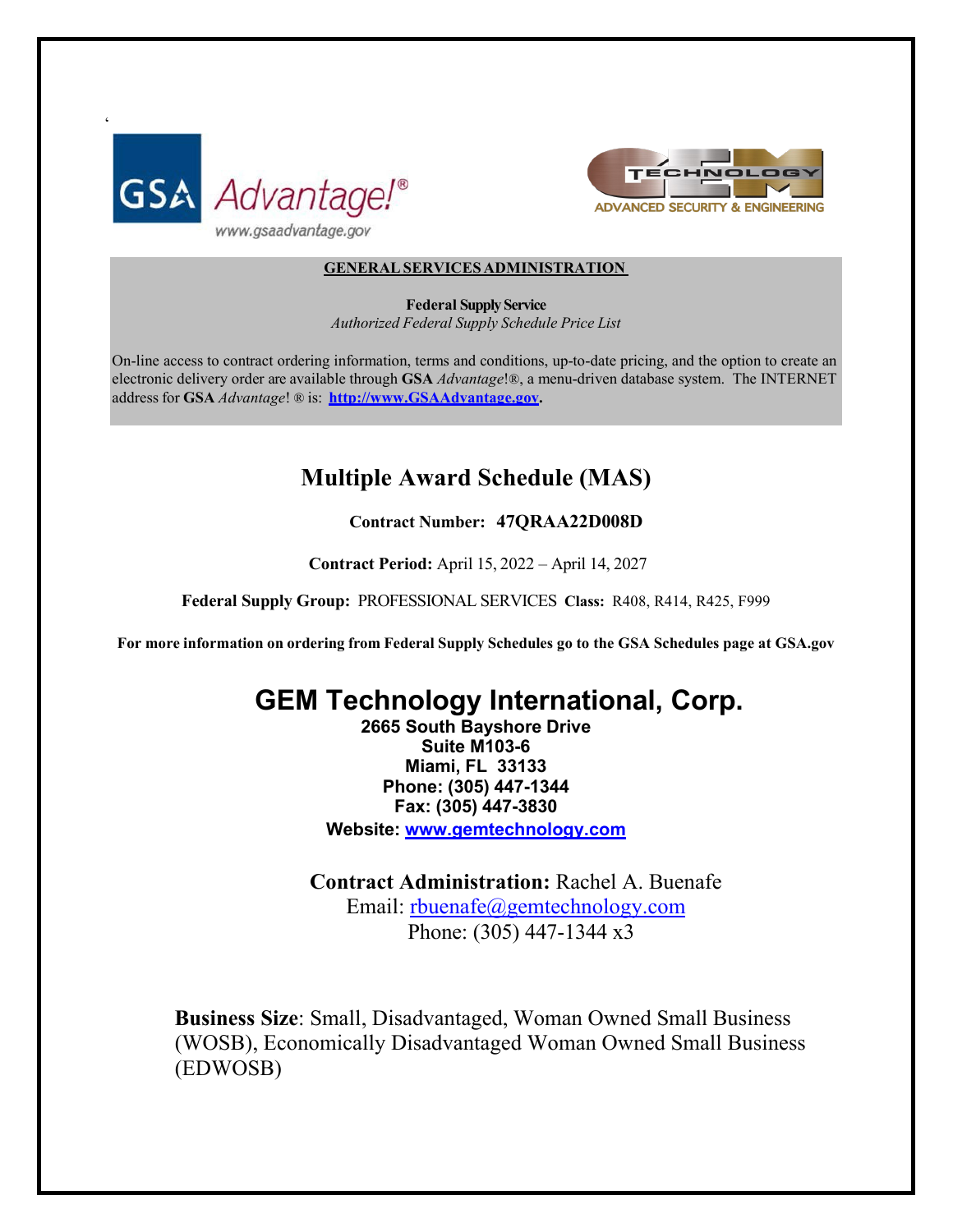# **CUSTOMER INFORMATION:**

**1a. Table of Awarded Special Item Number(s) with appropriate cross-reference to item descriptions and awarded prices:** 

|            | <b>DISAST</b><br><b>PURCH</b> | <b>COOP</b><br><b>PURCH</b> |                                                             |
|------------|-------------------------------|-----------------------------|-------------------------------------------------------------|
|            |                               | Cooperative                 |                                                             |
| <b>SIN</b> | Recovery                      | Purchasing                  | <b>SIN Description</b>                                      |
| 541715     | 541715RC                      |                             | Engineering Research and Development and Strategic Planning |
| 541330ENG  | 541330ENGRC                   |                             | <b>Engineering Services</b>                                 |
|            |                               |                             | Management and Financial Consulting, Acquisition and Grants |
|            |                               |                             | Management Support, and Business Program and Project        |
| 541611     | 541611RC                      |                             | <b>Management Services</b>                                  |
| 541620     | 541620RC                      |                             | <b>Environmental Consulting Services</b>                    |
| 561612     | 561612RC                      | 561612STLOC                 | <b>Protective Service Occupations</b>                       |
| 562910REM  | 562910REMRC                   |                             | <b>Environmental Remediation Services</b>                   |
| 611430     | 611430RC                      |                             | Professional and Management Development Training            |
| <b>OLM</b> | OLMRC                         | OLMSTLOC                    | Order Level Materials (OLM)                                 |

- **1b. Lowest Priced Model Number and Price for each SIN: See Schedule Price List Page 7**
- **1c. Hourly Rates Description of All Corresponding Commercial Job Titles, Experience, Functional Responsibility and Education: See Labor Category Descriptions Page 17**
- **2. Maximum Order:** \$1,000,000.00
- **3. Minimum Order:** \$100.00
- **4. Geographic Coverage (delivery Area):** Domestic Delivery to the Continental 48 US States, Washington, DC, Alaska, Hawaii, and Puerto Rico
- **5. Point(s) of production (city, county, and state or foreign country):** 2665 South Bayshore Drive, Suite M103-6, Miami, FL 33133
- **6. Discount from list prices or statement of net price:** Government Net Prices (discounts already deducted).
- **7. Quantity discounts:**
- o **1.0%** Quantity/Volume discount for a single task order between **\$100,000.00‐\$249,999.99**;
- o **1.5%** Quantity/Volume discount for a single task order between **\$250,000.00‐\$499,999.99**;
- o **2.0%** Quantity/Volume Discount for a single task order exceeding **\$500,000.00.**
- **8. Prompt payment terms:** Net 30 days. Information for Ordering Offices: Prompt payment terms cannot be negotiated out of the contractual agreement in exchange for other concessions.
- **9. Foreign items (list items by country of origin):** None

**10a. Time of Delivery:** From date of award to date of completion (services only)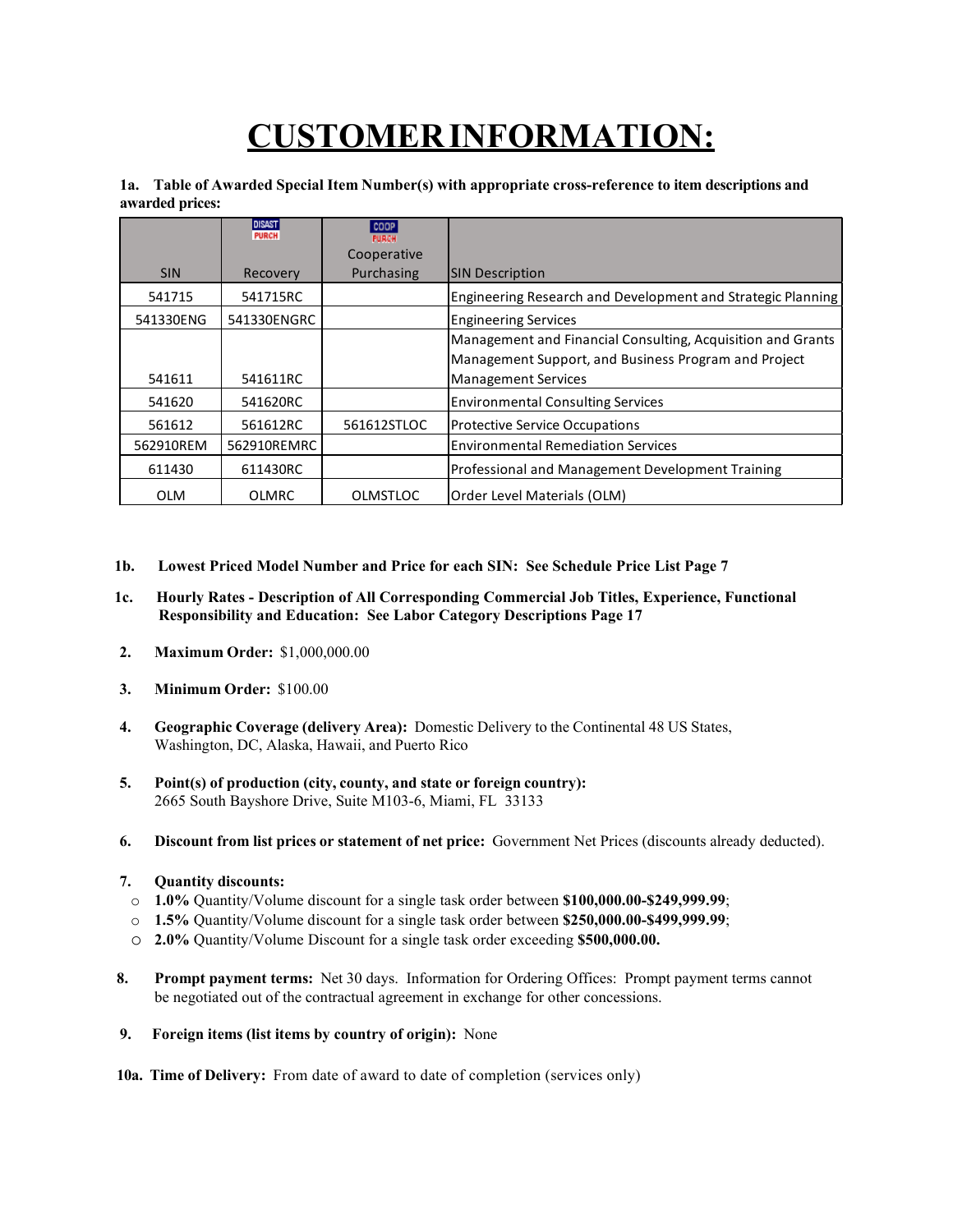- **10b. Expedited Delivery:** Contact Contractor
- 10c. Overnight and 2-day delivery: Contact Contractor
- **10d. Urgent Requirements. The Contractor will note in its price list the "Urgent Requirements" clause of its contract and advise agencies that they can also contact the Contractor's representative to effect a faster delivery:** Contact Contractor
- **11. F.O.B Points(s):** Destination
- **12a. Ordering Address:** 2665 South Bayshore Drive, Suite M103-6, Miami, FL 33133 Phone: 305.447.1344/ Fax: 305.447.3830
- **12b. Ordering procedures: For supplies and services, the ordering procedures, information on Blanket Purchase Agreements (BPA's), are found in Federal Acquisition Regulation (FAR) 8.405-3.**
- **13. Payment Address:** 2665 South Bayshore Drive, Suite M103-6, Miami, FL 33133 Phone: 305.447.1344 / Fax: 305.447.3830
- **14. Warranty provision:** Contractor's standard commercial warranty.
- **15. Export Packing Charges (if applicable):** N/A
- **16. Terms and conditions of rental, maintenance, and repair (if applicable):** N/A
- **17. Terms and conditions of installation (if applicable):** N/A
- **18a. Terms and conditions of repair parts indicating date of parts price lists and any discounts from list prices (if applicable):** N/A
- **18b. Terms and conditions for any other services (if applicable):** N/A
- **19. List of service and distribution points (if applicable):** N/A
- **20. List of participating dealers (if applicable):** N/A
- **21. Preventive maintenance (if applicable):** N/A
- **22a. Special attributes such as environmental attributes, e.g., recycled content, energy efficiency, and/or reduced pollutants:** N/A
- **22b. If applicable, indicate that Section 508 compliance information is available on Electronic and Information Technology (EIT) supplies and services and show where full details can be found (e.g. contactor's website or other location.) The EIT standards can be found at:** [www.Section508.gov/.:](http://www.section508.gov/) N/A
- **23. Unique Entity Identifier Number (UEI):** CBHQBYK7BBN4
- **24. Notification regarding registration in System for Award Management (SAM) database:** Registered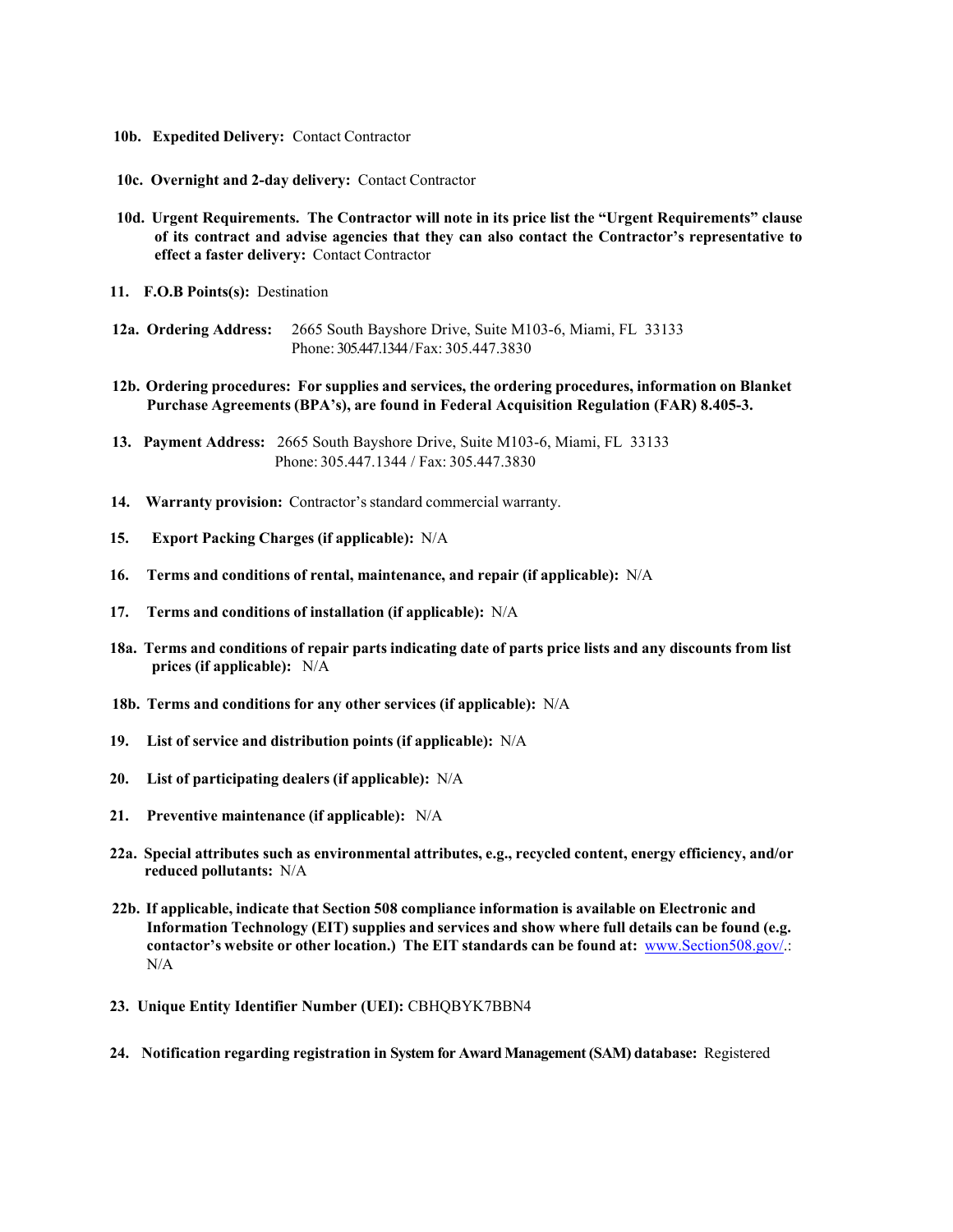

GEM Technology (GEM) is a premier minority woman-owned, small disadvantaged business support services provider of precision executed high-level Safeguards & Security Services, Physical Security, Investigation Services, Emergency Management, Engineering, Insider Threat and Cyber Security Services, and Environmental & Safety Services. Our Federal staff and experts deliver the right combination of domain and multi-discipline expertise to our clients. As a successful small business, GEM strives to deliver acute and responsive deliverables that are effective in meeting all client goals and objectives.

GEM is a Federal government Top Secret (TS) facility-cleared contractor at both DOE and DOJ, providing highly skilled TS/SCI and Q-cleared staff on most tasks. For fast, efficient contracting purposes, GEM has several GSA Schedule contracts, Basic Purchase Agreements (BPA), and Basic Ordering Agreements (BOA) in place to substantially curtail the time and effort to award a contract.

GEM offers the SMART WAY™ to do business ensuring the health, safety, and security of the public, the workforce, our National Security, and worldwide Global Environment for all deliverables. Since 1994, Federal government agencies have trusted GEM to help advance mission goals and deliver results. With over 25 years of providing distinguished qualified staffing, GEM brings a thorough understanding of government contracting and the vision of emerging trends in the industry. GEM uses the SMART WAY™ to deliver highly reliable and effective solutions that provide our clients with current technologies and tools available to help foster and increase productivity.

#### **Safeguards & Security**

GEM has more than 25 years of progressively responsible experience at various Federal government Agencies providing expert safeguards and security services. Our professional experts have extensive experience in all disciplines of safeguards and security and provide security support to our flagship customers – the Department of Energy (DOE), the National Nuclear Security Administration (NNSA), and the Department of Homeland Security and (DHS). GEM also provided support for many commercial customers that manage multiple DOE nuclear facilities, laboratories, and environmental sites nationwide.

- Security Policy Development and Implementation
- Vulnerability and Risk Assessments
- Protection of Classified and Sensitive Information
- Technical Security
- Protective Forces
- International Nuclear Safeguards
- Cyber Security
- Emergency Management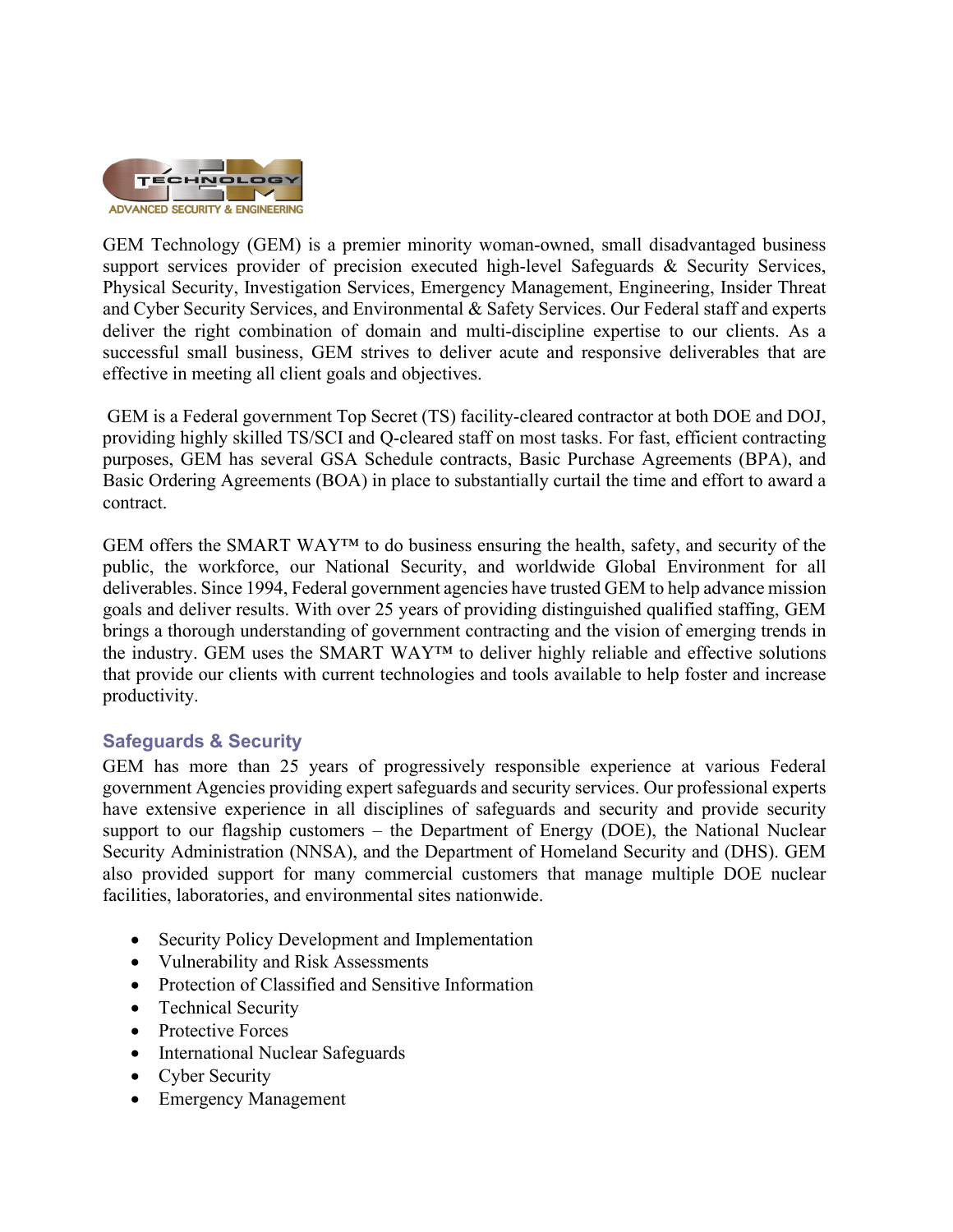#### **Environmental Management**

GEM provides exceptional support by establishing, assessing, and maintaining the proper facility and operational safety authorization basis, and the maintenance of effective integrated Safety Management Systems at most of the DOE/NNSA facilities. Our environmental engineering staff and site remediation programs have assured compliance with all regulations and provides the basis for effective clean-up of contaminated facilities/sites and the return of work areas to their original environmental state.

- Health & Safety
- Environmental Planning, Regulatory Compliance, & Permitting Services
- Engineering Site Remediation
- Site Characterization
- Solid, Hazardous, & Mixed Waste Management
- Multi-Media Sampling, Sample Management, & Quality Control

#### **Engineering**

GEM's innovative engineering assures appropriate design and effective system integration. Fundamental to GEM's success is the commitment of our professional engineers to our customer, and fully guaranteed work.

- Electrical Engineering & Instrumentation
- Mechanical Engineering
- Biological & Industrial Engineering
- Nuclear Engineering
- Structural & Civil Engineering
- Systems Integration
- Electronic Data Management
- Project Control & Cost Estimating

### **Personnel Security**

GEM currently provides multi-level physical security, personnel security and high-level access control services to several agencies nationwide, and provides security support to worldwide US entities under several contracting BOAs and other contracting vehicles. In addition, GEM senior security and management specialists conduct interviews, adjudication and final reviews for employment worldwide. GEM implements national policy and integrates programmatic support among its Federal, State and local partners, and has the ability to respond to incidents domestically and worldwide.

- Administration and Project Management
- Program Management Support
- Security Support Services
- Physical Security & Access Control Services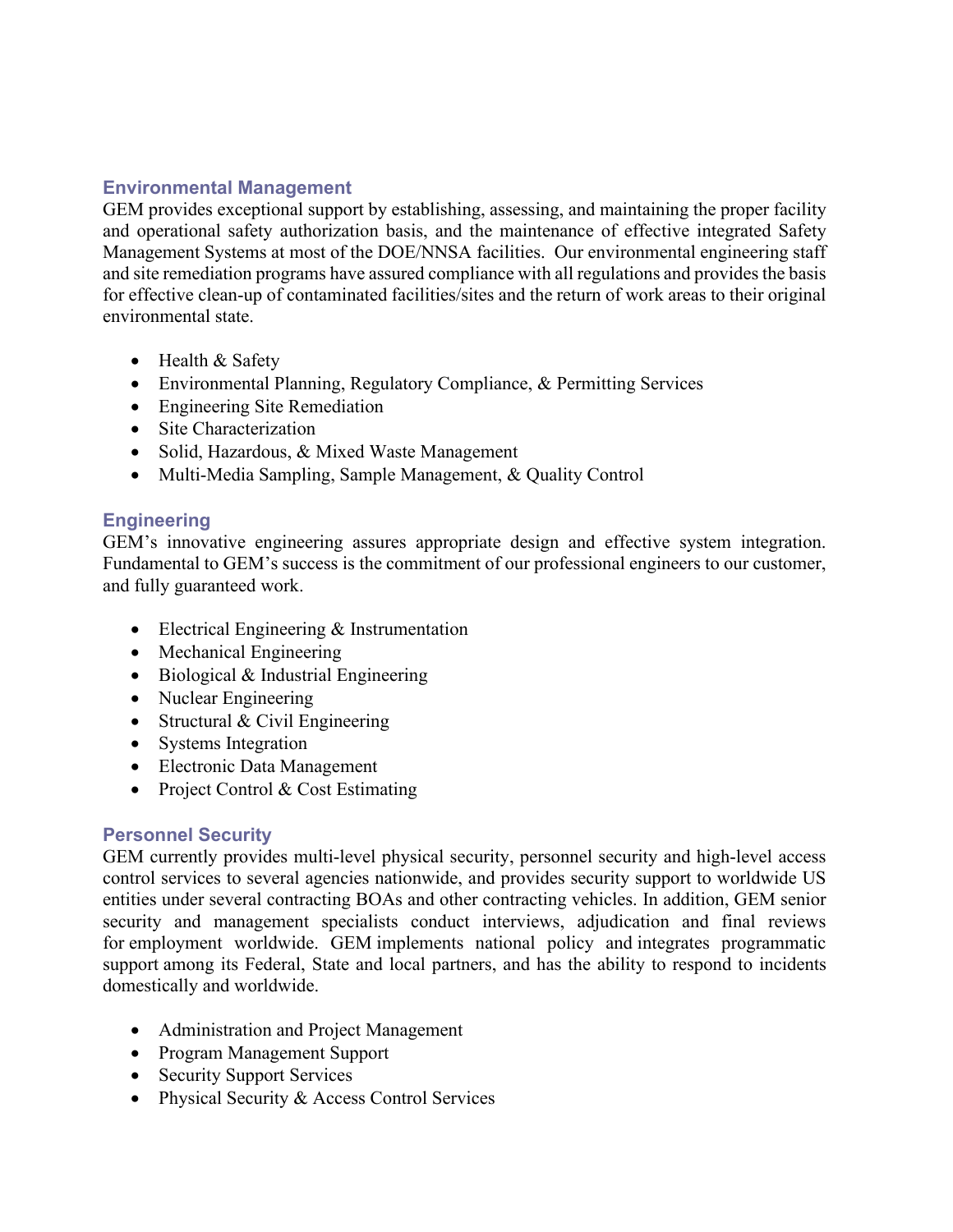- Training Services
- Counterintelligence
- Role Players

### **Counterintelligence & Counterterrorism**

GEM has been providing specialized Counterintelligence (CI) and Counterterrorism (CT) support in the areas of technical, management, and administrative services for implementing proactive and preventative processes to deter and counter threats to national security. GEM relies on the leadership and experience of its highly effective staff with backgrounds in criminal investigative programs such as the Federal Bureau of Investigation (FBI), Department of Energy (DOE), National Geospatial Agency (NGA) and the CI Community to support program needs.

- GEM's Counterintelligence and Counterterrorism Support
- Program Management Services
- Security Services
- Emergency Management Services
- Training Services
- Logistics and Administrative Services

#### **Cyber Security**

GEM relies on the leadership and experience of its highly effective staff of cyber experts with over 10 years of experience in Information Technology, Cyber Security, Systems Engineering, Systems/Network Administration, and conducting complex cyber investigations; applying industry-leading tradecraft and cutting-edge cyber capabilities to support this evolving and growing priority. GEM'S Certified Information Systems Security Professional (CISSP)-certified cyber professionals engineer, test, and integrate various Network Defense technologies including Snort Intrusion Detection System (IDS) sensors, SourceFire IDS, Blue Coat Security Analytics Platform, HBGary Active Defense, FireEye, and Host Based Security System (HBSS) modules in compliance with Intelligence Community (IC) security standards.

- GEM's Cyber Security Support
- Program Management Services
- Engineering Services
- Security Services
- Training Services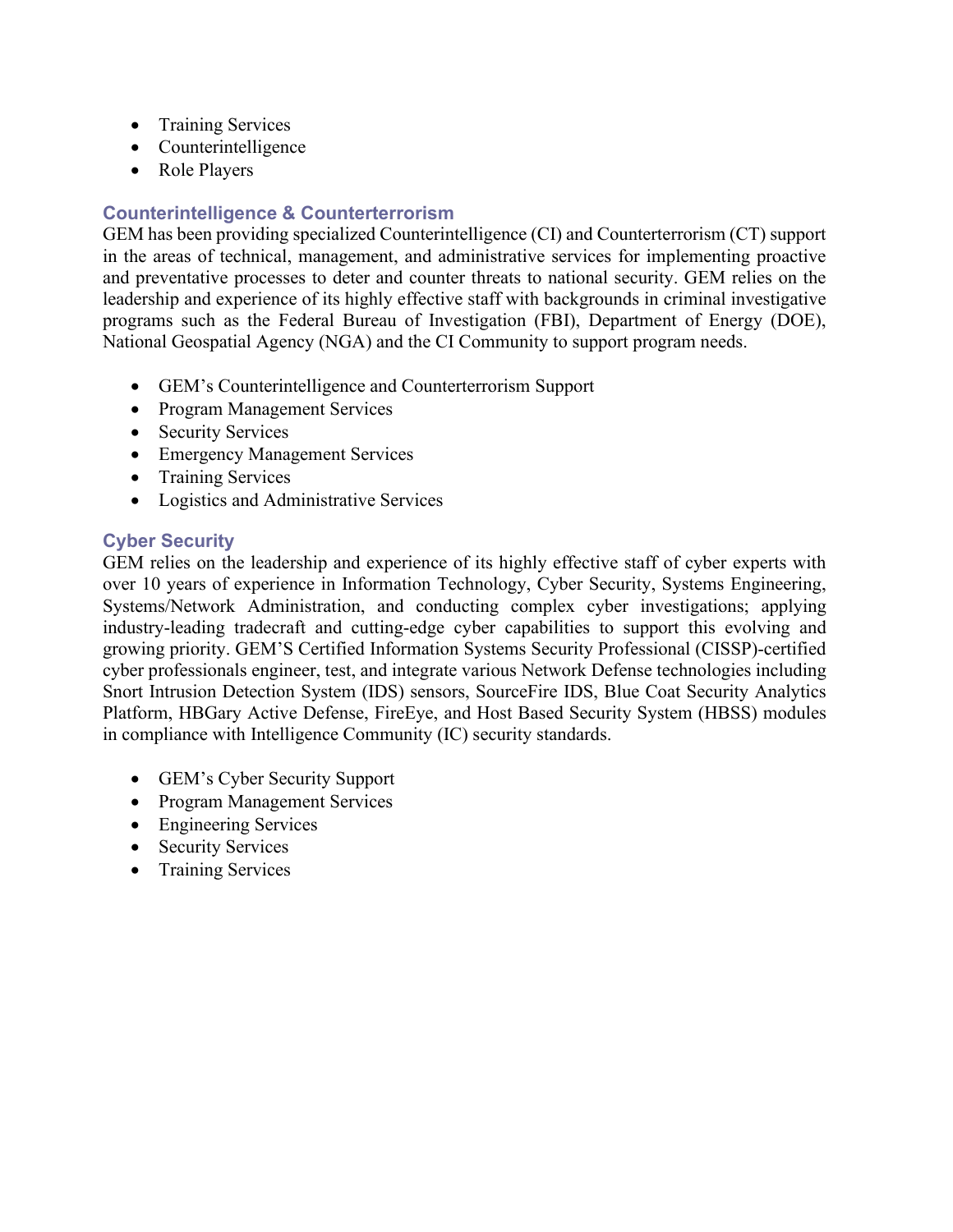|                      | <b>AUTHORIZED FEDERAL SUPPLY SCHEDULE PRICELIST</b> | <b>Base Period (Year 1-5)</b> |                   |          |          |          |
|----------------------|-----------------------------------------------------|-------------------------------|-------------------|----------|----------|----------|
| <b>SIN</b>           | Labor Category Title                                | Year 1                        | Year <sub>2</sub> | Year 3   | Year 4   | Year 5   |
| 541715;<br>541330ENG | <b>Nuclear Physicist</b>                            | \$185.79                      | \$190.43          | \$195.19 | \$200.07 | \$205.07 |
| 541715;<br>541330ENG | Subject Matter Expert I                             | \$102.10                      | \$104.65          | \$107.27 | \$109.95 | \$112.70 |
| 541715;<br>541330ENG | <b>Subject Matter</b><br>Expert II                  | \$134.89                      | \$138.26          | \$141.72 | \$145.26 | \$148.89 |
| 541715;<br>541330ENG | Subject Matter Expert III                           | \$176.61                      | \$181.02          | \$185.55 | \$190.19 | \$194.94 |
| 541715;<br>541330ENG | Sr. Technical<br>Advisor                            | \$147.96                      | \$151.66          | \$155.45 | \$159.34 | \$163.32 |
| 541715;<br>541330ENG | <b>Health Physics Specialist</b><br>$\mathbf{I}$    | \$73.78                       | \$75.62           | \$77.51  | \$79.45  | \$81.44  |
| 541715;<br>541330ENG | Management and<br>Program Analyst I                 | \$45.92                       | \$47.06           | \$48.24  | \$49.45  | \$50.69  |
| 541715;<br>541330ENG | Management and<br>Program Analyst II                | \$61.62                       | \$63.16           | \$64.74  | \$66.36  | \$68.02  |
| 541715:<br>541330ENG | Management and<br>Program Analyst III               | \$86.06                       | \$88.21           | \$90.42  | \$92.68  | \$95.00  |
| 541715;<br>541330ENG | <b>Budget Analyst I</b>                             | \$56.89                       | \$58.31           | \$59.77  | \$61.26  | \$62.79  |
| 541715;<br>541330ENG | <b>Budget Analyst II</b>                            | \$76.17                       | \$78.08           | \$80.03  | \$82.03  | \$84.08  |
| 541715;<br>541330ENG | <b>Budget Analyst III</b>                           | \$90.04                       | \$92.29           | \$94.60  | \$96.97  | \$99.39  |
| 541715;<br>541330ENG | Engineer I                                          | \$84.81                       | \$86.93           | \$89.10  | \$91.33  | \$93.61  |
| 541715;<br>541330ENG | Engineer II                                         | \$119.87                      | \$122.86          | \$125.93 | \$129.08 | \$132.31 |
| 541715;<br>541330ENG | Engineer III                                        | \$128.81                      | \$132.03          | \$135.33 | \$138.71 | \$142.18 |
| 541715;<br>541330ENG | Engineer IV                                         | \$165.27                      | \$169.40          | \$173.64 | \$177.98 | \$182.43 |
| 541715;<br>541330ENG | Engineering<br>Manager I                            | \$158.46                      | \$162.43          | \$166.49 | \$170.65 | \$174.92 |
| 541715;<br>541330ENG | <b>Engineering Manager II</b>                       | \$187.30                      | \$191.98          | \$196.78 | \$201.70 | \$206.74 |
| 541715;<br>541330ENG | <b>Engineering Manager III</b>                      | \$199.42                      | \$204.41          | \$209.52 | \$214.76 | \$220.13 |
| 541715;<br>541330ENG | Field Engineer I                                    | \$84.81                       | \$86.93           | \$89.10  | \$91.33  | \$93.61  |
| 541715;<br>541330ENG | Field Engineer II                                   | \$103.90                      | \$106.50          | \$109.16 | \$111.89 | \$114.69 |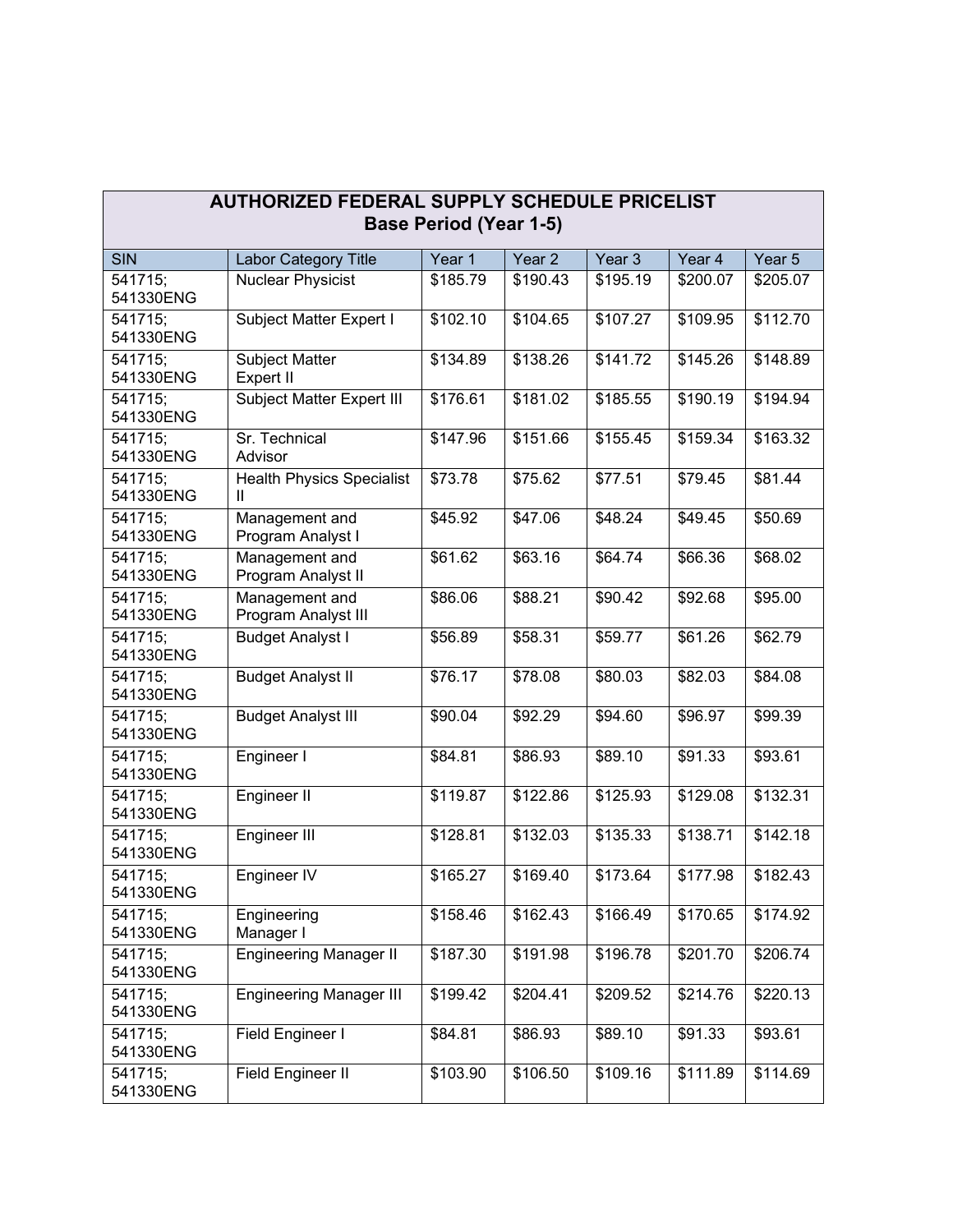| 541715:   | Field Engineer III | \$128.81   \$132.03   \$135.33   \$138.71   \$142.18 |  |  |
|-----------|--------------------|------------------------------------------------------|--|--|
| 541330ENG |                    |                                                      |  |  |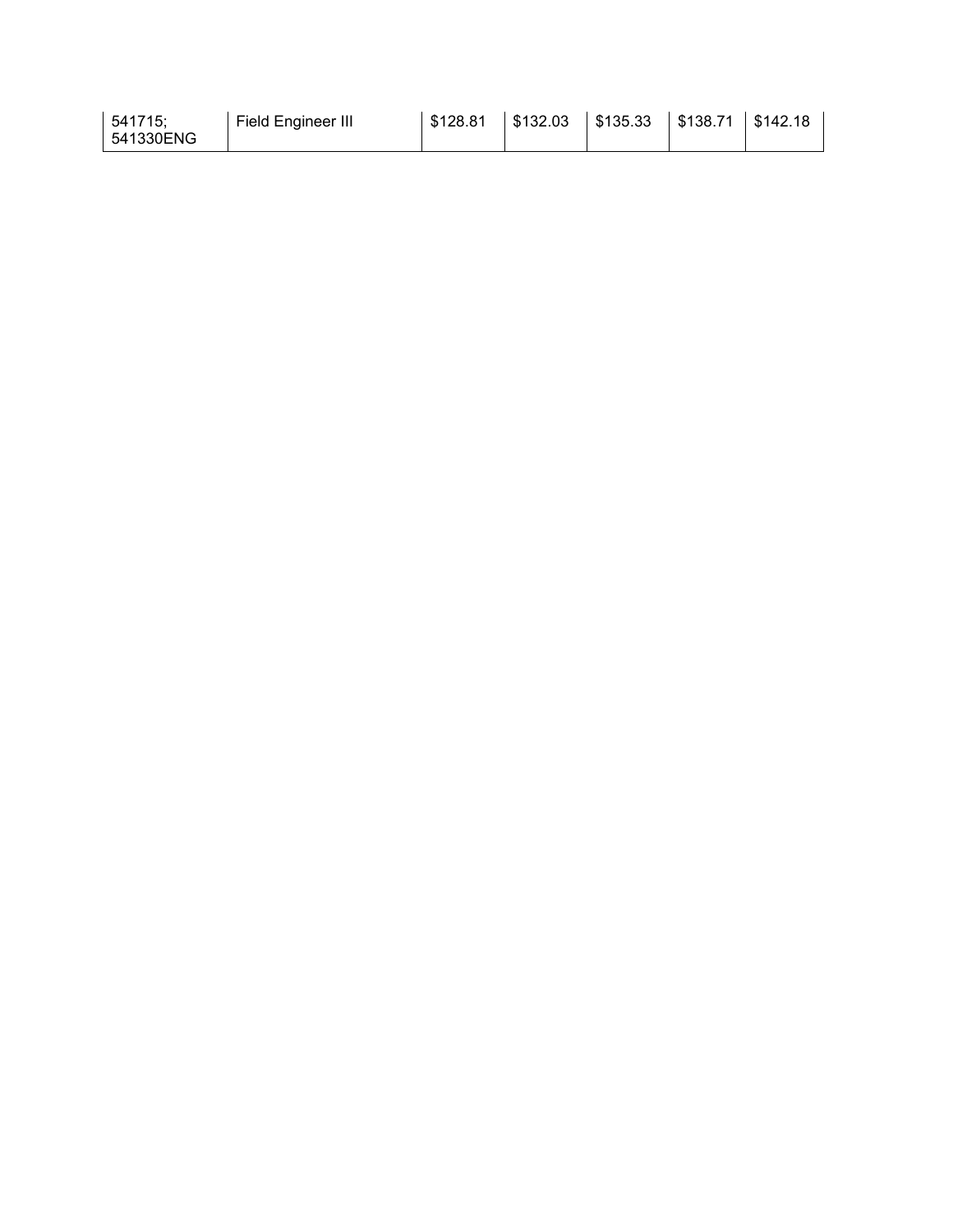|                      | <b>AUTHORIZED FEDERAL SUPPLY SCHEDULE PRICELIST</b> | <b>Base Period (Year 1-5)</b> |                     |          |          |          |
|----------------------|-----------------------------------------------------|-------------------------------|---------------------|----------|----------|----------|
| <b>SIN</b>           | Labor Category Title                                | Year 1                        | Year 2              | Year 3   | Year 4   | Year 5   |
| 541715;<br>541330ENG | <b>Principal Engineer I</b>                         | \$199.42                      | \$204.41            | \$209.52 | \$214.76 | \$220.13 |
| 541715;<br>541330ENG | Principal Engineer II                               | \$251.79                      | \$258.09            | \$264.54 | \$271.15 | \$277.93 |
| 541715;<br>541330ENG | Principal Engineer III                              | \$270.83                      | \$277.60            | \$284.54 | \$291.65 | \$298.94 |
| 541715;<br>541330ENG | Project Engineer I                                  | \$165.27                      | \$169.40            | \$173.64 | \$177.98 | \$182.43 |
| 541715;<br>541330ENG | Project Engineer II                                 | \$199.42                      | \$204.41            | \$209.52 | \$214.76 | \$220.13 |
| 541715;<br>541330ENG | Project Engineer III                                | \$270.83                      | \$277.60            | \$284.54 | \$291.65 | \$298.94 |
| 541715;<br>541330ENG | Project Manager I                                   | \$196.70                      | \$201.62            | \$206.66 | \$211.83 | \$217.13 |
| 541715:<br>541330ENG | Project Manager II                                  | \$233.71                      | \$239.55            | \$245.54 | \$251.68 | \$257.97 |
| 541715;<br>541330ENG | Project manager III                                 | \$254.69                      | \$261.05            | \$267.58 | \$274.27 | \$281.13 |
| 541715;<br>541330ENG | Program Manager I                                   | \$194.48                      | \$199.34            | \$204.32 | \$209.43 | \$214.67 |
| 541715;<br>541330ENG | Program Manager II                                  | \$233.71                      | \$239.55            | \$245.54 | \$251.68 | \$257.97 |
| 541715;<br>541330ENG | Program Manager III                                 | \$302.52                      | \$310.08            | \$317.83 | \$325.78 | \$333.92 |
| 541715;<br>541330ENG | <b>Quality Control</b><br>Technician I              | \$74.31                       | \$76.17             | \$78.07  | \$80.02  | \$82.02  |
| 541715;<br>541330ENG | <b>Quality Control</b><br><b>Technician II</b>      | \$90.04                       | \$92.29             | \$94.60  | \$96.97  | \$99.39  |
| 541715;<br>541330ENG | <b>Quality Control</b><br><b>Technician II</b>      | \$102.52                      | \$105.08            | \$107.71 | \$110.40 | \$113.16 |
| 541715;<br>541330ENG | Surveyor I                                          | \$64.42                       | $\overline{$66.03}$ | \$67.68  | \$69.37  | \$71.10  |
| 541715;<br>541330ENG | Surveyor II                                         | \$84.81                       | \$86.93             | \$89.10  | \$91.33  | \$93.61  |
| 541715;<br>541330ENG | Surveyor III                                        | \$103.90                      | \$106.50            | \$109.16 | \$111.89 | \$114.69 |
| 541715:<br>541330ENG | <b>Technical Analyst I</b>                          | \$84.51                       | \$86.62             | \$88.79  | \$91.01  | \$93.29  |
| 541715:<br>541330ENG | <b>Technical Analyst II</b>                         | \$104.88                      | \$107.50            | \$110.19 | \$112.94 | \$115.76 |
| 541715;<br>541330ENG | <b>Technical Analyst III</b>                        | \$132.52                      | \$135.84            | \$139.24 | \$142.72 | \$146.29 |
| 541715;<br>541330ENG | <b>Technical Expert I</b>                           | \$173.99                      | \$178.34            | \$182.80 | \$187.37 | \$192.05 |
| 541715;<br>541330ENG | <b>Technical Expert II</b>                          | \$216.08                      | \$221.48            | \$227.02 | \$232.70 | \$238.52 |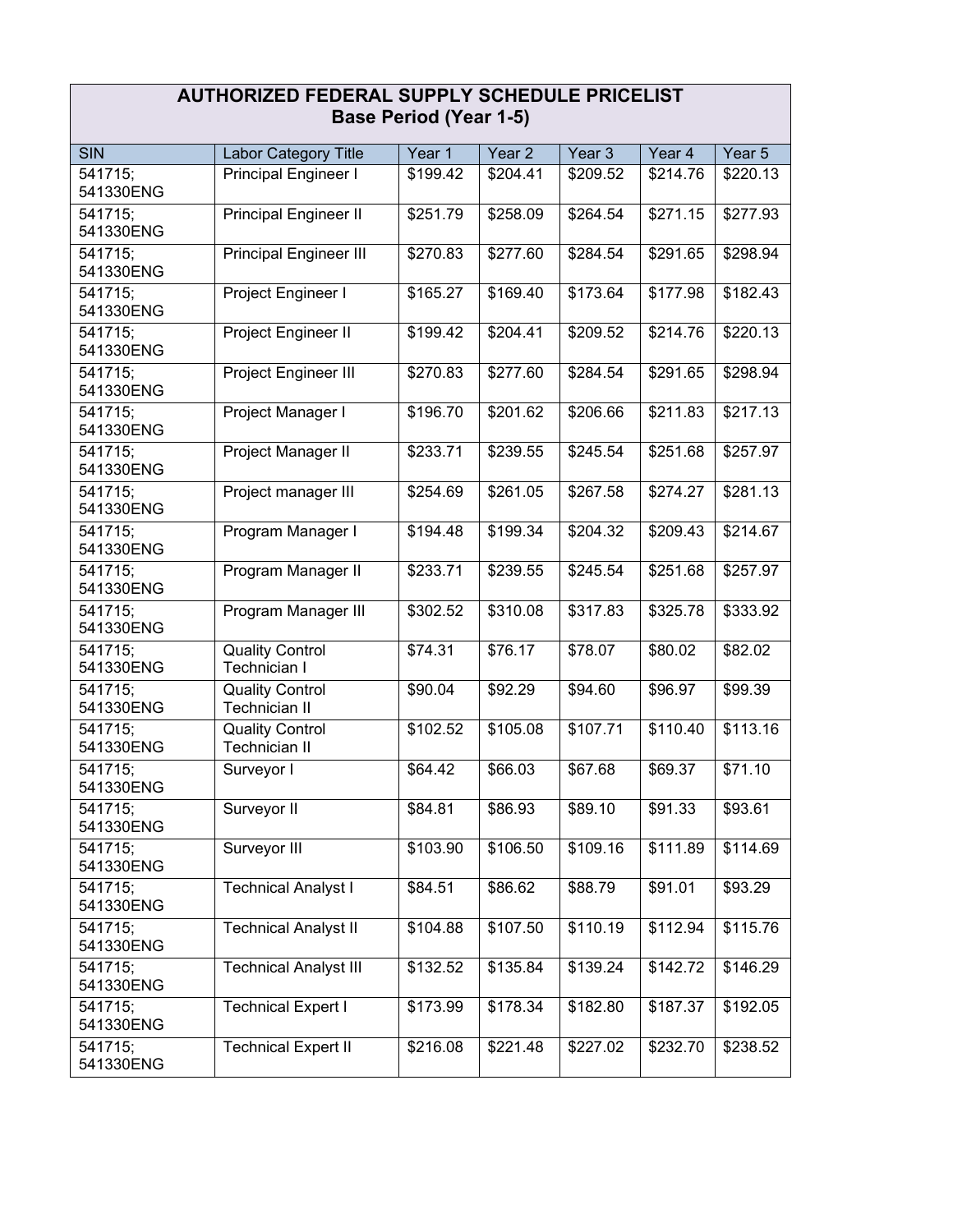| <b>AUTHORIZED FEDERAL SUPPLY SCHEDULE PRICELIST</b><br><b>Base Period (Year 1-5)</b> |                                  |          |                      |          |          |          |
|--------------------------------------------------------------------------------------|----------------------------------|----------|----------------------|----------|----------|----------|
|                                                                                      |                                  |          |                      |          |          |          |
| <b>SIN</b>                                                                           | <b>Labor Category Title</b>      | Year 1   | Year <sub>2</sub>    | Year 3   | Year 4   | Year 5   |
| 541715:<br>541330ENG                                                                 | <b>Technical Expert III</b>      | \$275.68 | $\overline{$}282.57$ | \$289.63 | \$296.87 | \$304.29 |
| 541715;<br>541330ENG                                                                 | <b>Technical Expert IV</b>       | \$302.52 | \$310.08             | \$317.83 | \$325.78 | \$333.92 |
| 541715;<br>541330ENG                                                                 | <b>Technical Expert V</b>        | \$415.55 | \$425.94             | \$436.59 | \$447.50 | \$458.69 |
| 541715;<br>541330ENG                                                                 | Trainer I                        | \$82.10  | \$84.16              | \$86.26  | \$88.42  | \$90.63  |
| 541715;<br>541330ENG                                                                 | <b>Trainer II</b>                | \$89.34  | \$91.57              | \$93.86  | \$96.21  | \$98.62  |
| 541715;<br>541330ENG                                                                 | <b>Trainer III</b>               | \$117.73 | \$120.67             | \$123.69 | \$126.78 | \$129.95 |
| 541715;<br>541330ENG                                                                 | <b>CADD Operator I</b>           | \$71.45  | \$73.23              | \$75.06  | \$76.94  | \$78.86  |
| 541715;<br>541330ENG                                                                 | Drafter I                        | \$55.43  | \$56.81              | \$58.23  | \$59.69  | \$61.18  |
| 541715;<br>541330ENG                                                                 | Drafter II                       | \$68.32  | \$70.03              | \$71.78  | \$73.57  | \$75.41  |
| 541715;<br>541330ENG                                                                 | Drafter III                      | \$84.51  | \$86.62              | \$88.79  | \$91.01  | \$93.29  |
| 541715;<br>541330ENG                                                                 | <b>Engineering Assistant I</b>   | \$44.48  | \$45.59              | \$46.73  | \$47.90  | \$49.10  |
| 541715;<br>541330ENG                                                                 | Engineering<br>Assistant II      | \$49.87  | \$51.12              | \$52.40  | \$53.71  | \$55.05  |
| 541715;<br>541330ENG                                                                 | <b>Engineering Assistant III</b> | \$56.09  | \$57.49              | \$58.93  | \$60.40  | \$61.91  |
| 541715;<br>541330ENG                                                                 | <b>Specification Writer I</b>    | \$57.63  | \$59.07              | \$60.55  | \$62.06  | \$63.61  |
| 541715;<br>541330ENG                                                                 | <b>Specification Writer II</b>   | \$88.87  | \$91.09              | \$93.37  | \$95.70  | \$98.09  |
| 541715;<br>541330ENG                                                                 | <b>Specification Writer</b><br>Ш | \$103.90 | \$106.50             | \$109.16 | \$111.89 | \$114.69 |
| 541715;<br>541330ENG                                                                 | <b>Technical Editor I</b>        | \$76.17  | \$78.08              | \$80.03  | \$82.03  | \$84.08  |
| 541715;<br>541330ENG                                                                 | <b>Technical Editor II</b>       | \$88.87  | \$91.09              | \$93.37  | \$95.70  | \$98.09  |
| 541715;<br>541330ENG                                                                 | <b>Technical Editor III</b>      | \$101.88 | \$104.43             | \$107.04 | \$109.72 | \$112.46 |
| 541611:<br>561612;<br>611430                                                         | Analyst <sup>1*</sup>            | \$29.42  | \$30.16              | \$30.91  | \$31.68  | \$32.47  |
| 541611;<br>561612;<br>611430                                                         | Analyst II*                      | \$42.17  | \$43.23              | \$44.31  | \$45.42  | \$46.56  |
| 541611;<br>561612;<br>611430                                                         | Consultant I                     | \$92.27  | \$94.58              | \$96.94  | \$99.36  | \$101.84 |
| 541611;<br>561612;<br>611430                                                         | Consultant II                    | \$105.44 | \$108.08             | \$110.78 | \$113.55 | \$116.39 |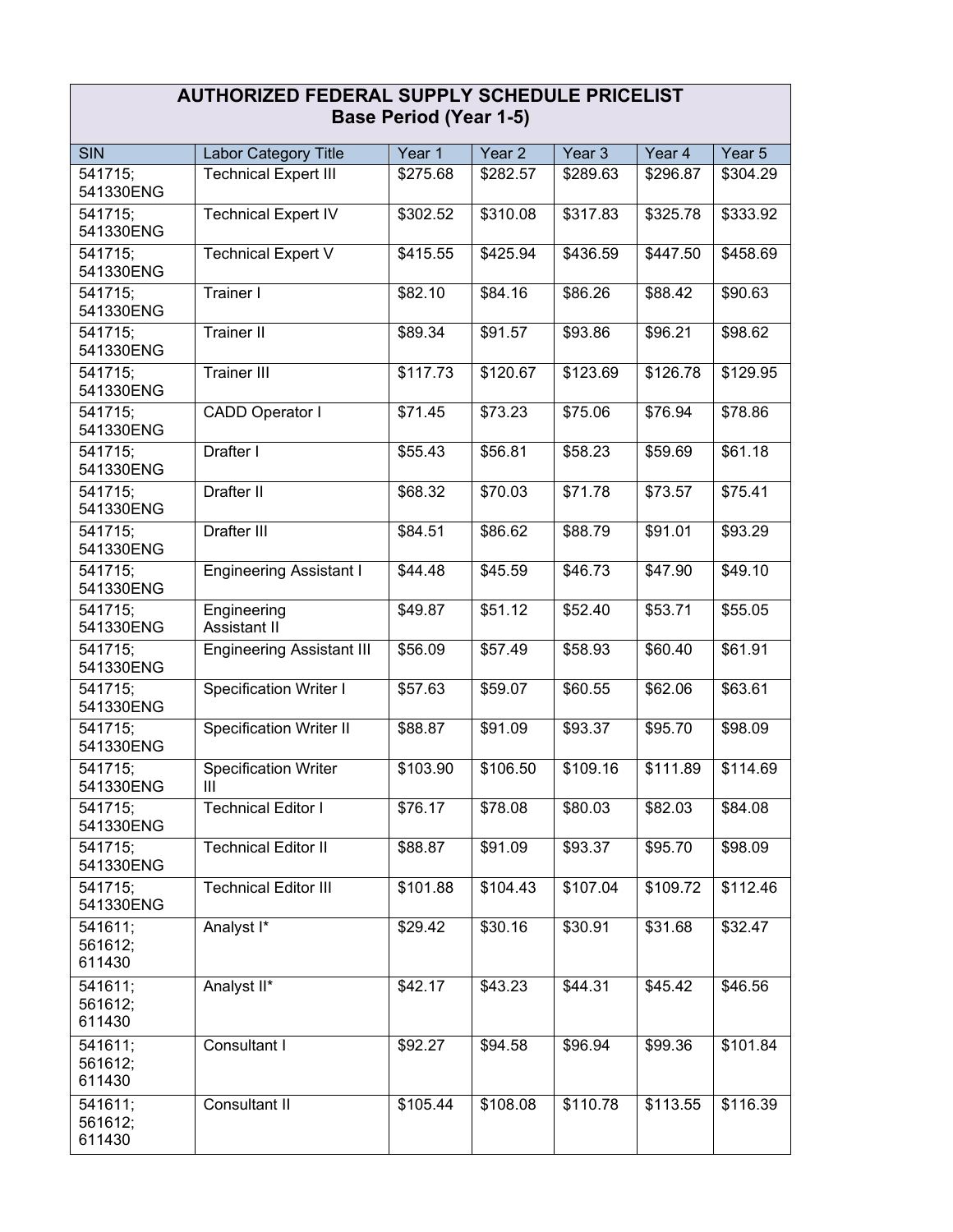|                              | <b>AUTHORIZED FEDERAL SUPPLY SCHEDULE PRICELIST</b> | <b>Base Period (Year 1-5)</b> |                   |          |          |          |
|------------------------------|-----------------------------------------------------|-------------------------------|-------------------|----------|----------|----------|
| <b>SIN</b>                   | <b>Labor Category Title</b>                         | Year 1                        | Year <sub>2</sub> | Year 3   | Year 4   | Year 5   |
| 541611;<br>561612:<br>611430 | <b>Financial Analyst I</b>                          | \$83.08                       | \$85.16           | \$87.29  | \$89.47  | \$91.71  |
| 541611;<br>561612;<br>611430 | <b>Financial Analyst II</b>                         | \$106.10                      | \$108.76          | \$111.48 | \$114.27 | \$117.13 |
| 541611:<br>561612;<br>611430 | Network Engineer I                                  | \$88.38                       | \$90.59           | \$92.85  | \$95.17  | \$97.55  |
| 541611;<br>561612;<br>611430 | Network Engineer II                                 | \$112.87                      | \$115.69          | \$118.58 | \$121.54 | \$124.58 |
| 541611;<br>561612;<br>611430 | <b>Policy Analyst I</b>                             | \$106.07                      | \$108.73          | \$111.45 | \$114.24 | \$117.10 |
| 541611;<br>561612;<br>611430 | Policy Analyst II                                   | \$122.71                      | \$125.78          | \$128.92 | \$132.14 | \$135.44 |
| 541611;<br>561612;<br>611430 | Policy Analyst III                                  | \$132.94                      | \$136.27          | \$139.68 | \$143.17 | \$146.75 |
| 541611;<br>561612;<br>611430 | <b>Principal Consultant I</b>                       | \$138.42                      | \$141.88          | \$145.43 | \$149.07 | \$152.80 |
| 541611;<br>561612;<br>611430 | <b>Principal Consultant II</b>                      | \$150.26                      | \$154.01          | \$157.86 | \$161.81 | \$165.86 |
| 541611;<br>561612;<br>611430 | <b>Principal Consultant III</b>                     | \$173.98                      | \$178.33          | \$182.79 | \$187.36 | \$192.04 |
| 541611;<br>561612;<br>611430 | Project Manager I                                   | \$72.51                       | \$74.32           | \$76.18  | \$78.08  | \$80.03  |
| 541611;<br>561612;<br>611430 | Project Manager II                                  | \$106.77                      | \$109.44          | \$112.18 | \$114.98 | \$117.85 |
| 541611;<br>561612;<br>611430 | Project Manager III                                 | \$132.47                      | \$135.79          | \$139.18 | \$142.66 | \$146.23 |
| 541611;<br>561612;<br>611430 | <b>Security Analyst I</b>                           | \$72.08                       | \$73.88           | \$75.73  | \$77.62  | \$79.56  |
| 541611;<br>561612;<br>611430 | Security Analyst II                                 | \$83.08                       | \$85.16           | \$87.29  | \$89.47  | \$91.71  |
| 541611;<br>561612;<br>611430 | Security Analyst III                                | \$106.10                      | \$108.76          | \$111.48 | \$114.27 | \$117.13 |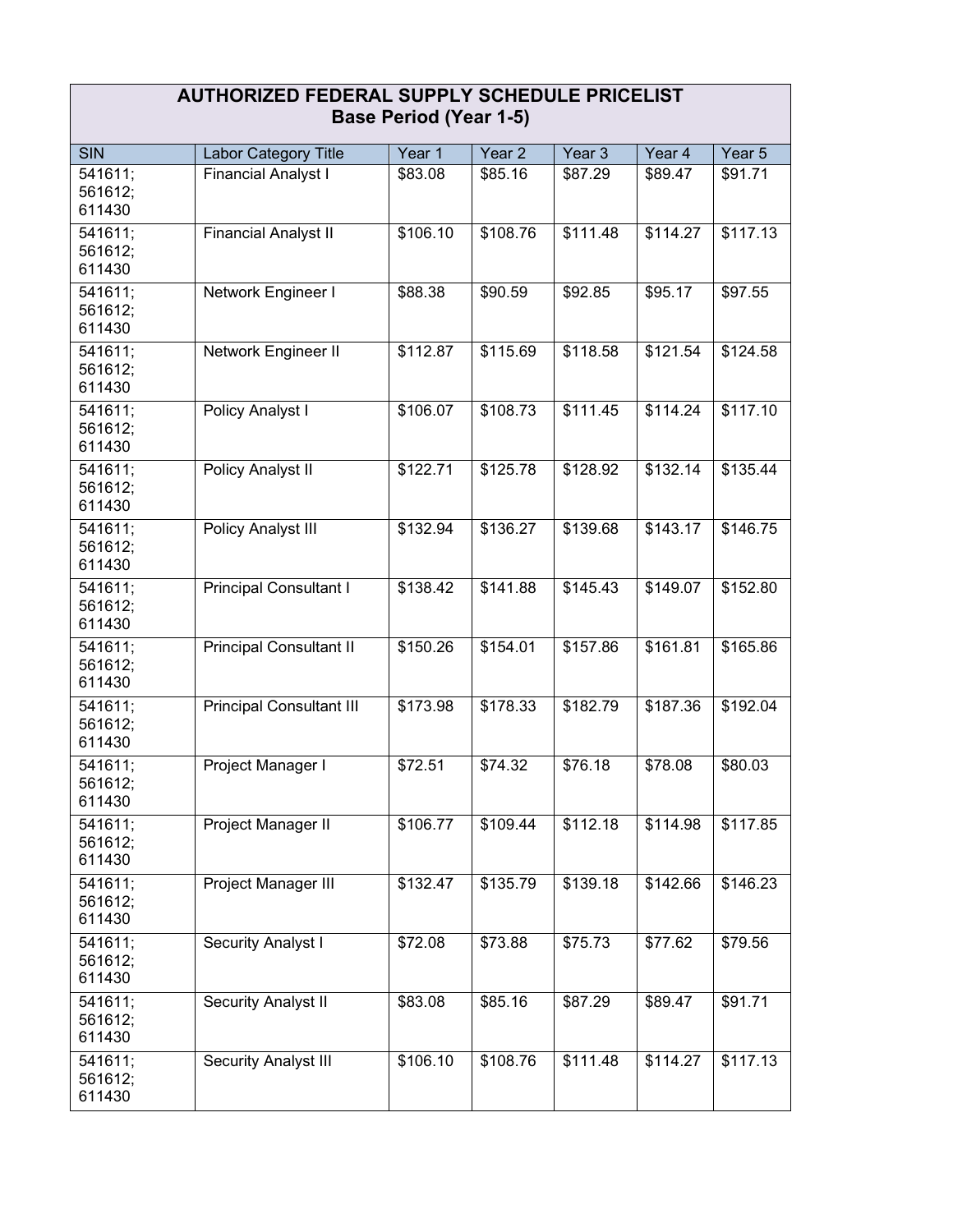|                              | <b>AUTHORIZED FEDERAL SUPPLY SCHEDULE PRICELIST</b> | <b>Base Period (Year 1-5)</b> |                   |                   |          |          |
|------------------------------|-----------------------------------------------------|-------------------------------|-------------------|-------------------|----------|----------|
| <b>SIN</b>                   | <b>Labor Category Title</b>                         | Year 1                        | Year <sub>2</sub> | Year <sub>3</sub> | Year 4   | Year 5   |
| 541611;<br>561612;<br>611430 | <b>Security Specialist</b>                          | \$120.01                      | \$123.01          | \$126.09          | \$129.24 | \$132.47 |
| 541611;<br>561612;<br>611430 | Senior Analyst I                                    | \$59.32                       | \$60.80           | \$62.32           | \$63.88  | \$65.48  |
| 541611:<br>561612;<br>611430 | Senior Analyst II                                   | \$83.77                       | \$85.87           | \$88.02           | \$90.22  | \$92.48  |
| 541611;<br>561612;<br>611430 | Senior consultant I                                 | \$118.61                      | \$121.58          | \$124.62          | \$127.74 | \$130.93 |
| 541611;<br>561612;<br>611430 | <b>Senior Consultant II</b>                         | \$134.63                      | \$137.99          | \$141.44          | \$144.98 | \$148.60 |
| 541611;<br>561612;<br>611430 | <b>Senior Security Specialist I</b>                 | \$130.56                      | \$133.82          | \$137.17          | \$140.60 | \$144.12 |
| 541611;<br>561612;<br>611430 | <b>Senior Security Specialist</b><br>Ш              | \$155.02                      | \$158.90          | \$162.87          | \$166.94 | \$171.11 |
| 541611;<br>561612;<br>611430 | <b>Technical Analyst I</b>                          | \$67.74                       | \$69.43           | \$71.17           | \$72.95  | \$74.77  |
| 541611;<br>561612;<br>611430 | <b>Technical Analyst II</b>                         | \$85.35                       | \$87.49           | \$89.68           | \$91.92  | \$94.22  |
| 541611;<br>561612;<br>611430 | <b>Technical Analyst III</b>                        | \$106.10                      | \$108.76          | \$111.48          | \$114.27 | \$117.13 |
| 541611;<br>561612;<br>611430 | Administrative Assistant I*                         | \$32.63                       | \$33.45           | \$34.29           | \$35.15  | \$36.03  |
| 541611;<br>561612;<br>611430 | Administrative Assistant II*                        | \$38.34                       | \$39.30           | \$40.28           | \$41.29  | \$42.32  |
| 541611;<br>561612;<br>611430 | <b>Administrative Assistant III</b>                 | \$48.56                       | \$49.77           | \$51.01           | \$52.29  | \$53.60  |
| 541611;<br>561612;<br>611430 | Administrative Specialist I                         | \$49.85                       | \$51.10           | \$52.38           | \$53.69  | \$55.03  |
| 541611;<br>561612;<br>611430 | Administrative Specialist II                        | \$56.24                       | \$57.65           | \$59.09           | \$60.57  | \$62.08  |
| 541611;<br>561612;<br>611430 | Administrative Specialist III                       | \$63.91                       | \$65.51           | \$67.15           | \$68.83  | \$70.55  |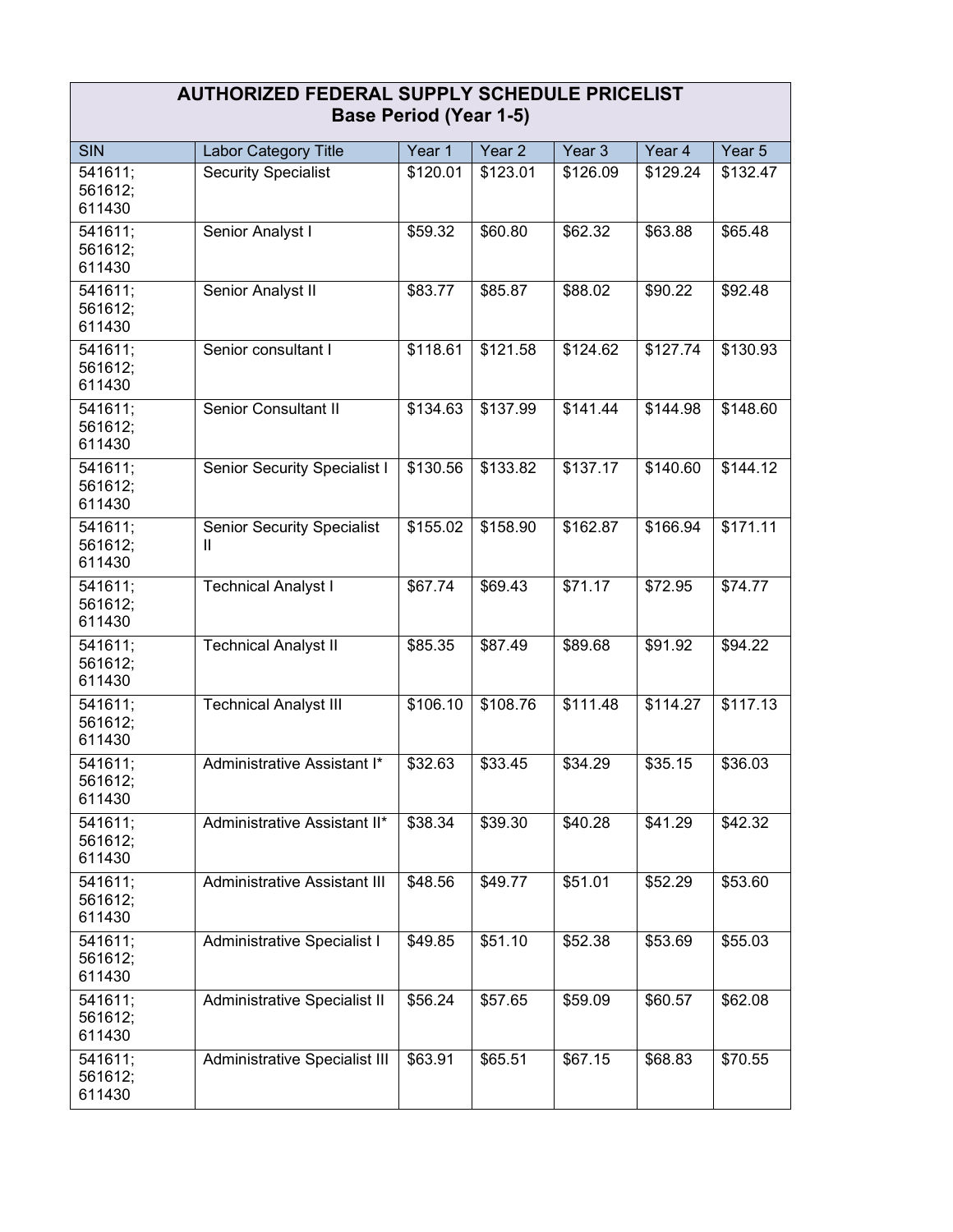|                              | <b>AUTHORIZED FEDERAL SUPPLY SCHEDULE PRICELIST</b> | <b>Base Period (Year 1-5)</b> |                   |                     |          |          |
|------------------------------|-----------------------------------------------------|-------------------------------|-------------------|---------------------|----------|----------|
| <b>SIN</b>                   | <b>Labor Category Title</b>                         | Year 1                        | Year <sub>2</sub> | Year 3              | Year 4   | Year 5   |
| 541611;<br>561612;<br>611430 | Senior Administrative<br>Specialist I               | \$68.49                       | \$70.20           | \$71.96             | \$73.76  | \$75.60  |
| 541611;<br>561612;<br>611430 | Senior Administrative<br>Specialist II              | \$73.56                       | \$75.40           | \$77.29             | \$79.22  | \$81.20  |
| 541611;<br>561612;<br>611430 | Senior Administrative<br>Specialist III             | \$81.71                       | \$83.76           | \$85.85             | \$88.00  | \$90.20  |
| 541620;<br>562910REM         | Environmental Analyst I*                            | \$33.74                       | \$34.58           | \$35.44             | \$36.33  | \$37.24  |
| 541620:<br>562910REM         | Environmental Analyst II                            | \$45.91                       | \$47.05           | \$48.23             | \$49.44  | \$50.68  |
| 541620;<br>562910REM         | <b>Environmental Analyst III</b>                    | \$64.22                       | \$65.82           | \$67.47             | \$69.16  | \$70.89  |
| 541620;<br>562910REM         | Environmental Assistant I*                          | \$28.14                       | \$28.84           | \$29.56             | \$30.30  | \$31.06  |
| 541620;<br>562910REM         | Environmental Assistant II*                         | \$38.72                       | \$39.69           | \$40.68             | \$41.70  | \$42.74  |
| 541620;<br>562910REM         | Environmental Assistant III*                        | \$52.25                       | \$53.56           | \$54.90             | \$56.27  | \$57.68  |
| 541620;<br>562910REM         | <b>Environmental Engineer I</b>                     | \$39.40                       | \$40.38           | \$41.39             | \$42.42  | \$43.48  |
| 541620;<br>562910REM         | <b>Environmental Engineer II</b>                    | \$50.70                       | \$51.97           | \$53.27             | \$54.60  | \$55.97  |
| 541620;<br>562910REM         | <b>Environmental Engineer III</b>                   | \$64.32                       | \$65.93           | \$67.58             | \$69.27  | \$71.00  |
| 541620;<br>562910REM         | <b>Environmental Manager I</b>                      | \$56.03                       | \$57.43           | \$58.87             | \$60.34  | \$61.85  |
| 541620;<br>562910REM         | <b>Environmental Manager II</b>                     | \$67.70                       | \$69.39           | \$71.12             | \$72.90  | \$74.72  |
| 541620;<br>562910REM         | <b>Environmental Manager III</b>                    | \$87.89                       | \$90.09           | $\overline{$92.34}$ | \$94.65  | \$97.02  |
| 541620;<br>562910REM         | Environmental Scientist I*                          | \$31.52                       | \$32.31           | \$33.12             | \$33.95  | \$34.80  |
| 541620;<br>562910REM         | <b>Environmental Scientist II</b>                   | \$43.04                       | \$44.12           | \$45.22             | \$46.35  | \$47.51  |
| 541620;<br>562910REM         | <b>Environmental Scientist III</b>                  | \$60.55                       | \$62.06           | \$63.61             | \$65.20  | \$66.83  |
| 541620;<br>562910REM         | <b>Environmental Software</b><br>Developer I        | \$39.40                       | \$40.38           | \$41.39             | \$42.42  | \$43.48  |
| 541620;<br>562910REM         | <b>Environmental Software</b><br>Developer II       | \$55.88                       | \$57.28           | \$58.71             | \$60.18  | \$61.68  |
| 541620;<br>562910REM         | Principal<br><b>Environmental Engineer I</b>        | \$76.53                       | \$78.44           | \$80.40             | \$82.41  | \$84.47  |
| 541620;<br>562910REM         | <b>Principal Environmental</b><br>Engineer II       | \$100.48                      | \$103.00          | \$105.58            | \$108.22 | \$110.93 |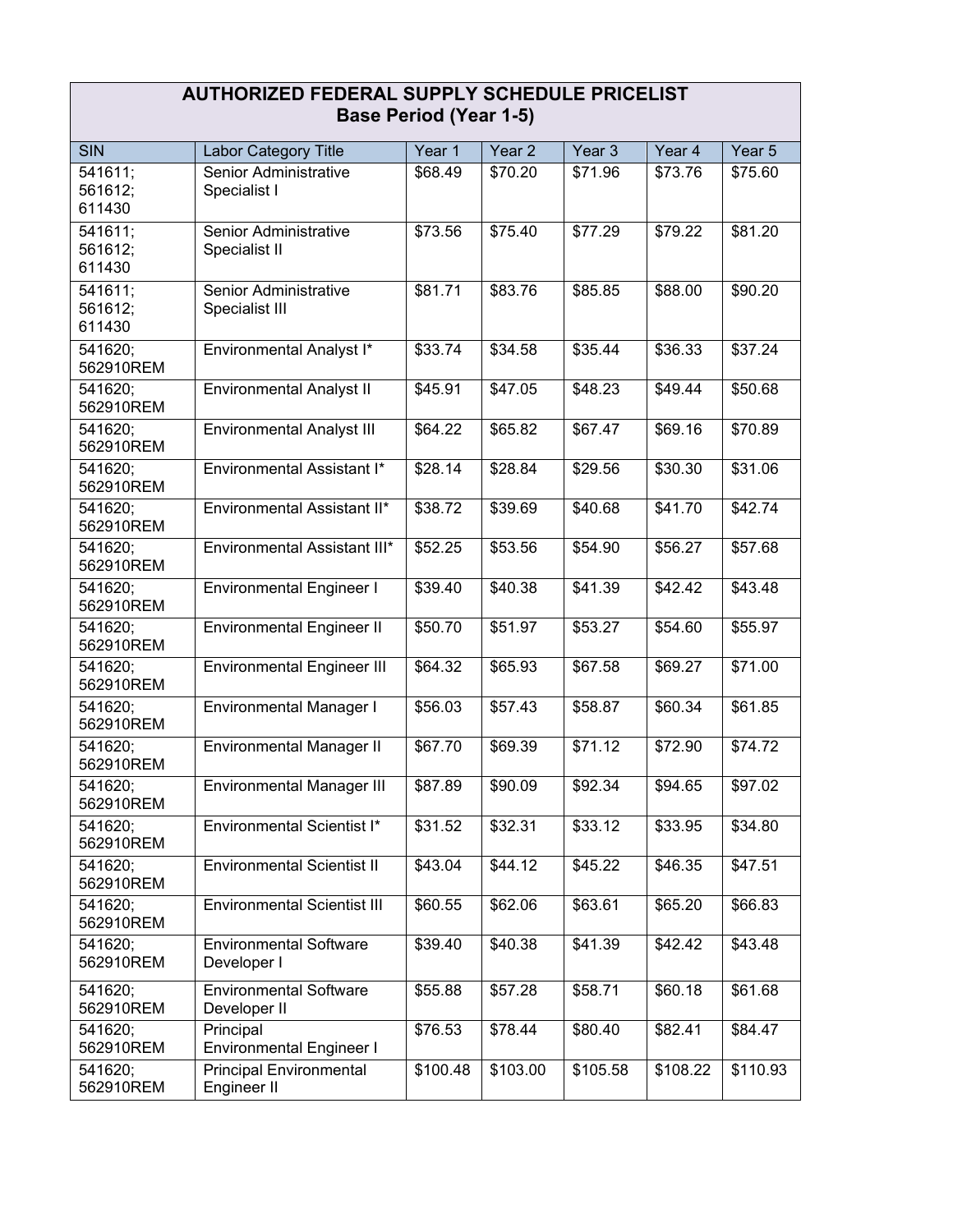|                      | <b>AUTHORIZED FEDERAL SUPPLY SCHEDULE PRICELIST</b> | <b>Base Period (Year 1-5)</b> |          |                   |          |          |
|----------------------|-----------------------------------------------------|-------------------------------|----------|-------------------|----------|----------|
| <b>SIN</b>           | <b>Labor Category Title</b>                         | Year 1                        | Year 2   | Year <sub>3</sub> | Year 4   | Year 5   |
| 541620;<br>562910REM | <b>Principal Environmental</b><br>Engineer III      | \$133.88                      | \$137.23 | \$140.66          | \$144.18 | \$147.78 |
| 541620:<br>562910REM | Program Analyst I                                   | \$51.52                       | \$52.81  | \$54.13           | \$55.48  | \$56.87  |
| 541620;<br>562910REM | Program Analyst II                                  | \$68.61                       | \$70.33  | \$72.09           | \$73.89  | \$75.74  |
| 541620;<br>562910REM | Program Analyst III                                 | \$93.15                       | \$95.48  | \$97.87           | \$100.32 | \$102.83 |
| 541620:<br>562910REM | <b>Technical Expert I</b>                           | \$112.55                      | \$115.36 | \$118.24          | \$121.20 | \$124.23 |
| 541620:<br>562910REM | <b>Technical Expert II</b>                          | \$149.83                      | \$153.57 | \$157.41          | \$161.35 | \$165.38 |
| 541620;<br>562910REM | Administrative Assistant I*                         | \$32.63                       | \$33.45  | \$34.29           | \$35.15  | \$36.03  |
| 541620:<br>562910REM | Administrative Assistant II*                        | \$38.34                       | \$39.30  | \$40.28           | \$41.29  | \$42.32  |
| 541620:<br>562910REM | Administrative Assistant III                        | \$48.56                       | \$49.77  | \$51.01           | \$52.29  | \$53.60  |
| 541620;<br>562910REM | Administrative Specialist I                         | \$49.85                       | \$51.10  | \$52.38           | \$53.69  | \$55.03  |
| 541620:<br>562910REM | Administrative Specialist II                        | \$56.24                       | \$57.65  | \$59.09           | \$60.57  | \$62.08  |
| 541620:<br>562910REM | <b>Administrative Specialist III</b>                | \$63.91                       | \$65.51  | \$67.15           | \$68.83  | \$70.55  |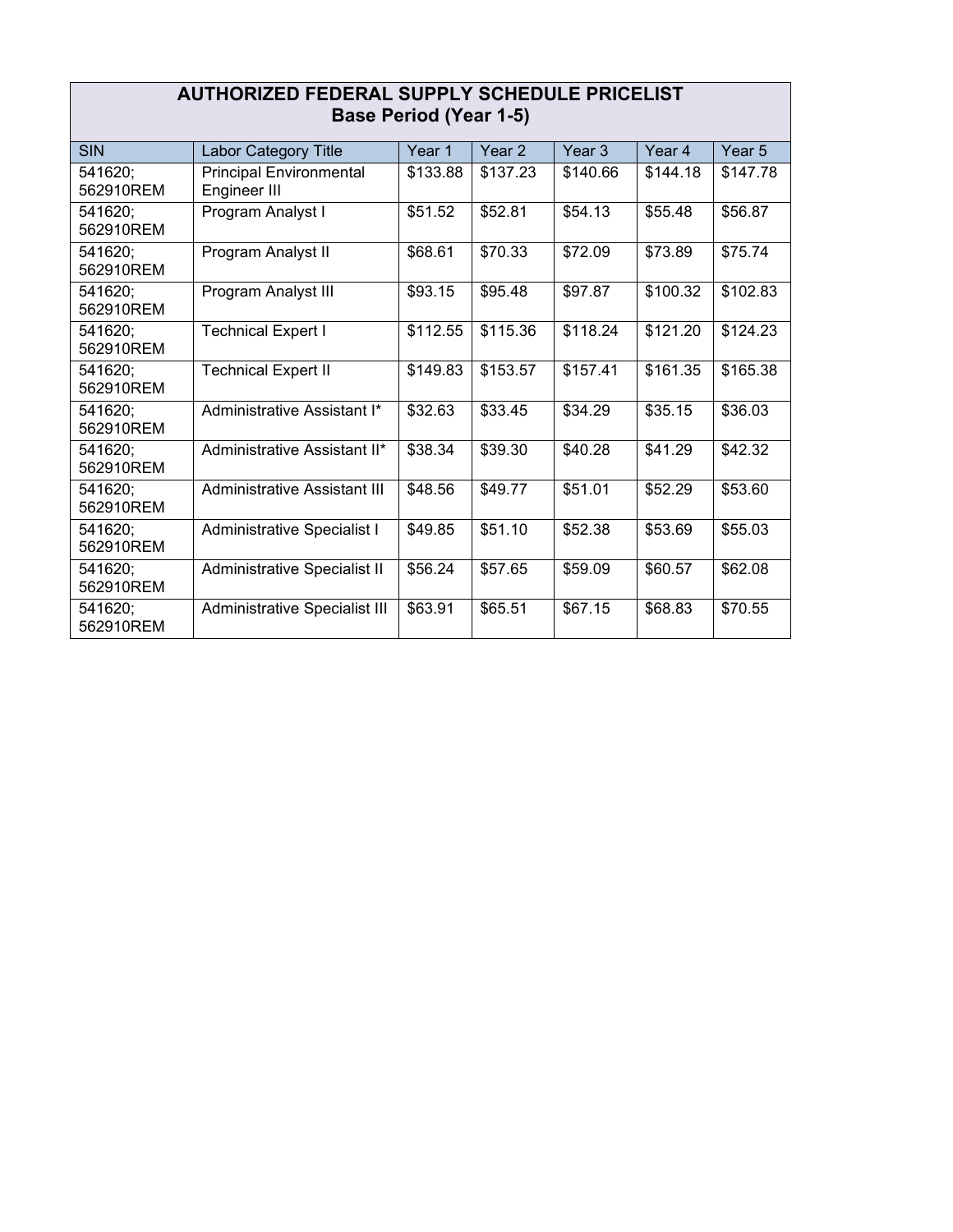**The Service Contract Labor Standards (SCLS) formerly the Service Contract Act (SCA) apply to this contract and it** includes the SCLS applicable labor categories. Labor Categories and fixed price services marked with a (\*\*) in this **pricelist are based on the U.S. Department of Labor Wage Determination Number(s) identified in the SCLS/SCA matrix. The prices awarded are in line with the geographic scope of the contract (i.e. nationwide).**

| <b>SCLS/SCA Matrix</b>                         |                                                                                                                                               |                  |  |  |  |  |
|------------------------------------------------|-----------------------------------------------------------------------------------------------------------------------------------------------|------------------|--|--|--|--|
|                                                | MANAGEMENT and FINANCIAL CONSULTING, ACQUISITION GRANTS, MANAGEMENT<br><b>SUPPORT, and BUSINESS PROGRAM &amp; PROJECT MANAGEMENT SERVICES</b> |                  |  |  |  |  |
| <b>SCA Eligible Contract Labor</b><br>Category | <b>SCA Equivalent Code Title</b>                                                                                                              | <b>WD</b> Number |  |  |  |  |
| Administrative Assistant I                     | $01112$ – General Clerk II                                                                                                                    | 15-4543          |  |  |  |  |
| Administrative Assistant II                    | 01020 - Administrative Assistant                                                                                                              | 15-4543          |  |  |  |  |
| Analyst I                                      | $01312$ – Secretary II                                                                                                                        | 15-4543          |  |  |  |  |
| Analyst II                                     | $01313 -$ Secretary III                                                                                                                       | 15-4543          |  |  |  |  |
|                                                | <b>ENVIRONMENTAL CONSULTING and REMEDIATION SERVICES</b>                                                                                      |                  |  |  |  |  |
| <b>SCA Eligible Contract Labor</b><br>Category | <b>SCA Equivalent Code Title</b>                                                                                                              | <b>WD Number</b> |  |  |  |  |
| Environmental Analyst I                        | 30210 - Laboratory Technician                                                                                                                 | 15-4543          |  |  |  |  |
| Environmental Assistant I                      | 30081 - Engineering Technician I                                                                                                              | 15-4543          |  |  |  |  |
| Environmental Assistant II                     | 30084 - Engineering Technician IV                                                                                                             | 15-4543          |  |  |  |  |
| Environmental Assistant III                    | 30086 - Engineering Technician VI                                                                                                             | 15-4543          |  |  |  |  |
| Environmental Scientist I                      | 30090 - Environmental Technician                                                                                                              | 15-4543          |  |  |  |  |
| Administrative Assistant I                     | $01112$ – General Clerk II                                                                                                                    | 15-4543          |  |  |  |  |
| Administrative Assistant II                    | $01020 -$ Administrative Assistant                                                                                                            | 15-4543          |  |  |  |  |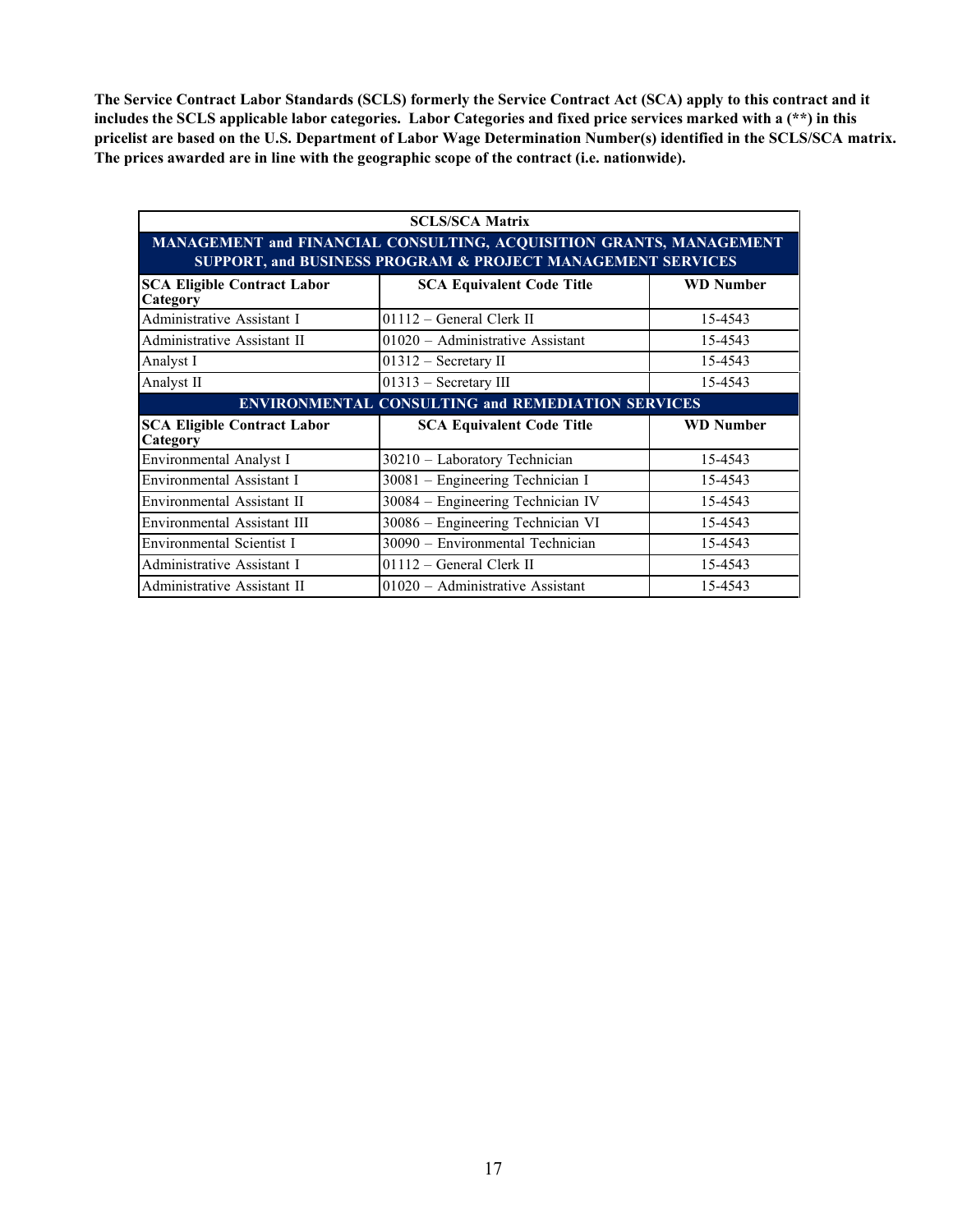## **LABOR CATEGORY DESCRIPTIONS**

|                                                                                        | <b>Engineering Research and Development and Strategic Planning/Engineering</b><br><b>Services Position Description</b>                                                                                                                                                                                                                                                                                                                                                                                                                                                                                                                                          |
|----------------------------------------------------------------------------------------|-----------------------------------------------------------------------------------------------------------------------------------------------------------------------------------------------------------------------------------------------------------------------------------------------------------------------------------------------------------------------------------------------------------------------------------------------------------------------------------------------------------------------------------------------------------------------------------------------------------------------------------------------------------------|
|                                                                                        | <b>Technical/Professional Positions</b><br><b>DISAST</b><br>NEW SINS 541715, 541330ENG,                                                                                                                                                                                                                                                                                                                                                                                                                                                                                                                                                                         |
| Title<br>Education<br>Min. Years' Experience<br>Training/Certifications<br>Description | <b>Nuclear Physicist</b><br><b>BA/BS</b><br>10<br>Performs the functions of a technical expert in the field of physics specific to the<br>constituent and interactions of atomic nuclei. Applies scientific expertise in defining<br>and resolving system issues, performing analysis and developing plans and<br>requirements in the subject matter area for complex systems. Coordinates and<br>manages the preparation of analyses, evaluations, and recommendations for proper<br>implementation of programs and systems.                                                                                                                                   |
| Title<br>Education<br>Min. Years' Experience<br>Training/Certifications<br>Description | <b>Subject Matter Expert I</b><br><b>BA/BS</b><br>5<br>5 or more years' experience analyzing intelligence and law enforcement information<br>and sources to detect and neutralize activities that would prevent rogue nations and<br>terrorists from acquiring, transporting, and deploying weapons of mass destruction<br>on US personnel and interests. The subject matter expert shall have a familiarity<br>with US government strategies, policies and plans involving WMD investigations to<br>target, interdict, secure and eliminate weapons, materials, delivery systems, and<br>other WMD targets that pose a threat to national security.            |
| Title<br>Education<br>Min. Years' Experience<br>Training/Certifications<br>Description | <b>Subject Matter Expert II</b><br><b>BA/BS</b><br>$ 10\rangle$<br>10 or more years' experience analyzing intelligence and law enforcement<br>information and sources to detect and neutralize activities that would prevent rogue<br>nations and terrorists from acquiring, transporting, and deploying weapons of mass<br>destruction on US personnel and interests. The subject matter expert shall have<br>familiarity with US government strategies, policies and plans involving WMD<br>investigations to target, interdict, secure and eliminate weapons, materials, delivery<br>systems, and other WMD targets that pose a threat to national security. |
| Title<br>Education<br>Min. Years' Experience<br>Training/Certifications<br>Description | Subject Matter Expert III<br>BA/BS<br>15<br>15 or more years' experience analyzing intelligence and law enforcement<br>information and sources to detect and neutralize activities that would prevent rogue<br>nations and terrorists from acquiring, transporting, and deploying weapons of mass<br>destruction on US personnel and interests. The subject matter expert shall have<br>familiarity with US government strategies, policies and plans involving WMD<br>investigations to target, interdict, secure and eliminate weapons, materials, delivery<br>systems, and other WMD targets that pose a threat to national security.                        |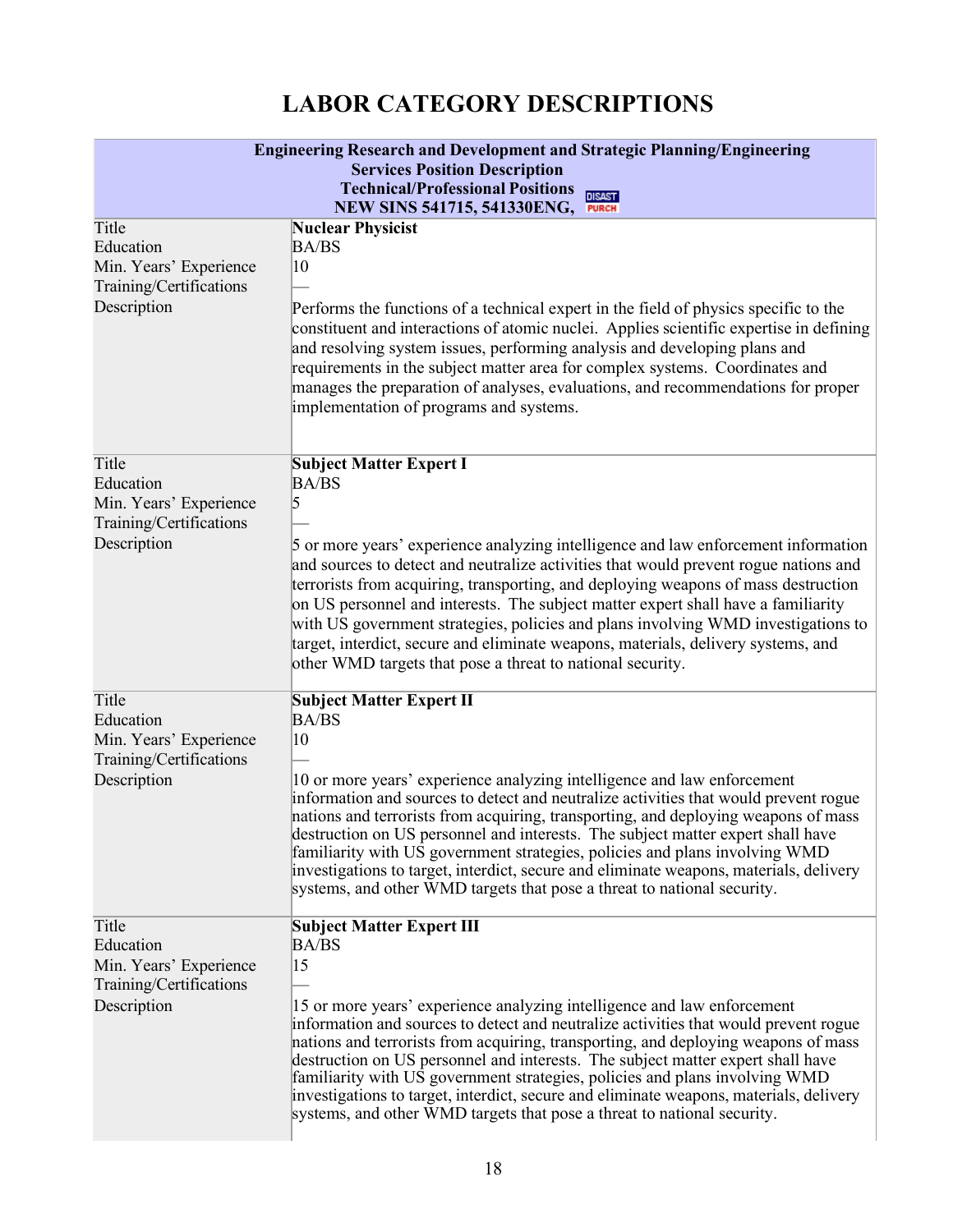| Title                                             | <b>Sr. Technical Advisor</b>                                                                                                                                                                                                                                                                                                                                                                                                                                                                                                                                                                                                                                                                                                                                                                                                                                                                                    |
|---------------------------------------------------|-----------------------------------------------------------------------------------------------------------------------------------------------------------------------------------------------------------------------------------------------------------------------------------------------------------------------------------------------------------------------------------------------------------------------------------------------------------------------------------------------------------------------------------------------------------------------------------------------------------------------------------------------------------------------------------------------------------------------------------------------------------------------------------------------------------------------------------------------------------------------------------------------------------------|
| Education                                         | <b>BA/BS</b>                                                                                                                                                                                                                                                                                                                                                                                                                                                                                                                                                                                                                                                                                                                                                                                                                                                                                                    |
| Min. Years' Experience                            | 20                                                                                                                                                                                                                                                                                                                                                                                                                                                                                                                                                                                                                                                                                                                                                                                                                                                                                                              |
| Training/Certifications<br>Description            | 20 or more years' experience dealing with the CBRNE threats. Is conversant with the<br>Weapons of Mass Destruction (WMD) national policy, as well as subordinate<br>strategies, plans and policies at the national and departmental levels. Has a thorough<br>understanding of CBRNE weapons and their effects.                                                                                                                                                                                                                                                                                                                                                                                                                                                                                                                                                                                                 |
| Title                                             | <b>Health Physics Specialist II</b>                                                                                                                                                                                                                                                                                                                                                                                                                                                                                                                                                                                                                                                                                                                                                                                                                                                                             |
| Education                                         | ΙAΑ                                                                                                                                                                                                                                                                                                                                                                                                                                                                                                                                                                                                                                                                                                                                                                                                                                                                                                             |
| Min. Years' Experience                            | 5                                                                                                                                                                                                                                                                                                                                                                                                                                                                                                                                                                                                                                                                                                                                                                                                                                                                                                               |
| Training/Certifications                           | OSHA 40-hr Hazwoper Training with current 8-hr annual refresher training; OSHA<br>8-hr Hazwoper Supervisor training. Current completed DOE Core Academic training<br>(training may include completion of NAVSEA training and/or NRRPT registry).                                                                                                                                                                                                                                                                                                                                                                                                                                                                                                                                                                                                                                                                |
| Description                                       | Under management supervision, provide routine radiation monitoring support for<br>assigned locations. Performs workplace radiological surveillance and monitoring of<br>conditions. Provides radiological support for routine activities to ensure compliance<br>with specified procedures, including 10 CFR 835 requirements. Supervises junior<br>technicians in proper application of radiological protection techniques. Prepares and<br>maintains documentation and reports of monitoring and surveillance activities.<br>Implement radiation protection procedures to a wide range of activities and functions.<br>Reviews and approves radiological reports. Drafts, revises and implements radiation<br>work permits for various tasks. Reviews and revises radiological procedures, as<br>needed. Supervises, trains and mentors junior technicians. Responds to radiological<br>emergency situations. |
| Title                                             | <b>Management and Program Analyst I</b>                                                                                                                                                                                                                                                                                                                                                                                                                                                                                                                                                                                                                                                                                                                                                                                                                                                                         |
| Education                                         | BS                                                                                                                                                                                                                                                                                                                                                                                                                                                                                                                                                                                                                                                                                                                                                                                                                                                                                                              |
| Min. Years' Experience                            |                                                                                                                                                                                                                                                                                                                                                                                                                                                                                                                                                                                                                                                                                                                                                                                                                                                                                                                 |
| Training/Certifications<br>Description            | Possesses demonstrated knowledge and experience applying analytic methodologies<br>and principles to address client needs. Applies analytic techniques in the evaluation<br>of project objectives and contributes to the implementation of strategic direction.<br>Performs analyst functions including data collection, interviewing, data modeling,<br>project testing, and creation of performance measurements to support project<br>objectives. Conducts activities in support of project team's objectives. Directs the<br>activities of junior staff as necessary.                                                                                                                                                                                                                                                                                                                                       |
| Title                                             | <b>Management and Program Analyst II</b>                                                                                                                                                                                                                                                                                                                                                                                                                                                                                                                                                                                                                                                                                                                                                                                                                                                                        |
| Education                                         | <b>BA/BS</b>                                                                                                                                                                                                                                                                                                                                                                                                                                                                                                                                                                                                                                                                                                                                                                                                                                                                                                    |
| Min. Years' Experience<br>Training/Certifications | 3                                                                                                                                                                                                                                                                                                                                                                                                                                                                                                                                                                                                                                                                                                                                                                                                                                                                                                               |
| Description                                       | Possesses demonstrated knowledge and experience applying analytic methodologies<br>and principles to address client needs. Applies analytic techniques in the evaluation<br>of project objectives and contributes to the implementation of strategic direction.<br>Performs analyst functions including data collection, interviewing, data modeling,<br>project testing, and creation of performance measurements to support project<br>objectives. Conducts activities in support of project team's objectives. Directs the<br>activities of junior staff as necessary.                                                                                                                                                                                                                                                                                                                                       |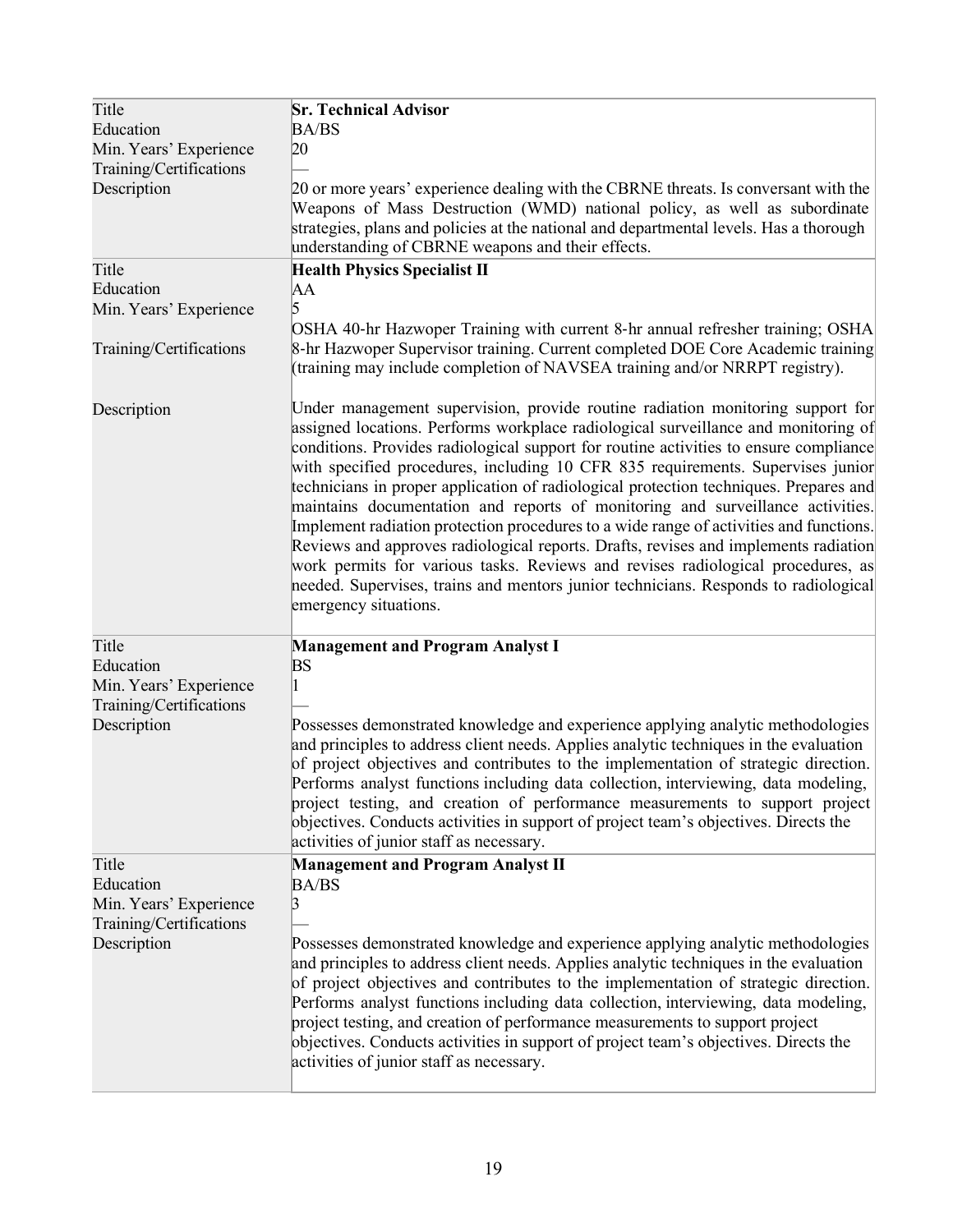| Title                                  | <b>Management and Program Analyst III</b>                                                                                                                                                                                                                                                                                                                                                                                                                                                                                                                                                                                                                                                                                                                                                                                                                                                                                                                                                                                                                                                                                  |
|----------------------------------------|----------------------------------------------------------------------------------------------------------------------------------------------------------------------------------------------------------------------------------------------------------------------------------------------------------------------------------------------------------------------------------------------------------------------------------------------------------------------------------------------------------------------------------------------------------------------------------------------------------------------------------------------------------------------------------------------------------------------------------------------------------------------------------------------------------------------------------------------------------------------------------------------------------------------------------------------------------------------------------------------------------------------------------------------------------------------------------------------------------------------------|
| Education                              | <b>BA/BS</b>                                                                                                                                                                                                                                                                                                                                                                                                                                                                                                                                                                                                                                                                                                                                                                                                                                                                                                                                                                                                                                                                                                               |
| Min. Years' Experience                 | 5                                                                                                                                                                                                                                                                                                                                                                                                                                                                                                                                                                                                                                                                                                                                                                                                                                                                                                                                                                                                                                                                                                                          |
| Training/Certifications                |                                                                                                                                                                                                                                                                                                                                                                                                                                                                                                                                                                                                                                                                                                                                                                                                                                                                                                                                                                                                                                                                                                                            |
| Description                            | Senior expert with extensive knowledge and experience developing and applying<br>analytic methodologies and principles. Leads the application of analytic techniques<br>and helps define project objectives and strategic direction. Is responsible for providing<br>leadership and vision to client and project teams around the methodology. Resolves<br>complex problems, which require an in-depth knowledge of analytic methodologies<br>and principles. Directs the activities of more junior Analysts or other staff as necessary<br>on activities related to the application of analytical techniques and<br>methodologies.                                                                                                                                                                                                                                                                                                                                                                                                                                                                                        |
| Title                                  | <b>Budget Analyst I</b>                                                                                                                                                                                                                                                                                                                                                                                                                                                                                                                                                                                                                                                                                                                                                                                                                                                                                                                                                                                                                                                                                                    |
| Education                              | BS                                                                                                                                                                                                                                                                                                                                                                                                                                                                                                                                                                                                                                                                                                                                                                                                                                                                                                                                                                                                                                                                                                                         |
| Min. Years' Experience                 |                                                                                                                                                                                                                                                                                                                                                                                                                                                                                                                                                                                                                                                                                                                                                                                                                                                                                                                                                                                                                                                                                                                            |
| Training/Certifications                |                                                                                                                                                                                                                                                                                                                                                                                                                                                                                                                                                                                                                                                                                                                                                                                                                                                                                                                                                                                                                                                                                                                            |
| Description                            | Plans, designs, and conducts research to aid in interpretation of economic<br>relationships and in solution of problems arising from production and distribution of<br>goods and services. Studies economic and statistical data in area of specialization,<br>such as finance or labor. Devises methods and procedures for collecting and<br>processing data, utilizing knowledge of available sources of data and various<br>econometric and sampling techniques. Compiles data relating to research area, such<br>as productivity, wages, and hours. Reviews and analyzes economic data in order to<br>prepare reports detailing results of investigation, and to stay abreast of economic<br>changes. Organizes data into report format and arranges for preparation of graphic<br>illustrations of research findings. Formulates recommendations, policies, or plans to<br>aid in interpretation or solution of economic problems. May supervise and assign work<br>to staff. May testify at regulatory or legislative hearings to present recommendations.<br>May specialize in specific economic area or commodity. |
| Title                                  | <b>Budget Analyst II</b>                                                                                                                                                                                                                                                                                                                                                                                                                                                                                                                                                                                                                                                                                                                                                                                                                                                                                                                                                                                                                                                                                                   |
| Education                              | BS                                                                                                                                                                                                                                                                                                                                                                                                                                                                                                                                                                                                                                                                                                                                                                                                                                                                                                                                                                                                                                                                                                                         |
| Min. Years' Experience                 | 5                                                                                                                                                                                                                                                                                                                                                                                                                                                                                                                                                                                                                                                                                                                                                                                                                                                                                                                                                                                                                                                                                                                          |
| Training/Certifications                |                                                                                                                                                                                                                                                                                                                                                                                                                                                                                                                                                                                                                                                                                                                                                                                                                                                                                                                                                                                                                                                                                                                            |
| Description                            | Plans, designs, and conducts research to aid in interpretation of economic<br>relationships and in solution of problems arising from production and distribution of<br>goods and services. Studies economic and statistical data in area of specialization,<br>such as finance or labor. Devises methods and procedures for collecting and<br>processing data, utilizing knowledge of available sources of data and various<br>econometric and sampling techniques. Compiles data relating to research area, such<br>as productivity, wages, and hours. Reviews and analyzes economic data in order to<br>prepare reports detailing results of investigation, and to stay abreast of economic<br>changes. Organizes data into report format and arranges for preparation of graphic<br>illustrations of research findings. Formulates recommendations, policies, or plans to<br>aid in interpretation or solution of economic problems. May supervise and assign work<br>to staff. May testify at regulatory or legislative hearings to present recommendations.<br>May specialize in specific economic area or commodity. |
| Title                                  | <b>Budget Analyst III</b>                                                                                                                                                                                                                                                                                                                                                                                                                                                                                                                                                                                                                                                                                                                                                                                                                                                                                                                                                                                                                                                                                                  |
| Education                              | BS                                                                                                                                                                                                                                                                                                                                                                                                                                                                                                                                                                                                                                                                                                                                                                                                                                                                                                                                                                                                                                                                                                                         |
| Min. Years' Experience                 | $ 10\rangle$                                                                                                                                                                                                                                                                                                                                                                                                                                                                                                                                                                                                                                                                                                                                                                                                                                                                                                                                                                                                                                                                                                               |
| Training/Certifications<br>Description | Plans, designs, and conducts research to aid in interpretation of economic                                                                                                                                                                                                                                                                                                                                                                                                                                                                                                                                                                                                                                                                                                                                                                                                                                                                                                                                                                                                                                                 |
|                                        | relationships and in solution of problems arising from production and distribution of<br>goods and services. Studies economic and statistical data in area of specialization,                                                                                                                                                                                                                                                                                                                                                                                                                                                                                                                                                                                                                                                                                                                                                                                                                                                                                                                                              |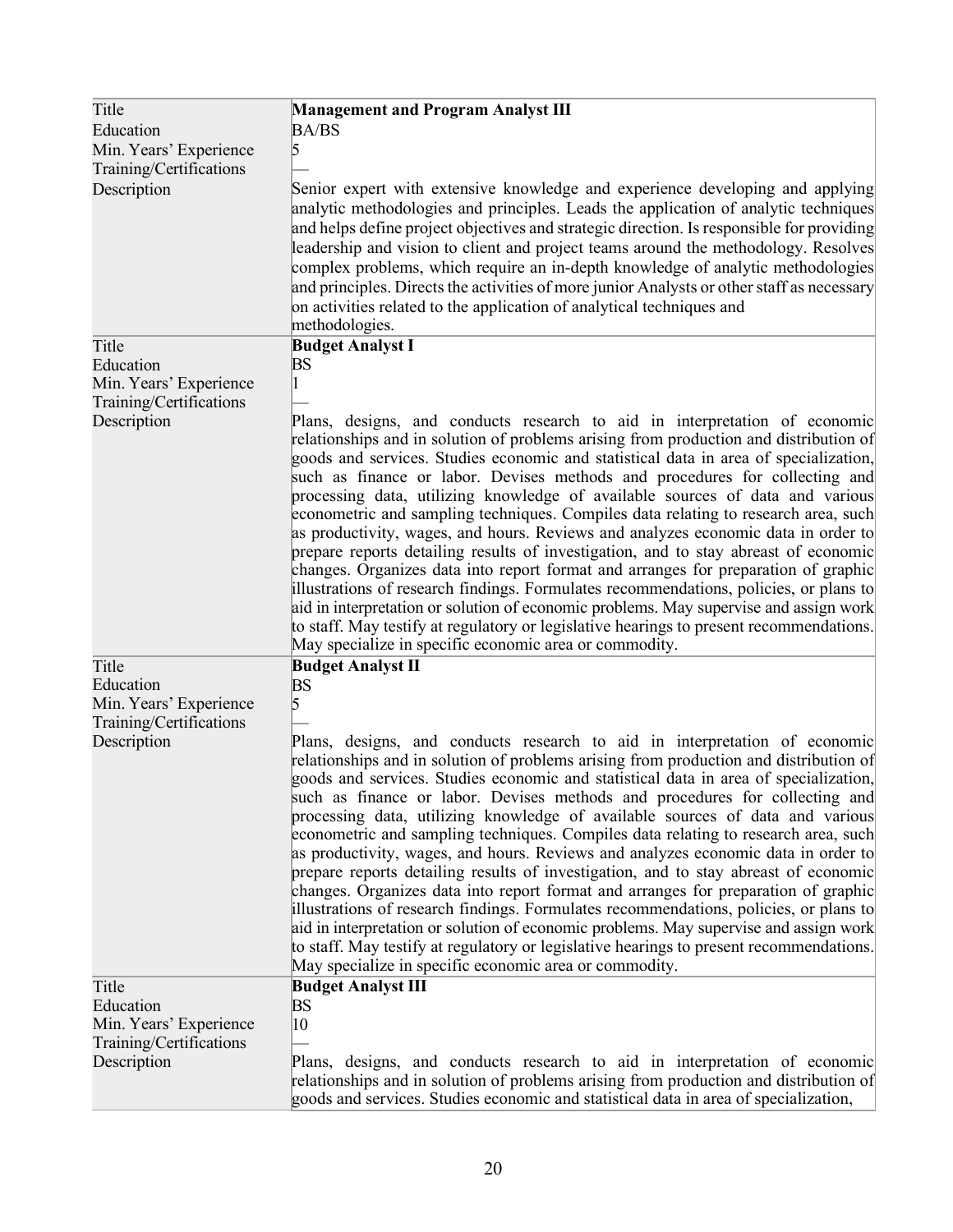|                                                                                        | such as finance or labor. Devises methods and procedures for collecting and<br>processing data, utilizing knowledge of available sources of data and various<br>econometric and sampling techniques. Compiles data relating to research area, such<br>as productivity, wages, and hours. Reviews and analyzes economic data in order to<br>prepare reports detailing results of investigation, and to stay abreast of economic<br>changes. Organizes data into report format and arranges for preparation of graphic<br>illustrations of research findings. Formulates recommendations, policies, or plans to<br>aid in interpretation or solution of economic problems. May supervise and assign work<br>to staff. May testify at regulatory or legislative hearings to present recommendations.<br>May specialize in specific economic area or commodity.                                                                                                                                                                                                                                                                                                           |
|----------------------------------------------------------------------------------------|-----------------------------------------------------------------------------------------------------------------------------------------------------------------------------------------------------------------------------------------------------------------------------------------------------------------------------------------------------------------------------------------------------------------------------------------------------------------------------------------------------------------------------------------------------------------------------------------------------------------------------------------------------------------------------------------------------------------------------------------------------------------------------------------------------------------------------------------------------------------------------------------------------------------------------------------------------------------------------------------------------------------------------------------------------------------------------------------------------------------------------------------------------------------------|
| Title<br>Education<br>Min. Years' Experience<br>Training/Certifications<br>Description | Engineer I<br><b>BA/BS</b><br>Participates in the engineering design, testing, and documentation of various technical<br>systems under general supervision; provides technical support and subject matter<br>expertise as requested; and may serve as a technical team leader. Plans, designs, and<br>directs engineering projects. Analyzes reports, maps, drawings, blueprints, tests, and<br>other technically related data to plan and design project. Calculates cost and<br>determines feasibility of project based on analysis of collected data, applying                                                                                                                                                                                                                                                                                                                                                                                                                                                                                                                                                                                                     |
|                                                                                        | knowledge and techniques of engineering, and advanced mathematics. Prepares or<br>directs preparation and modification of reports, specifications, plans, construction<br>schedules, environmental impact studies, and designs for project. Inspects<br>construction site to monitor progress and ensure conformance to engineering plans,<br>specifications, and construction and safety standards. May direct construction and<br>maintenance activities at project site. May use computer-assisted engineering and<br>design software and equipment to prepare engineering and design documents. May be<br>designated according to specialty or product.                                                                                                                                                                                                                                                                                                                                                                                                                                                                                                           |
| Title<br>Education<br>Min. Years' Experience<br>Training/Certifications                | <b>Engineer II</b><br><b>BA/BS</b><br>4                                                                                                                                                                                                                                                                                                                                                                                                                                                                                                                                                                                                                                                                                                                                                                                                                                                                                                                                                                                                                                                                                                                               |
| Description                                                                            | Conducts the engineering design, testing, and documentation of various technical<br>systems; provides technical support and subject matter expertise as requested; may<br>serve as a technical team or task leader. Plans, designs, and directs engineering<br>projects. Analyzes reports, maps, drawings, blueprints, tests, and other technically<br>related data to plan and design project. Calculates cost and determines feasibility of<br>project based on analysis of collected data, applying knowledge and techniques of<br>engineering, and advanced mathematics. Prepares or directs preparation and<br>modification of reports, specifications, plans, construction schedules, environmental<br>impact studies, and designs for project. Inspects construction site to monitor progress<br>and ensure conformance to engineering plans, specifications, and construction and<br>safety standards. May direct construction and maintenance activities at project site.<br>May use computer-assisted engineering and design software and equipment to prepare<br>engineering and design documents. May be designated according to specialty or<br>product. |
| Title<br>Education<br>Min. Years' Experience                                           | Engineer III<br><b>BA/BS</b><br>8                                                                                                                                                                                                                                                                                                                                                                                                                                                                                                                                                                                                                                                                                                                                                                                                                                                                                                                                                                                                                                                                                                                                     |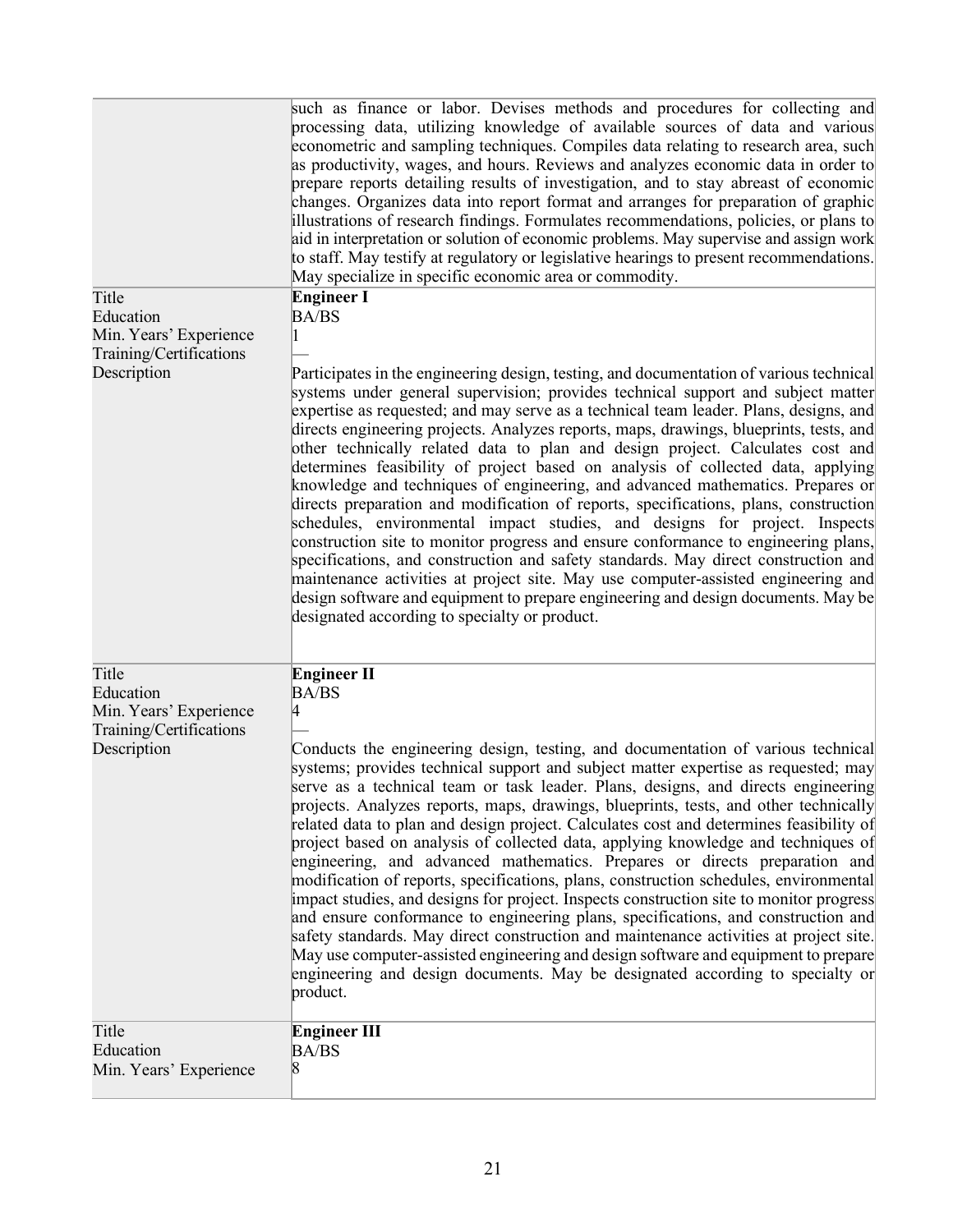| Training/Certifications                           |                                                                                                                                                                                                                                                                                                                                                                                                                                                                                                                                                                                                                                                                                                                                                                                                                                                                                                                                                                                                                                                                                                                                                                                                                                                                                                                                                                                                                                                                                     |
|---------------------------------------------------|-------------------------------------------------------------------------------------------------------------------------------------------------------------------------------------------------------------------------------------------------------------------------------------------------------------------------------------------------------------------------------------------------------------------------------------------------------------------------------------------------------------------------------------------------------------------------------------------------------------------------------------------------------------------------------------------------------------------------------------------------------------------------------------------------------------------------------------------------------------------------------------------------------------------------------------------------------------------------------------------------------------------------------------------------------------------------------------------------------------------------------------------------------------------------------------------------------------------------------------------------------------------------------------------------------------------------------------------------------------------------------------------------------------------------------------------------------------------------------------|
| Description                                       | Conducts the engineering design, testing, and documentation of various technical<br>systems at a highly technical level; provides technical support and subject matter<br>expertise as requested. Engineers and designs various complex systems; performs<br>highly technical engineering analyses for various systems; provides technical support<br>to users; develops test procedures and plans according to various specification<br>documents; performs on-site system testing at client locations; analyzes and evaluates<br>test results and provides impact assessments and design recommendations to client.<br>Conducts on-site system testing at client locations; analyzes and evaluates test results<br>and provides impact assessments and design recommendations to client; identifies,<br>documents, and evaluates functional requirements of clients; provides subject matter<br>expertise for assigned areas; analyzes engineering designs to ensure equipment<br>compatibility and proper performance; integrates and designs software systems;<br>reviews, writes, and provides updates to technical documentation; identifies and assists<br>with documentation of functional requirements for assigned projects; analyzes research<br>and development plans; conducts research for system-related information as directed;<br>and participates in design reviews, technical meetings, and briefings. May serve as a<br>primary point of contact for clients.  |
| Title<br>Education                                | <b>Engineer IV</b><br><b>BA/BS</b>                                                                                                                                                                                                                                                                                                                                                                                                                                                                                                                                                                                                                                                                                                                                                                                                                                                                                                                                                                                                                                                                                                                                                                                                                                                                                                                                                                                                                                                  |
| Min. Years' Experience                            | 12                                                                                                                                                                                                                                                                                                                                                                                                                                                                                                                                                                                                                                                                                                                                                                                                                                                                                                                                                                                                                                                                                                                                                                                                                                                                                                                                                                                                                                                                                  |
| Training/Certifications<br>Description            | Conducts the engineering design, testing, and documentation of various technical<br>systems at a highly technical level; provides technical support and subject matter<br>expertise as requested. Engineers and designs various complex systems; performs<br>highly technical engineering analyses for various systems; provides technical support<br>to users; develops test procedures and plans according to various specification<br>documents; performs on-site system testing at client locations; analyzes and evaluates<br>test results and provides impact assessments and design recommendations to client.<br>Conducts on-site system testing at client locations; analyzes and evaluates test results<br>and provides impact assessments and design recommendations to client; identifies,<br>documents, and evaluates functional requirements of clients; provides subject matter<br>expertise for assigned areas; analyzes engineering designs to ensure equipment<br>compatibility and proper performance; integrates and designs software systems;<br>reviews, writes, and provides updates to technical documentation; identifies and assists<br>with documentation of functional requirements for assigned projects; analyzes<br>research and development plans; conducts research for system-related information as<br>directed; and participates in design reviews, technical meetings, and briefings. May<br>serve as a primary point of contacts for clients. |
| Title<br>Education                                | <b>Engineering Manager I</b><br><b>BA/BS</b>                                                                                                                                                                                                                                                                                                                                                                                                                                                                                                                                                                                                                                                                                                                                                                                                                                                                                                                                                                                                                                                                                                                                                                                                                                                                                                                                                                                                                                        |
| Min. Years' Experience<br>Training/Certifications | 5                                                                                                                                                                                                                                                                                                                                                                                                                                                                                                                                                                                                                                                                                                                                                                                                                                                                                                                                                                                                                                                                                                                                                                                                                                                                                                                                                                                                                                                                                   |
| Description                                       | Directs and coordinates activities of engineering department to design, manufacture,<br>and test electronic components, products, and systems. Directs department activities,<br>through subordinates, to design new products, modify existing designs, improve<br>production techniques, and develop test procedures. Analyzes technology trends,<br>human resource needs, and market demand to plan projects. Confers with management,<br>production, and marketing staff to determine engineering feasibility, cost effectiveness,<br>and customer demand for new and existing products. Forecasts                                                                                                                                                                                                                                                                                                                                                                                                                                                                                                                                                                                                                                                                                                                                                                                                                                                                               |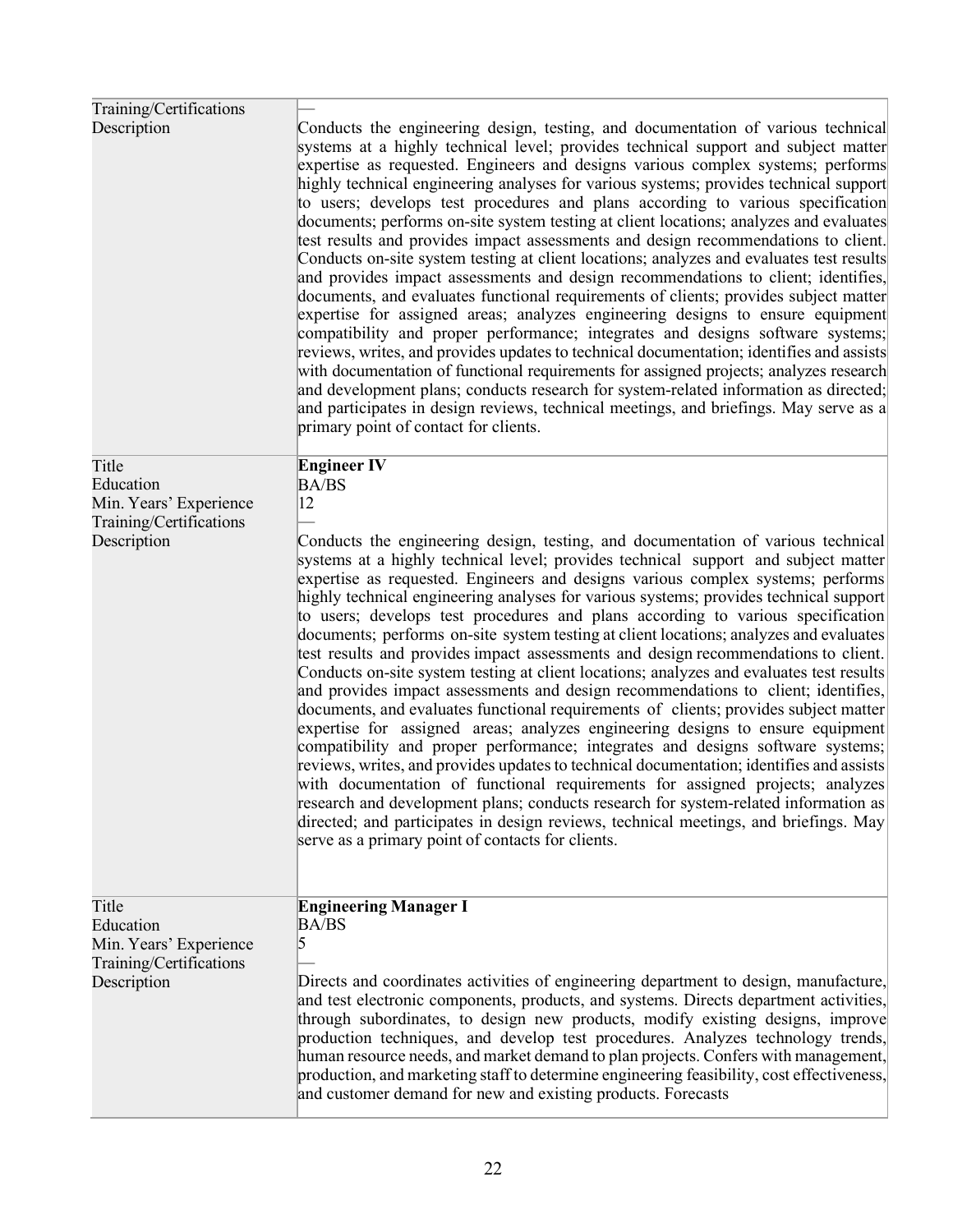|                                                                                        | operating costs of department and directs preparation of budget requests. Directs<br>personnel activities of department, such as recruitment, hiring, performance<br>evaluations, and salary adjustments. May direct field testing of products and systems<br>performed by field staff.                                                                                                                                                                                                                                                                                                                                                                                                                                                                                                                                                                                                                                                                |
|----------------------------------------------------------------------------------------|--------------------------------------------------------------------------------------------------------------------------------------------------------------------------------------------------------------------------------------------------------------------------------------------------------------------------------------------------------------------------------------------------------------------------------------------------------------------------------------------------------------------------------------------------------------------------------------------------------------------------------------------------------------------------------------------------------------------------------------------------------------------------------------------------------------------------------------------------------------------------------------------------------------------------------------------------------|
| Title<br>Education<br>Min. Years' Experience<br>Training/Certifications<br>Description | <b>Engineering Manager II</b><br><b>BA/BS</b><br>8<br>Directs and coordinates activities of engineering department to design, manufacture,<br>and test electronic components, products, and systems. Directs department activities,<br>through subordinates, to design new products, modify existing designs, improve<br>production techniques, and develop test procedures. Analyzes technology trends,<br>human resource needs, and market demand to plan projects. Confers with<br>management, production, and marketing staff to determine engineering feasibility,<br>cost effectiveness, and customer demand for new and existing products. Forecasts<br>operating costs of department and directs preparation of budget requests. Directs<br>personnel activities of department, such as recruitment, hiring, performance<br>evaluations, and salary adjustments. May direct field testing of products and systems<br>performed by field staff. |
| Title<br>Education<br>Min. Years' Experience<br>Training/Certifications<br>Description | <b>Engineering Manager III</b><br>BA/BS<br>12<br>Directs activities of workers in engineering department and advises management on<br>engineering problems. Apportions work among engineering staff according to<br>specialized training. Reviews engineering designs for neatness and accuracy. Directs<br>engineering personnel in formulating plans, designs, cost estimates, and specifications<br>for oil field or pipeline construction, maintenance, and modernization programs.<br>Supervises engineering office workers computing operating budgets, compiling<br>reports, and conducting special investigations and studies to evaluate efficiency of<br>engineering programs. May apply knowledge of engineering to coordinate work of<br>engineers engaged in solving problems.                                                                                                                                                            |
| Title<br>Education<br>Min. Years' Experience<br>Training/Certifications<br>Description | <b>Field Engineer I</b><br><b>BA/BS</b><br>Inspects construction site to monitor progress and ensure conformance to engineering<br>plans, specifications, and construction and safety standards. May direct construction<br>and maintenance activities at project site. Surveys project sites to obtain and analyze<br>topographical details of sites, using maps and surveying equipment. Drafts detailed<br>dimensional drawings. Calculates dimensions, profile specifications, and quantities of<br>materials such as steel, concrete, and asphalt, using calculator. Inspects construction<br>site to determine conformance of site to design specifications.                                                                                                                                                                                                                                                                                     |
| Title<br>Education<br>Min. Years' Experience<br>Training/Certifications<br>Description | <b>Field Engineer II</b><br><b>BA/BS</b><br>4<br>Inspects construction site to monitor progress and ensure conformance to engineering<br>plans, specifications, and construction and safety standards. May direct construction<br>and maintenance activities at project site. Surveys project sites to                                                                                                                                                                                                                                                                                                                                                                                                                                                                                                                                                                                                                                                 |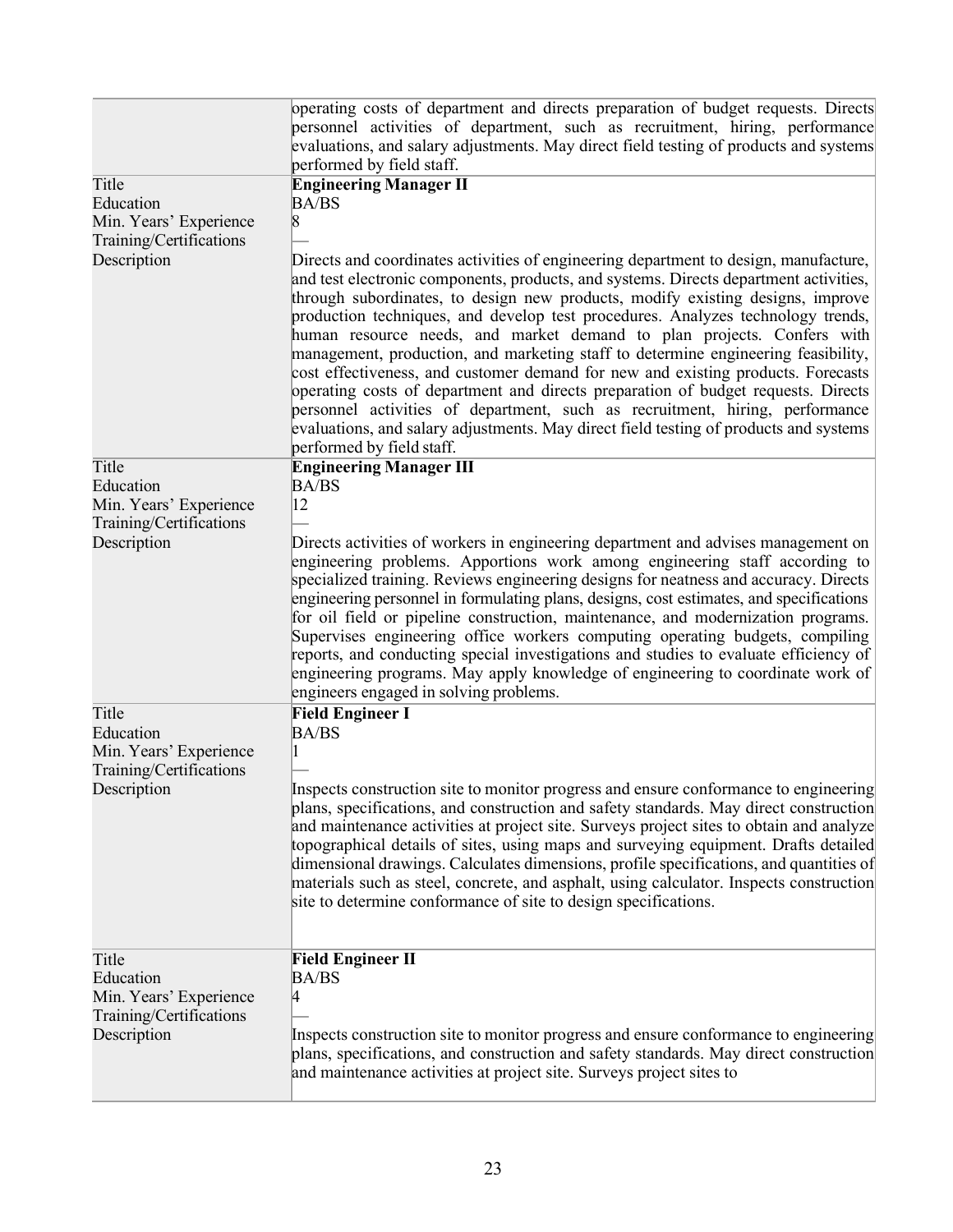|                                                                                        | obtain and analyze topographical details of sites, using maps and surveying<br>equipment. Drafts detailed dimensional drawings. Calculates dimensions, profile<br>specifications, and quantities of materials such as steel, concrete, and asphalt, using<br>calculator. Inspects construction site to determine conformance of site to design<br>specifications.                                                                                                                                                                                                                                                                                                         |
|----------------------------------------------------------------------------------------|---------------------------------------------------------------------------------------------------------------------------------------------------------------------------------------------------------------------------------------------------------------------------------------------------------------------------------------------------------------------------------------------------------------------------------------------------------------------------------------------------------------------------------------------------------------------------------------------------------------------------------------------------------------------------|
| Title<br>Education<br>Min. Years' Experience<br>Training/Certifications<br>Description | <b>Field Engineer III</b><br><b>BA/BS</b><br>8<br>Inspects construction site to monitor progress and ensure conformance to engineering<br>plans, specifications, and construction and safety standards. May direct construction<br>and maintenance activities at project site. Surveys project sites to obtain and analyze<br>topographical details of sites, using maps and surveying equipment. Drafts detailed<br>dimensional drawings. Calculates dimensions, profile specifications, and quantities of<br>materials such as steel, concrete, and asphalt, using calculator. Inspects construction<br>site to determine conformance of site to design specifications. |
| Title<br>Education<br>Min. Years' Experience<br>Training/Certifications<br>Description | <b>Principal Engineer I</b><br><b>BA/BS</b><br>10<br>PE<br>Senior technical professional who performs highly specialized and technical tasks<br>associated with most current technologies. May serve as a technical consultant to a<br>project or to a number of projects relevant to their areas of engineering and technical<br>expertise. Maintains current knowledge of relevant engineering processes, theories,<br>design, and technologies. Possesses advanced knowledge of the principles, methods,<br>and techniques used in the area of technical expertise. May serve as a program or<br>project manager.                                                      |
| Title<br>Education<br>Min. Years' Experience<br>Training/Certifications<br>Description | <b>Principal Engineer II</b><br><b>BA/BS</b><br> 15<br>PE<br>Senior technical/engineering professional who acts as an adviser in complex and<br>critical client projects. Provides expert advice to projects. May serve as technical<br>manager for large programs and projects.                                                                                                                                                                                                                                                                                                                                                                                          |
| Title<br>Education<br>Min. Years' Experience<br>Training/Certifications<br>Description | <b>Principal Engineer III</b><br><b>BA/BS</b><br>20<br>PE<br>Senior technical/engineering professional who acts as an adviser in complex and<br>critical client projects. Provides expert scholarly advice to projects. May have<br>attained highest levels within military, government and/or industry. May serve as<br>technical manager for large programs.                                                                                                                                                                                                                                                                                                            |
| Title<br>Education<br>Min. Years' Experience<br>Training/Certifications                | <b>Project Engineer I</b><br><b>BA/BS</b><br>4                                                                                                                                                                                                                                                                                                                                                                                                                                                                                                                                                                                                                            |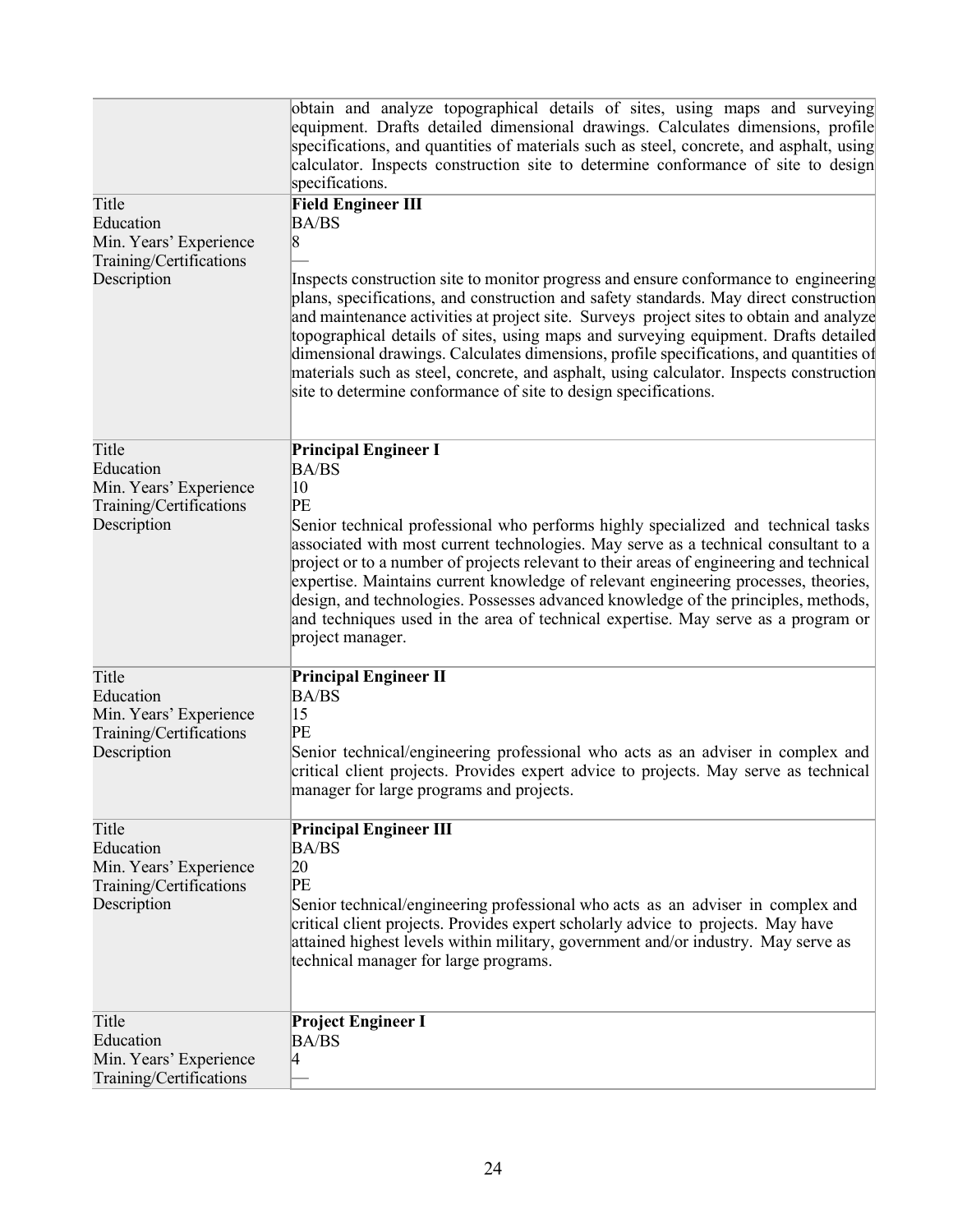| Description                                                             | Directs, coordinates, and exercises functional authority for planning, organization,<br>control, integration, and completion of engineering project within area of assigned<br>responsibility. Plans and formulates engineering program and organizes project staff<br>according to project requirements. Assigns project personnel to specific phases or<br>aspects of project, such as technical studies, product design, preparation of<br>specifications and technical plans, and product testing, in accordance with engineering<br>disciplines of staff. Reviews product design for compliance with engineering<br>principles, company standards, customer contract requirements, and related<br>specifications. Coordinates activities concerned with technical developments,<br>scheduling, and resolving engineering design and test problems. Directs integration<br>of technical activities and products. Evaluates and approves design changes,<br>specifications, and drawing releases. Controls expenditures within limitations of<br>project budget. Prepares interim and completion project reports. |
|-------------------------------------------------------------------------|----------------------------------------------------------------------------------------------------------------------------------------------------------------------------------------------------------------------------------------------------------------------------------------------------------------------------------------------------------------------------------------------------------------------------------------------------------------------------------------------------------------------------------------------------------------------------------------------------------------------------------------------------------------------------------------------------------------------------------------------------------------------------------------------------------------------------------------------------------------------------------------------------------------------------------------------------------------------------------------------------------------------------------------------------------------------------------------------------------------------|
| Title<br>Education<br>Min. Years' Experience<br>Training/Certifications | <b>Project Engineer II</b><br><b>BA/BS</b><br>6                                                                                                                                                                                                                                                                                                                                                                                                                                                                                                                                                                                                                                                                                                                                                                                                                                                                                                                                                                                                                                                                      |
| Description                                                             | Directs, coordinates, and exercises functional authority for planning, organization,<br>control, integration, and completion of engineering project within area of assigned<br>responsibility. Plans and formulates engineering program and organizes project staff<br>according to project requirements. Assigns project personnel to specific phases or<br>aspects of project, such as technical studies, product design, preparation of<br>specifications and technical plans, and product testing, in accordance with engineering<br>disciplines of staff. Reviews product design for compliance with engineering<br>principles, company standards, customer contract requirements, and related<br>specifications. Coordinates activities concerned with technical developments,<br>scheduling, and resolving engineering design and test problems. Directs integration of<br>technical activities and products. Evaluates and approves design changes,<br>specifications, and drawing releases. Controls expenditures within limitations of<br>project budget. Prepares interim and completion project reports. |
| Title<br>Education<br>Min. Years' Experience                            | <b>Project Engineer III</b><br><b>BA/BS</b><br>8                                                                                                                                                                                                                                                                                                                                                                                                                                                                                                                                                                                                                                                                                                                                                                                                                                                                                                                                                                                                                                                                     |
| Training/Certifications<br>Description                                  | Directs, coordinates, and exercises functional authority for planning, organization,<br>control, integration, and completion of engineering project within area of assigned<br>responsibility. Plans and formulates engineering program and organizes project staff<br>according to project requirements. Assigns project personnel to specific phases or<br>aspects of project, such as technical studies, product design, preparation of<br>specifications and technical plans, and product testing, in accordance with engineering<br>disciplines of staff. Reviews product design for compliance with engineering<br>principles, company standards, customer contract requirements, and related<br>specifications. Coordinates activities concerned with technical developments,<br>scheduling, and resolving engineering design and test problems. Directs integration of<br>technical activities and products. Evaluates and approves design changes,<br>specifications, and drawing releases. Controls expenditures within limitations of<br>project budget. Prepares interim and completion project reports. |
| Title<br>Education<br>Min. Years' Experience                            | <b>Project Manager I</b><br><b>BA/BS</b>                                                                                                                                                                                                                                                                                                                                                                                                                                                                                                                                                                                                                                                                                                                                                                                                                                                                                                                                                                                                                                                                             |
| Training/Certifications                                                 |                                                                                                                                                                                                                                                                                                                                                                                                                                                                                                                                                                                                                                                                                                                                                                                                                                                                                                                                                                                                                                                                                                                      |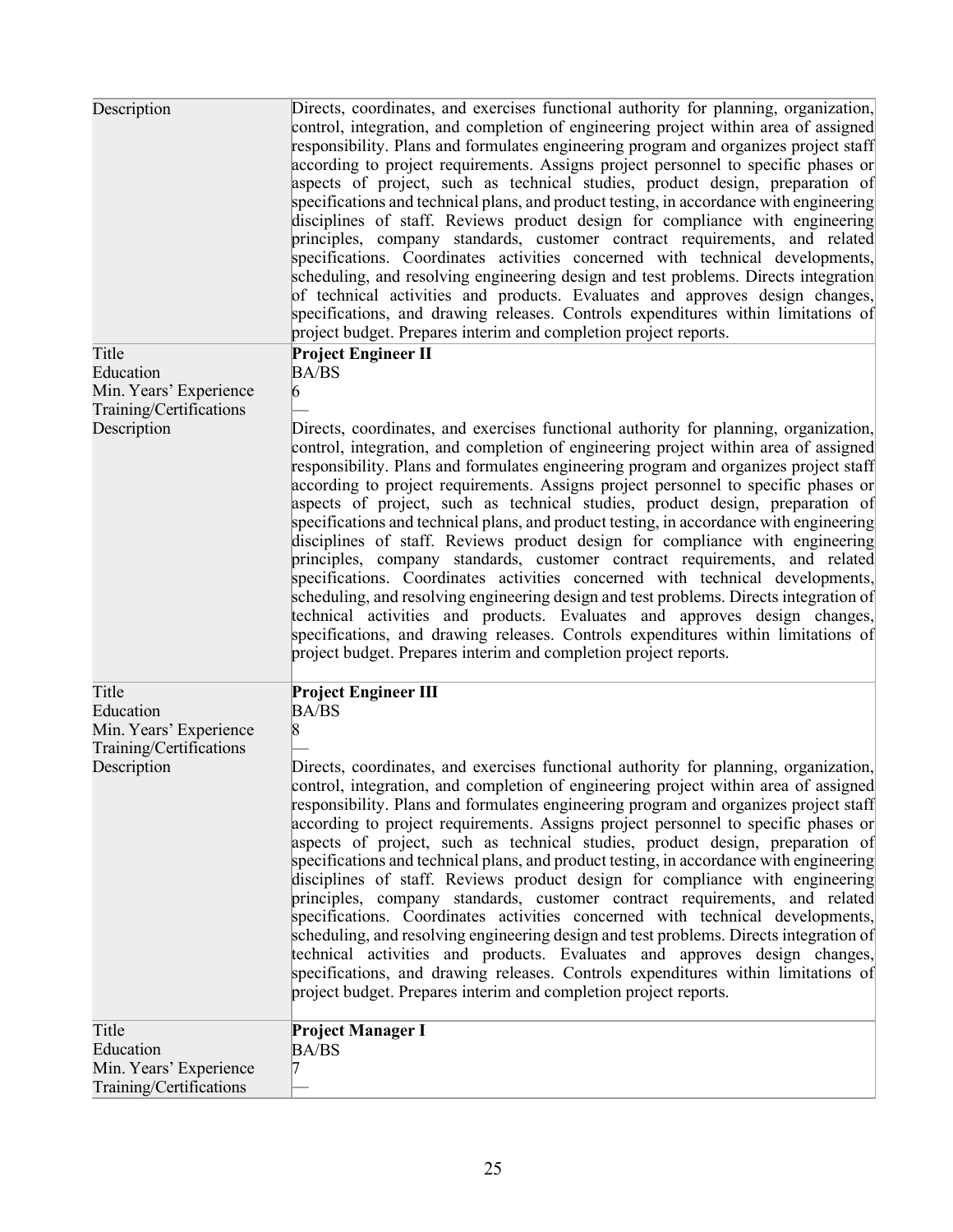| Description                                                      | Plans, supervises, manages, and may participate technically in one or more projects.<br>May supervise one or more mid-level project managers. Trains and supervises junior<br>and mid-level personnel. Has authority for unsupervised technical decision and action.<br>Demonstrated two years (minimum) experience in managing one or more projects and<br>staff of comparable scope to the effort assigned. Manages project(s) size with values<br>less than \$1M (annual).                                   |
|------------------------------------------------------------------|-----------------------------------------------------------------------------------------------------------------------------------------------------------------------------------------------------------------------------------------------------------------------------------------------------------------------------------------------------------------------------------------------------------------------------------------------------------------------------------------------------------------|
| Title<br>Education                                               | <b>Project Manager II</b><br><b>BA/BS</b>                                                                                                                                                                                                                                                                                                                                                                                                                                                                       |
| Min. Years' Experience                                           | $ 10\rangle$                                                                                                                                                                                                                                                                                                                                                                                                                                                                                                    |
| Training/Certifications                                          |                                                                                                                                                                                                                                                                                                                                                                                                                                                                                                                 |
| Description                                                      | Plans, supervises, manages, and may participate technically in one or more projects.<br>May supervise one or more mid-level and senior level project managers. Trains and<br>supervises junior, mid-level, and senior level personnel. Has authority for<br>unsupervised technical decision and action. Demonstrated five years (minimum)<br>experience in managing one or more projects and staff of comparable scope to the<br>effort assigned. Manages project(s) size with values less than $$5M$ (annual). |
| Title                                                            | <b>Project Manager III</b>                                                                                                                                                                                                                                                                                                                                                                                                                                                                                      |
| Education                                                        | <b>BA/BS15</b><br>PE                                                                                                                                                                                                                                                                                                                                                                                                                                                                                            |
| Min. Years' Experience<br>Training/Certifications<br>Description | Plans, supervises, manages, and may participate technically in one or more projects.<br>May supervise one or more mid-level and senior level project managers. Trains and<br>supervises junior, mid-level, and senior level personnel. Has authority for<br>unsupervised technical decision and action. Demonstrated ten years (minimum)<br>experience in managing one or more projects and staff of comparable scope to the<br>effort assigned. Manages project(s) size with values less than $$10M$ (annual). |
| Title                                                            | Program Manager I                                                                                                                                                                                                                                                                                                                                                                                                                                                                                               |
| Education                                                        | <b>BA/BS</b>                                                                                                                                                                                                                                                                                                                                                                                                                                                                                                    |
| Min. Years' Experience                                           | $ 10\rangle$                                                                                                                                                                                                                                                                                                                                                                                                                                                                                                    |
| Training/Certifications                                          | Highest company line project management level. Plans, supervises, manages, and may                                                                                                                                                                                                                                                                                                                                                                                                                              |
| Description                                                      | participate technically in all projects within the operating unit. Typically supervises<br>multiple senior and mid-level project managers. Program Managers are required to<br>ensure that Engineering projects are delivered on time and on budget which may<br>include their responsibility to make financial decisions and take appropriate measures<br>to ensure that the monies are appropriately accounted for. Manages program/project(s)<br>with values less than \$7M (annual).                        |
| Title                                                            | Program Manager II                                                                                                                                                                                                                                                                                                                                                                                                                                                                                              |
| Education<br>Min. Years' Experience                              | <b>BA/BS</b><br>$ 15\rangle$                                                                                                                                                                                                                                                                                                                                                                                                                                                                                    |
| Training/Certifications                                          | PE                                                                                                                                                                                                                                                                                                                                                                                                                                                                                                              |
| Description                                                      | Plans, supervises, manages, and may participate technically in all projects within the                                                                                                                                                                                                                                                                                                                                                                                                                          |
|                                                                  | operating unit. Typically supervises multiple senior and mid-level project managers.                                                                                                                                                                                                                                                                                                                                                                                                                            |
|                                                                  | Program Managers are required to ensure that Engineering projects are delivered on<br>time and on budget which may include their responsibility to make financial decisions                                                                                                                                                                                                                                                                                                                                     |
|                                                                  | and take appropriate measures to ensure that the monies are appropriately accounted                                                                                                                                                                                                                                                                                                                                                                                                                             |
|                                                                  | for. Manages program/project(s) with values less than<br>$$15M$ (annual).                                                                                                                                                                                                                                                                                                                                                                                                                                       |
| Title                                                            | <b>Program Manager III</b>                                                                                                                                                                                                                                                                                                                                                                                                                                                                                      |
| Education                                                        | <b>BA/BS</b>                                                                                                                                                                                                                                                                                                                                                                                                                                                                                                    |
| Min. Years' Experience<br>Training/Certifications                | 16<br>PE                                                                                                                                                                                                                                                                                                                                                                                                                                                                                                        |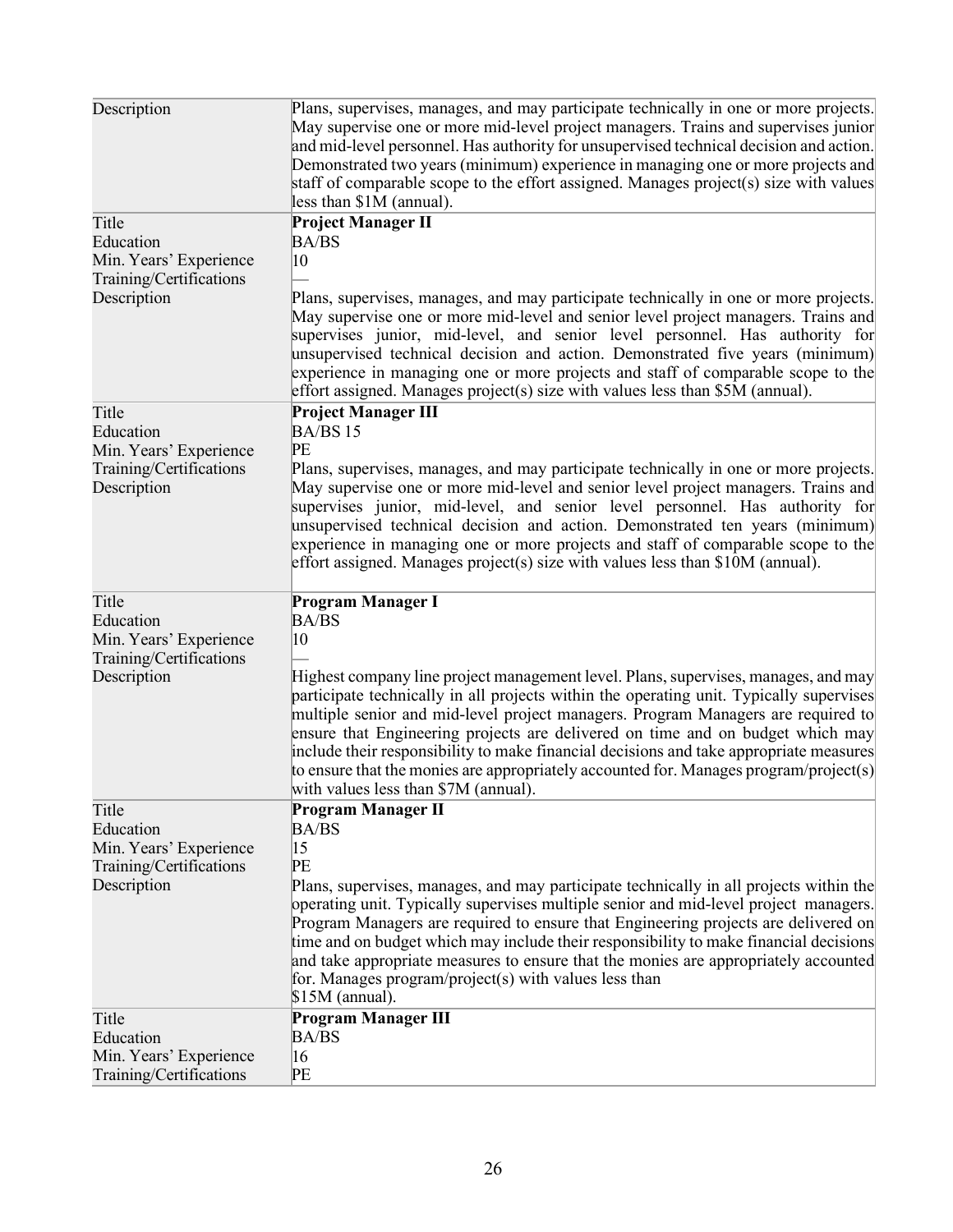| Description             | Highest company line project management level. Plans, supervises, manages, and may<br>participate technically in all projects within the operating unit. Typically supervises<br>multiple senior and mid-level project managers. Program Managers are required to<br>ensure that Engineering projects are delivered on time and on budget which may<br>include their responsibility to make financial decisions and take appropriate measures<br>to ensure that the monies are appropriately accounted for. Manages program/project(s)<br>with values greater than \$15M (annual).                                                                                                                                                                                                                                                                                                                                                                                                  |
|-------------------------|-------------------------------------------------------------------------------------------------------------------------------------------------------------------------------------------------------------------------------------------------------------------------------------------------------------------------------------------------------------------------------------------------------------------------------------------------------------------------------------------------------------------------------------------------------------------------------------------------------------------------------------------------------------------------------------------------------------------------------------------------------------------------------------------------------------------------------------------------------------------------------------------------------------------------------------------------------------------------------------|
| Title                   | <b>Quality Control Technician I</b>                                                                                                                                                                                                                                                                                                                                                                                                                                                                                                                                                                                                                                                                                                                                                                                                                                                                                                                                                 |
| Education               | <b>BA/BS</b>                                                                                                                                                                                                                                                                                                                                                                                                                                                                                                                                                                                                                                                                                                                                                                                                                                                                                                                                                                        |
| Min. Years' Experience  |                                                                                                                                                                                                                                                                                                                                                                                                                                                                                                                                                                                                                                                                                                                                                                                                                                                                                                                                                                                     |
| Training/Certifications |                                                                                                                                                                                                                                                                                                                                                                                                                                                                                                                                                                                                                                                                                                                                                                                                                                                                                                                                                                                     |
| Description             | Examines work products prepared by others for inaccuracies of detail and evaluates<br>overall design. Measures dimensions and compares figures with dimensions on<br>original layout, specifications, or sample part to verify measurements conform to<br>scale. Marks verified or out-of-scale dimensions on drawings. Evaluates overall<br>product for functionality, conformance to drawing standards and design<br>specifications, and manufacturing feasibility. Reviews material requirements for<br>standardization and conformance to industry specification manuals. Discusses design,<br>manufacturing, and related issues with engineering, production, or other personnel.<br>Approves or rejects design. May operate computer to examine and evaluate computer-<br>generated tool designs. Experienced in current releases of AUTOCAD and conversion<br>of hardcopy to electronic format of drawings. Other programs include Bentley<br>AutoPlant 2D and 3D packages.  |
| Title                   | <b>Quality Control Technician II</b>                                                                                                                                                                                                                                                                                                                                                                                                                                                                                                                                                                                                                                                                                                                                                                                                                                                                                                                                                |
| Education               | <b>BA/BS</b>                                                                                                                                                                                                                                                                                                                                                                                                                                                                                                                                                                                                                                                                                                                                                                                                                                                                                                                                                                        |
| Min. Years' Experience  | 5                                                                                                                                                                                                                                                                                                                                                                                                                                                                                                                                                                                                                                                                                                                                                                                                                                                                                                                                                                                   |
| Training/Certifications |                                                                                                                                                                                                                                                                                                                                                                                                                                                                                                                                                                                                                                                                                                                                                                                                                                                                                                                                                                                     |
| Description             | Examines work products prepared by others for inaccuracies of detail and evaluates<br>overall design: Measures dimensions, and compares figures with dimensions on<br>original layout, specifications, or sample part to verify measurements conform to<br>scale. Marks verified or out-of-scale dimensions on drawings. Evaluates overall<br>product for functionality, conformance to drawing standards and design<br>specifications, and manufacturing feasibility. Reviews material requirements for<br>standardization and conformance to industry specification manuals. Discusses design,<br>manufacturing, and related issues with engineering, production, or other personnel.<br>Approves or rejects design. May operate computer to examine and evaluate computer-<br>generated tool designs. Experienced in current releases of AUTOCAD and conversion<br>of hardcopy to electronic format of drawings. Other programs include Bentley<br>AutoPlant 2D and 3D packages. |
| Title                   | <b>Quality Control Technician III</b>                                                                                                                                                                                                                                                                                                                                                                                                                                                                                                                                                                                                                                                                                                                                                                                                                                                                                                                                               |
| Education               | <b>BA/BS</b>                                                                                                                                                                                                                                                                                                                                                                                                                                                                                                                                                                                                                                                                                                                                                                                                                                                                                                                                                                        |
| Min. Years' Experience  | 10                                                                                                                                                                                                                                                                                                                                                                                                                                                                                                                                                                                                                                                                                                                                                                                                                                                                                                                                                                                  |
| Training/Certifications |                                                                                                                                                                                                                                                                                                                                                                                                                                                                                                                                                                                                                                                                                                                                                                                                                                                                                                                                                                                     |
| Description             | Examines work products prepared by others for inaccuracies of detail and evaluates<br>overall design: Measures dimensions, and compares figures with dimensions on<br>original layout, specifications, or sample part to verify measurements conform to<br>scale. Marks verified or out-of-scale dimensions on drawings. Evaluates overall<br>product for functionality, conformance to drawing standards and design<br>specifications, and manufacturing feasibility. Reviews material requirements for<br>standardization and conformance to industry specification manuals. Discusses design,<br>manufacturing, and related issues with engineering, production, or other personnel.                                                                                                                                                                                                                                                                                             |
|                         | Approves or rejects design. May operate computer to examine and evaluate computer-<br>generated tool designs. Experienced in current releases of                                                                                                                                                                                                                                                                                                                                                                                                                                                                                                                                                                                                                                                                                                                                                                                                                                    |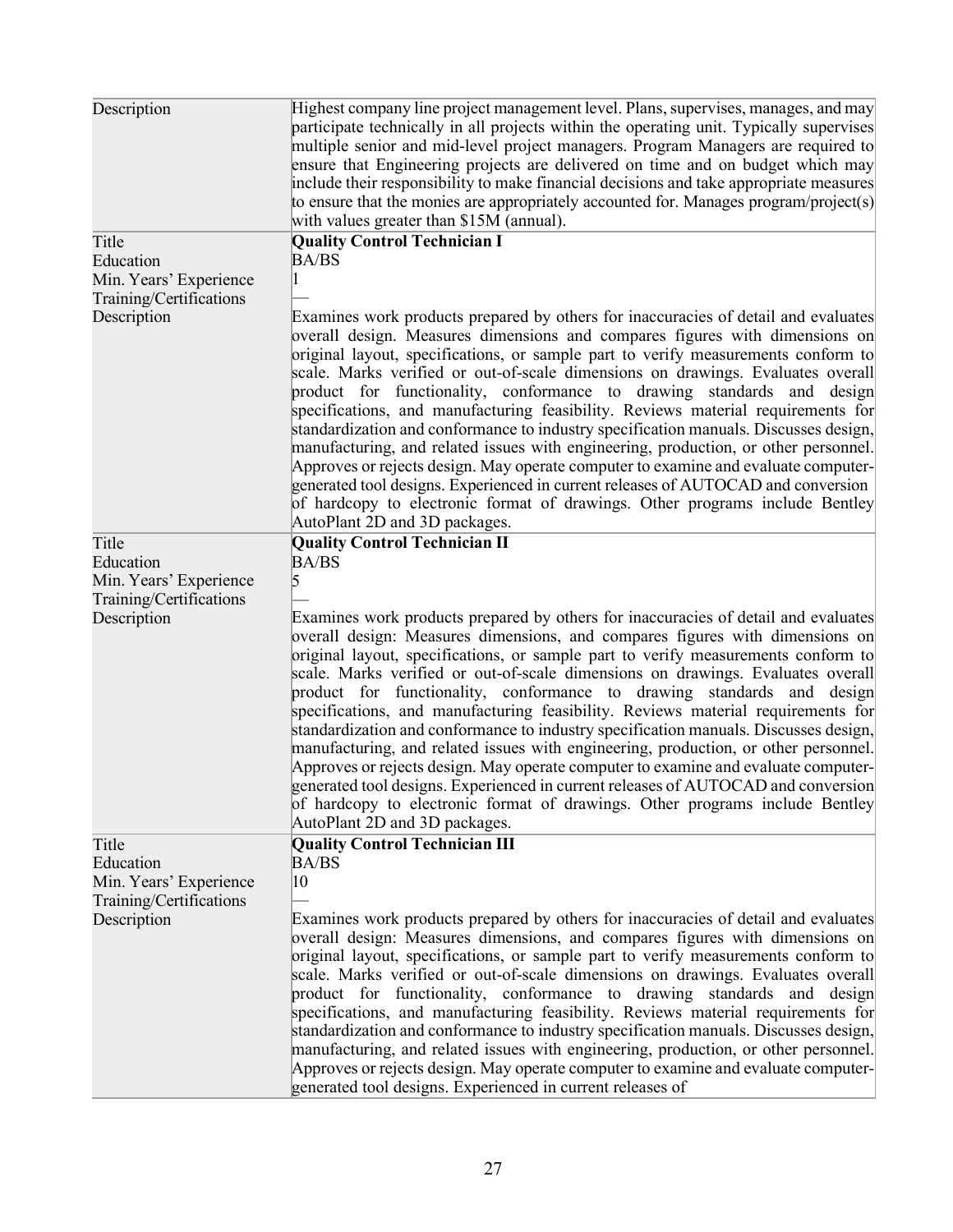|                         | AUTOCAD and conversion of hardcopy to electronic format of drawings. Other                                                                                              |
|-------------------------|-------------------------------------------------------------------------------------------------------------------------------------------------------------------------|
|                         | programs include Bentley AutoPlant 2D and 3D packages.                                                                                                                  |
| Title                   | Surveyor I                                                                                                                                                              |
| Education               | BS                                                                                                                                                                      |
| Min. Years' Experience  |                                                                                                                                                                         |
| Training/Certifications | State Surveyors License(s)                                                                                                                                              |
| Description             | Plans, organizes, and directs work of one or more survey parties engaged in                                                                                             |
|                         | surveying earth's surface to determine precise location and measurements of points,                                                                                     |
|                         | elevations, lines, areas, and contours for construction, mapmaking, land division,                                                                                      |
|                         | titles, mining or other purposes: Researches previous survey evidence, maps, deeds,                                                                                     |
|                         | physical evidence, and other records to obtain data needed for surveys. Develops                                                                                        |
|                         | new data from photogrammetric records. Determines methods and procedures for                                                                                            |
|                         | establishing or reestablishing survey control. Keeps accurate notes, records, and                                                                                       |
|                         | sketches to describe and certify work performed. Coordinates findings with work of                                                                                      |
|                         | engineering and architectural personnel, clients, and others concerned with project.                                                                                    |
|                         | Assumes legal responsibility for work and is licensed by state.                                                                                                         |
| Title                   | Surveyor II                                                                                                                                                             |
| Education               | BS                                                                                                                                                                      |
| Min. Years' Experience  |                                                                                                                                                                         |
| Training/Certifications | State Surveyors License(s)                                                                                                                                              |
| Description             | Plans, organizes, and directs work of one or more survey parties engaged in                                                                                             |
|                         | surveying earth's surface to determine precise location and measurements of points,                                                                                     |
|                         | elevations, lines, areas, and contours for construction, mapmaking, land division,                                                                                      |
|                         | titles, mining or other purposes: Researches previous survey evidence, maps, deeds,                                                                                     |
|                         | physical evidence, and other records to obtain data needed for surveys. Develops                                                                                        |
|                         | new data from photogrammetric records. Determines methods and procedures for                                                                                            |
|                         | establishing or reestablishing survey control. Keeps accurate notes, records, and<br>sketches to describe and certify work performed. Coordinates findings with work of |
|                         | engineering and architectural personnel, clients, and others concerned with project.                                                                                    |
|                         | Assumes legal responsibility for work and is licensed by state.                                                                                                         |
| Title                   | <b>Surveyor III</b>                                                                                                                                                     |
| Education               | BS                                                                                                                                                                      |
| Min. Years' Experience  | 10                                                                                                                                                                      |
| Training/Certifications | State Surveyors License(s)                                                                                                                                              |
| Description             | Plans, organizes, and directs work of one or more survey parties engaged in                                                                                             |
|                         | surveying earth's surface to determine precise location and measurements of points,                                                                                     |
|                         | elevations, lines, areas, and contours for construction, mapmaking, land division,                                                                                      |
|                         | titles, mining or other purposes: Researches previous survey evidence, maps, deeds,                                                                                     |
|                         | physical evidence, and other records to obtain data needed for surveys. Develops                                                                                        |
|                         | new data from photogrammetric records. Determines methods and procedures for                                                                                            |
|                         | establishing or reestablishing survey control. Keeps accurate notes, records, and                                                                                       |
|                         | sketches to describe and certify work performed. Coordinates findings with work of                                                                                      |
|                         | engineering and architectural personnel, clients, and others concerned with project.                                                                                    |
|                         | Assumes legal responsibility for work and is licensed by state.                                                                                                         |
| Title                   | <b>Technical Analyst I</b>                                                                                                                                              |
| Education               | BS                                                                                                                                                                      |
| Min. Years' Experience  | 1                                                                                                                                                                       |
| Training/Certifications |                                                                                                                                                                         |
| Description             | Applies developed skills and knowledge of techniques in a specific professional,                                                                                        |
|                         | technical area. Analyzes, evaluates and makes recommendations as part of a team                                                                                         |
|                         | under supervision of senior personnel.<br>Performs installations, basic<br>or                                                                                           |
|                         | Performs at an entry level under close<br>troubleshooting, and support functions.                                                                                       |
|                         | supervision and within well-defined guidelines.<br>May be called to assist with                                                                                         |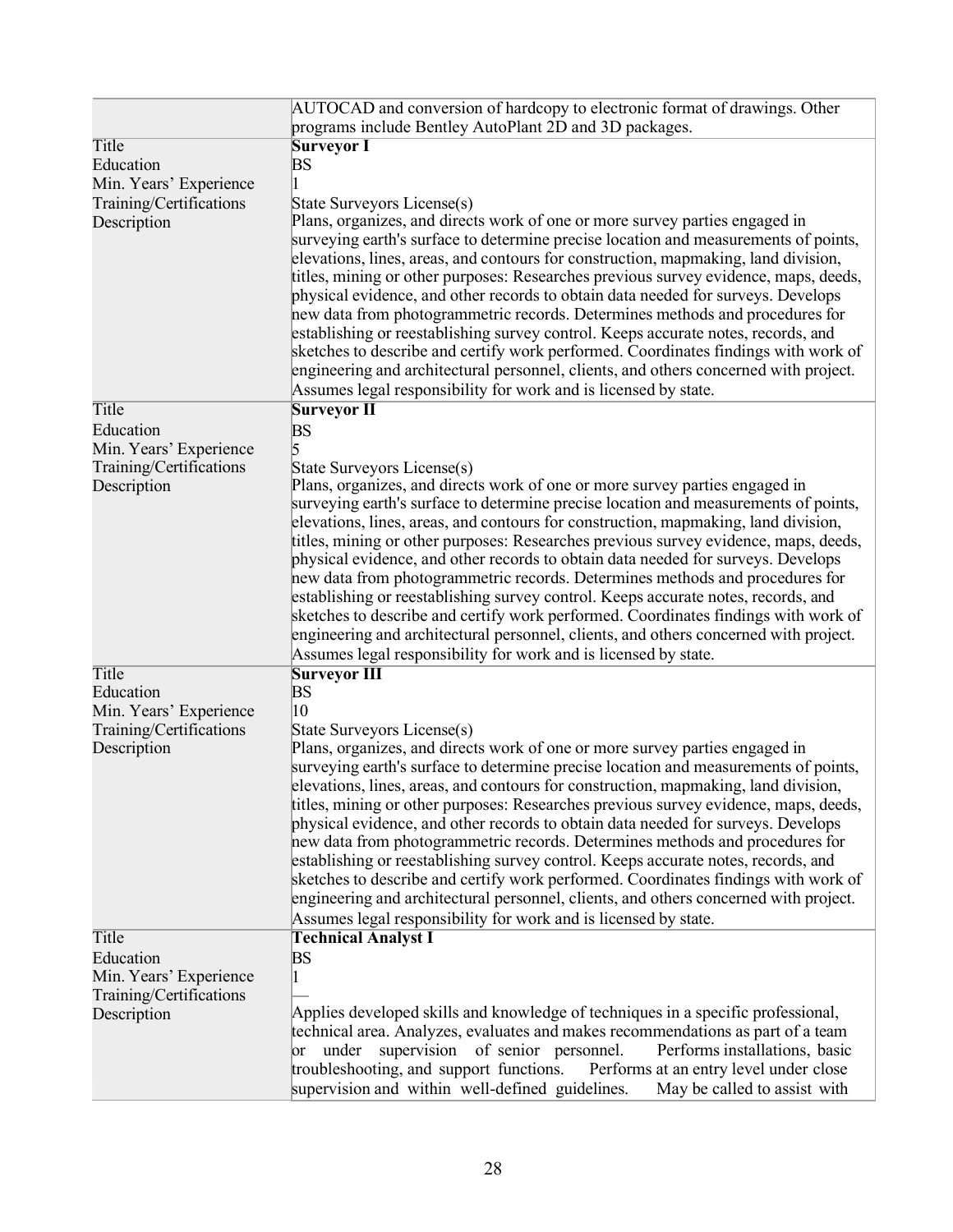|                         | presentations, task planning, and resource coordination.                                                                                                                                                                                                                                                                                                                                                                                                                                                      |
|-------------------------|---------------------------------------------------------------------------------------------------------------------------------------------------------------------------------------------------------------------------------------------------------------------------------------------------------------------------------------------------------------------------------------------------------------------------------------------------------------------------------------------------------------|
| Title                   | <b>Technical Analyst II</b>                                                                                                                                                                                                                                                                                                                                                                                                                                                                                   |
| Education               | BS                                                                                                                                                                                                                                                                                                                                                                                                                                                                                                            |
| Min. Years' Experience  | 5                                                                                                                                                                                                                                                                                                                                                                                                                                                                                                             |
| Training/Certifications |                                                                                                                                                                                                                                                                                                                                                                                                                                                                                                               |
| Description             | Applies developed skills and knowledge of techniques in a specific professional,<br>technical area. Under general supervision, performs a variety of assigned tasks<br>including analysis, evaluation, troubleshooting and preparation of procedures and<br>documentation. May be called to assist with presentations, task planning, and resource<br>coordination and/or budget development. Must be able to work independently or<br>under general direction.                                               |
| Title                   | <b>Technical Analyst III</b>                                                                                                                                                                                                                                                                                                                                                                                                                                                                                  |
| Education               | BS                                                                                                                                                                                                                                                                                                                                                                                                                                                                                                            |
| Min. Years' Experience  | $ 10\rangle$                                                                                                                                                                                                                                                                                                                                                                                                                                                                                                  |
| Training/Certifications |                                                                                                                                                                                                                                                                                                                                                                                                                                                                                                               |
| Description             | Provides the highest level of analytical expertise; applies advanced comprehensive<br>knowledge of methodologies, theoretical concepts, principles, and practices in<br>specific professional, scientific, or technical disciplines; conducts and directs<br>complex projects; and performs in a professional position requiring an in-depth<br>knowledge. Responsible for ensuring compliance with technological standards<br>throughout the project and operates with considerable latitude for un-reviewed |
|                         | actions or decisions. May serve as a primary point of contact for clients.                                                                                                                                                                                                                                                                                                                                                                                                                                    |
| Title                   | <b>Technical Expert I</b>                                                                                                                                                                                                                                                                                                                                                                                                                                                                                     |
| Education               | <b>BA/BS</b>                                                                                                                                                                                                                                                                                                                                                                                                                                                                                                  |
| Min. Years' Experience  | 10                                                                                                                                                                                                                                                                                                                                                                                                                                                                                                            |
| Training/Certifications |                                                                                                                                                                                                                                                                                                                                                                                                                                                                                                               |
| Description             | Senior technical professional that performs highly specialized, technical tasks<br>associated with the most current technologies. Maintains current knowledge of a<br>specialized area, and possesses advanced knowledge of the principles, methods, and<br>techniques used in the area of their technical expertise.                                                                                                                                                                                         |
| Title                   | <b>Technical Expert II</b>                                                                                                                                                                                                                                                                                                                                                                                                                                                                                    |
| Education               | <b>BA/BS</b>                                                                                                                                                                                                                                                                                                                                                                                                                                                                                                  |
| Min. Years' Experience  | 15                                                                                                                                                                                                                                                                                                                                                                                                                                                                                                            |
| Training/Certifications |                                                                                                                                                                                                                                                                                                                                                                                                                                                                                                               |
| Description             | Senior technical/engineering professional who, by virtue of academic training and<br>specialized experience, is recognized as an expert in a specific technical/scientific<br>field or subject matter. Provides expert scholarly advice and technical services in a<br>specific field or subject matter.                                                                                                                                                                                                      |
| Title                   | <b>Technical Expert III</b>                                                                                                                                                                                                                                                                                                                                                                                                                                                                                   |
| Education               | BA/BS                                                                                                                                                                                                                                                                                                                                                                                                                                                                                                         |
| Min. Years' Experience  | 20                                                                                                                                                                                                                                                                                                                                                                                                                                                                                                            |
| Training/Certifications |                                                                                                                                                                                                                                                                                                                                                                                                                                                                                                               |
| Description             | Senior technical/engineering professional who, by virtue of academic training and<br>specialized experience, is recognized as an expert in a specific technical/ scientific<br>field or subject matter. Provides expert scholarly advice and technical services in a<br>specific field or subject matter.                                                                                                                                                                                                     |
| Title                   | <b>Technical Expert IV</b>                                                                                                                                                                                                                                                                                                                                                                                                                                                                                    |
| Education               | BA/BS                                                                                                                                                                                                                                                                                                                                                                                                                                                                                                         |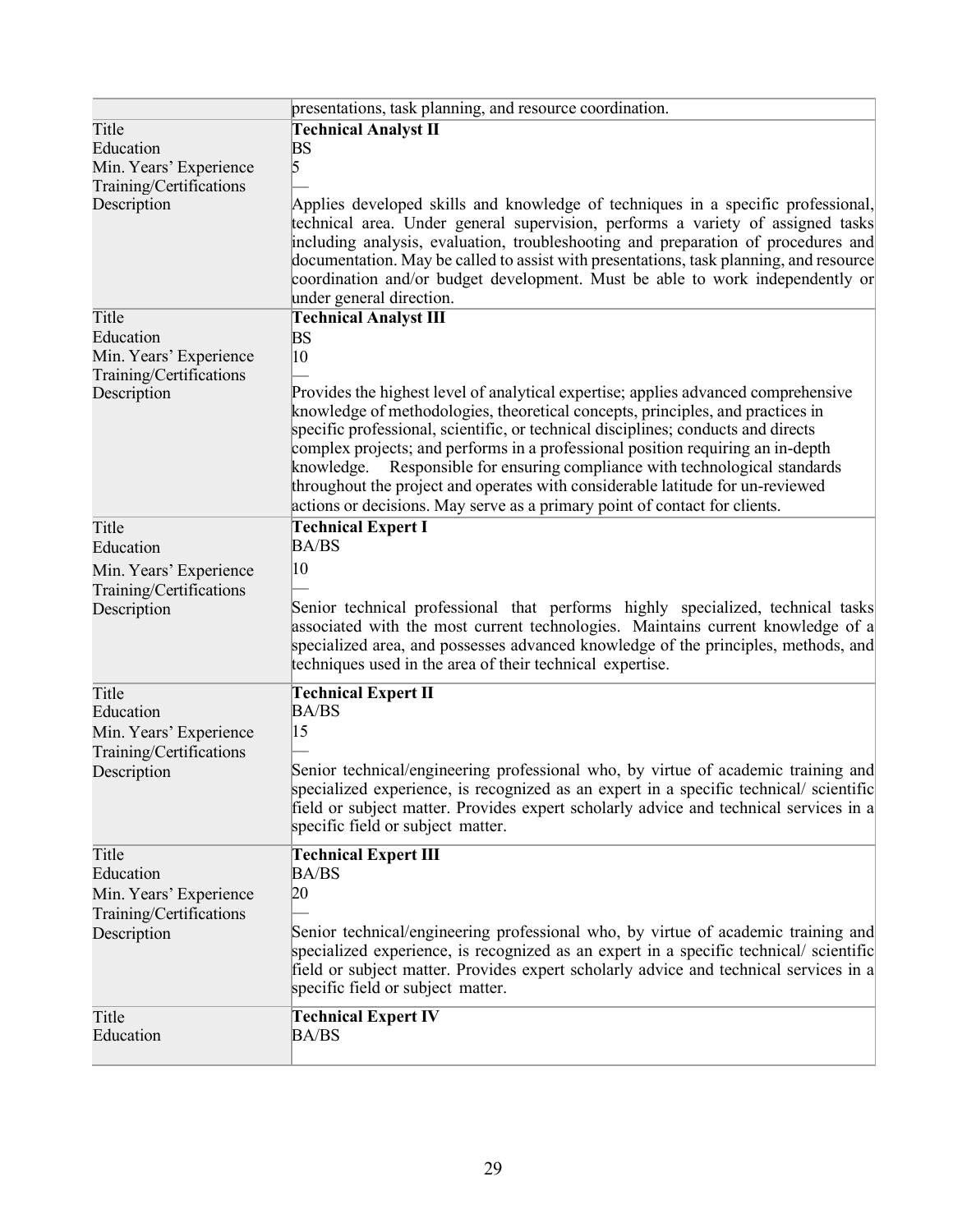| Min. Years' Experience<br>Training/Certifications<br>Description<br>Title              | 25<br>Senior technical/engineering professional who, by virtue of academic training and<br>specialized experience, is recognized as an expert in a specific technical/scientific<br>field or subject matter. Provides expert scholarly advice and technical services in a<br>specific field or subject matter.<br><b>Technical Expert V</b>                                                                                                                                                                                                                                                                                                                                                                                                                                                                                                                                                                                       |
|----------------------------------------------------------------------------------------|-----------------------------------------------------------------------------------------------------------------------------------------------------------------------------------------------------------------------------------------------------------------------------------------------------------------------------------------------------------------------------------------------------------------------------------------------------------------------------------------------------------------------------------------------------------------------------------------------------------------------------------------------------------------------------------------------------------------------------------------------------------------------------------------------------------------------------------------------------------------------------------------------------------------------------------|
| Education<br>Min. Years' Experience<br>Training/Certifications<br>Description          | <b>BA/BS</b><br>30<br>Senior technical/engineering professional who, by virtue of academic training and<br>specialized experience, is recognized as an expert in a specific technical/scientific<br>field or subject matter. Provides expert scholarly advice and technical services in a<br>specific field or subject matter.                                                                                                                                                                                                                                                                                                                                                                                                                                                                                                                                                                                                    |
| Title<br>Education<br>Min. Years' Experience<br>Training/Certifications<br>Description | <b>Trainer I</b><br>BA<br>Coordinates activities of instructors engaged in training employees or customers of                                                                                                                                                                                                                                                                                                                                                                                                                                                                                                                                                                                                                                                                                                                                                                                                                     |
|                                                                                        | industrial or commercial establishment. Confers with managers, instructors, or<br>customer's representative to determine training needs. Assigns instructors to conduct<br>training. Schedules classes, based on availability of classrooms, equipment, and<br>instructors. Evaluates training packages, including outline, text, and handouts written<br>by instructors. Assigns instructors to in-service or out-service training classes to learn<br>new skills as needed. Monitors budget to ensure that training costs do not exceed<br>allocated funds. Writes budget report listing training costs, such as instructors' wages<br>and equipment costs, to justify expenditures. Attends meetings and seminars to obtain<br>information useful to training staff and to inform management of training programs<br>and goals. Monitors instructors during lectures and laboratory demonstrations to<br>evaluate performance. |
| Title<br>Education<br>Min. Years' Experience<br>Training/Certifications                | <b>Trainer II</b><br>BA<br>5                                                                                                                                                                                                                                                                                                                                                                                                                                                                                                                                                                                                                                                                                                                                                                                                                                                                                                      |
| Description                                                                            | Develops and conducts programs to train employees or customers. Writes training<br>program, including outline, text, handouts, and tests, and designs laboratory exercises.<br>Schedules classes based on classroom and equipment availability. Lectures class on<br>training issues, following outline, handouts, and texts, and using visual aids, such as<br>graphs, charts, videotape, and slides. Demonstrates procedures being taught, and<br>following course outline. Observes trainees and answers trainees' questions.<br>Administers written and practical exams and writes performance reports to evaluate<br>trainees' performance. Participates in meetings, seminars, and training sessions to<br>obtain information useful to training facility and integrates information into training<br>program.                                                                                                              |
| Title<br>Education                                                                     | <b>Trainer III</b><br>ВA                                                                                                                                                                                                                                                                                                                                                                                                                                                                                                                                                                                                                                                                                                                                                                                                                                                                                                          |
| Min. Years' Experience<br>Training/Certifications                                      | 10                                                                                                                                                                                                                                                                                                                                                                                                                                                                                                                                                                                                                                                                                                                                                                                                                                                                                                                                |
| Description                                                                            | Develops and conducts programs to train employees or customers. Writes training<br>program, including outline, text, handouts, and tests, and designs laboratory exercises.<br>Schedules classes based on classroom and equipment availability. Lectures class on<br>training issues, following outline, handouts, and texts, and using                                                                                                                                                                                                                                                                                                                                                                                                                                                                                                                                                                                           |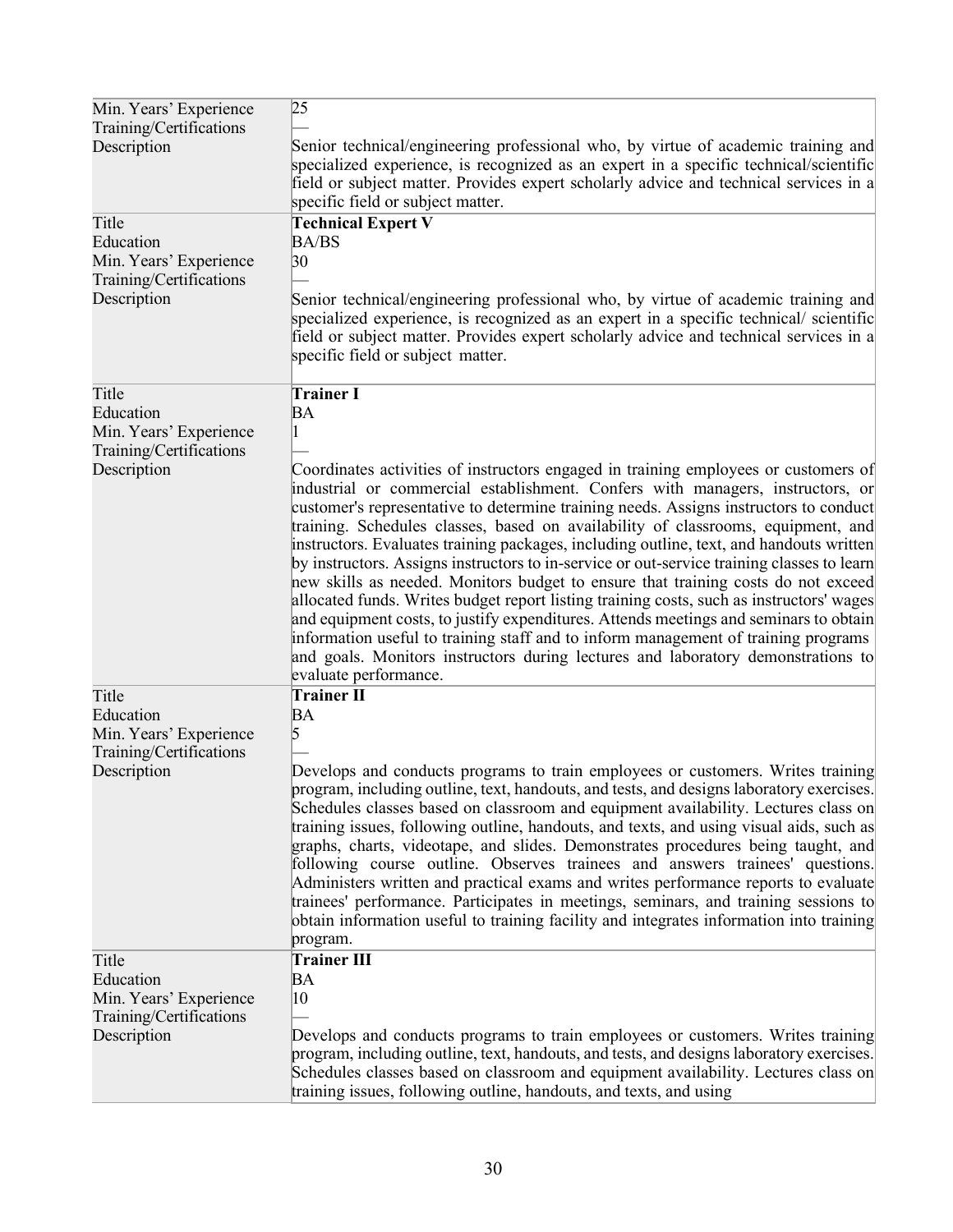|                                                                | visual aids, such as graphs, charts, videotape, and slides. Demonstrates procedures<br>being taught and following course outline. Observes trainees and answers trainees'<br>questions. Administers written and practical exams and writes performance reports to<br>evaluate trainees' performance. Participates in meetings, seminars, and training<br>sessions to obtain information useful to training facility and integrates information<br>into training program.                                                                                                                                                                                                                                                                                                                                                                                                                                                                                                                                                                                                                                                                                                                                                                                                                                                                                        |
|----------------------------------------------------------------|-----------------------------------------------------------------------------------------------------------------------------------------------------------------------------------------------------------------------------------------------------------------------------------------------------------------------------------------------------------------------------------------------------------------------------------------------------------------------------------------------------------------------------------------------------------------------------------------------------------------------------------------------------------------------------------------------------------------------------------------------------------------------------------------------------------------------------------------------------------------------------------------------------------------------------------------------------------------------------------------------------------------------------------------------------------------------------------------------------------------------------------------------------------------------------------------------------------------------------------------------------------------------------------------------------------------------------------------------------------------|
| Title<br>Education<br>Min. Years' Experience                   | <b>CADD Operator I</b><br><b>BA/BS</b><br>1                                                                                                                                                                                                                                                                                                                                                                                                                                                                                                                                                                                                                                                                                                                                                                                                                                                                                                                                                                                                                                                                                                                                                                                                                                                                                                                     |
| Training/Certifications<br>Description                         | Operates computer-aided design (CAD) system and peripheral equipment to resize<br>or modify integrated circuit designs (artwork) and to generate computer tape of<br>artwork for use in producing mask plates used in manufacturing integrated circuits:<br>Reviews work order and procedural manuals to determine critical dimensions of<br>design. Calculates figures to convert design dimensions to resizing dimensions<br>specified for subsequent production processes, using conversion chart and<br>calculator. Locates file relating to specified design projection data base library and<br>loads program into computer. Enters specified commands into computer, using<br>keyboard, to retrieve design information from file and display design on CAD<br>equipment display screen. Types commands on keyboard to enter resizing<br>specifications into computer. Confers with engineering and design staff to determine<br>design modifications and enters editing information into computer. Keys in<br>specified information, using keyboard connected to on-line or off-line peripheral<br>equipment (plotter), to produce graphic representation (hard copy) of design for<br>review and approval by engineering and design staff. Enters specified information<br>into computer, using keyboard, to generate computer tape of approved design. |
| Title<br>Education<br>Min. Years' Experience                   | <b>Drafter I</b><br><b>BA/BS/BE</b>                                                                                                                                                                                                                                                                                                                                                                                                                                                                                                                                                                                                                                                                                                                                                                                                                                                                                                                                                                                                                                                                                                                                                                                                                                                                                                                             |
| Training/Certifications<br>Description                         | Prepares engineering drawings from rough sketches and verbal instructions.<br>Supports design and development projects involving structural, electronic and<br>electrical, creating new and modifying drawings provided by customers. Has basic<br>working knowledge of related Department of Defense and industrial specifications<br>and standards. Responsible for applying standards and specifications to the<br>development of drawings using CAD technology. Performs at an entry level under<br>close supervision and within well-defined guidelines.                                                                                                                                                                                                                                                                                                                                                                                                                                                                                                                                                                                                                                                                                                                                                                                                   |
| Title<br>Education<br>Min. Years' Experience                   | <b>Drafter II</b><br><b>BA/BS/BE</b><br>5                                                                                                                                                                                                                                                                                                                                                                                                                                                                                                                                                                                                                                                                                                                                                                                                                                                                                                                                                                                                                                                                                                                                                                                                                                                                                                                       |
| Training/Certifications<br>Description                         | Responsible for delegating and assigning drawing elements to other staff. Prepares<br>engineering drawings from rough sketches and verbal instructions. Supports design<br>and development projects involving structural, electronic and electrical, creating<br>new and modifying drawings provided by customers. Has basic working<br>knowledge of related Department of Defense and industrial specifications and<br>standards. Responsible for applying standards and specifications to the<br>development of drawings using CAD technology. Must be able to work<br>independently or under general direction.                                                                                                                                                                                                                                                                                                                                                                                                                                                                                                                                                                                                                                                                                                                                              |
| Title                                                          | <b>Drafter III</b>                                                                                                                                                                                                                                                                                                                                                                                                                                                                                                                                                                                                                                                                                                                                                                                                                                                                                                                                                                                                                                                                                                                                                                                                                                                                                                                                              |
| Education<br>Min. Years' Experience<br>Training/Certifications | <b>BA/BS</b><br>10                                                                                                                                                                                                                                                                                                                                                                                                                                                                                                                                                                                                                                                                                                                                                                                                                                                                                                                                                                                                                                                                                                                                                                                                                                                                                                                                              |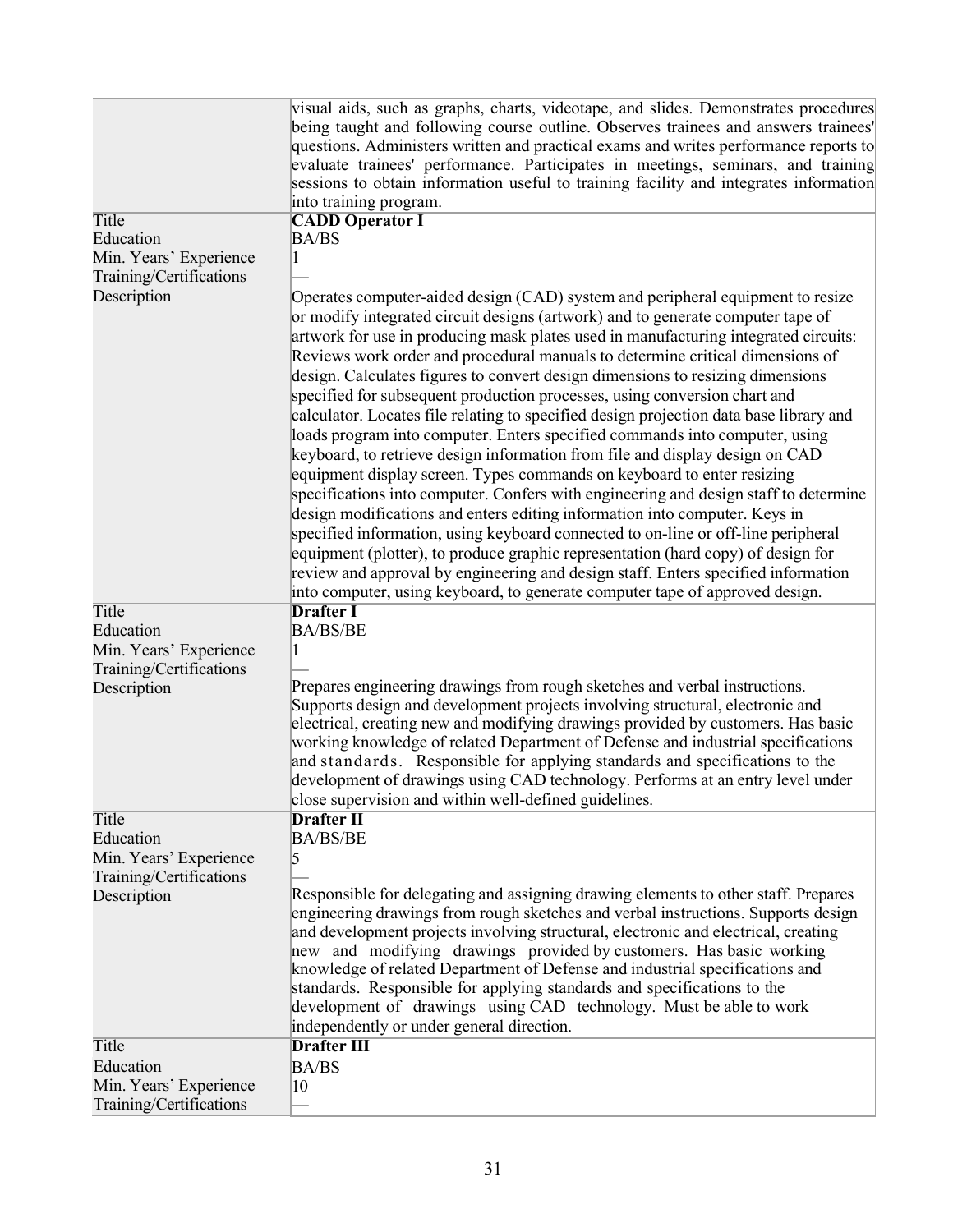| Description                                                                            | Responsible for delegating and assigning drawing elements to other staff. Prepares<br>engineering drawings from rough sketches and verbal instructions. Supports design<br>and development projects involving structural, electronic and electrical, creating new<br>and modifying drawings provided by customers. Has basic working knowledge of<br>related Department of Defense and industrial specifications and standards.<br>Responsible for applying standards and specifications to the development of drawings<br>using CAD technology. May serve as a primary point of contact for clients.                                                                                                                                                                                                                                                                                                                                                        |
|----------------------------------------------------------------------------------------|--------------------------------------------------------------------------------------------------------------------------------------------------------------------------------------------------------------------------------------------------------------------------------------------------------------------------------------------------------------------------------------------------------------------------------------------------------------------------------------------------------------------------------------------------------------------------------------------------------------------------------------------------------------------------------------------------------------------------------------------------------------------------------------------------------------------------------------------------------------------------------------------------------------------------------------------------------------|
| Title<br>Education<br>Min. Years' Experience<br>Training/Certifications<br>Description | <b>Engineering Assistant I</b><br>HS<br>Provides a variety of project support services to ensure efficient operations. Prepares<br>and assembles engineering and technical reports; develops, populates, and maintains<br>various technical databases; prepares and distributes engineering/technical<br>correspondence related to assigned projects.                                                                                                                                                                                                                                                                                                                                                                                                                                                                                                                                                                                                        |
| Title<br>Education<br>Min. Years' Experience<br>Training/Certifications<br>Description | <b>Engineering Assistant II</b><br>HS<br>4<br>Provides a variety of project support services to ensure efficient operations; serves as<br>point of contact regarding issues related to personnel and operations. Prepares and<br>assembles engineering and technical reports; develops, populates, and maintains<br>various technical databases; prepares and distributes engineering/technical<br>correspondence related to assigned projects. Collects and maintains project financial<br>data, provides status reports, and prepares cost estimates.                                                                                                                                                                                                                                                                                                                                                                                                      |
| Title<br>Education<br>Min. Years' Experience<br>Training/Certifications<br>Description | <b>Engineering Assistant III</b><br>HS<br>8<br>Provides a variety of project support services to ensure efficient operations; serves as<br>point of contact regarding administrative issues related to personnel and operations.<br>Prepares and assembles engineering and technical reports; develops, populates, and<br>maintains various technical databases; prepares and distributes engineering/technical<br>correspondence related to assigned projects. Collects and maintains project financial<br>data, provides status reports, and prepares cost estimates.                                                                                                                                                                                                                                                                                                                                                                                      |
| Title<br>Education<br>Min. Years' Experience<br>Training/Certifications<br>Description | <b>Specification Writer I</b><br><b>BA/BS</b><br>Interprets architectural or engineering plans and prepares material lists and<br>specifications to be used as standards by plant employees or contracting personnel in<br>material processing or in manufacturing or construction activities: Analyzes plans and<br>diagrams, or observes and makes notes on material processing, to determine material<br>and material processing specifications, or specifications for manufacturing or<br>construction activities. Writes technical descriptions specifying material qualities and<br>properties, utilizing knowledge of material standards, industrial processes, and<br>manufacturing procedures. May draw rough sketches or arrange for finished drawings<br>or photographs to illustrate specified materials or assembly sequence. Workers usually<br>specialize and are designated according to engineering specialization, product, or<br>process. |
| Title<br>Education                                                                     | <b>Specification Writer II</b><br>BA/BS                                                                                                                                                                                                                                                                                                                                                                                                                                                                                                                                                                                                                                                                                                                                                                                                                                                                                                                      |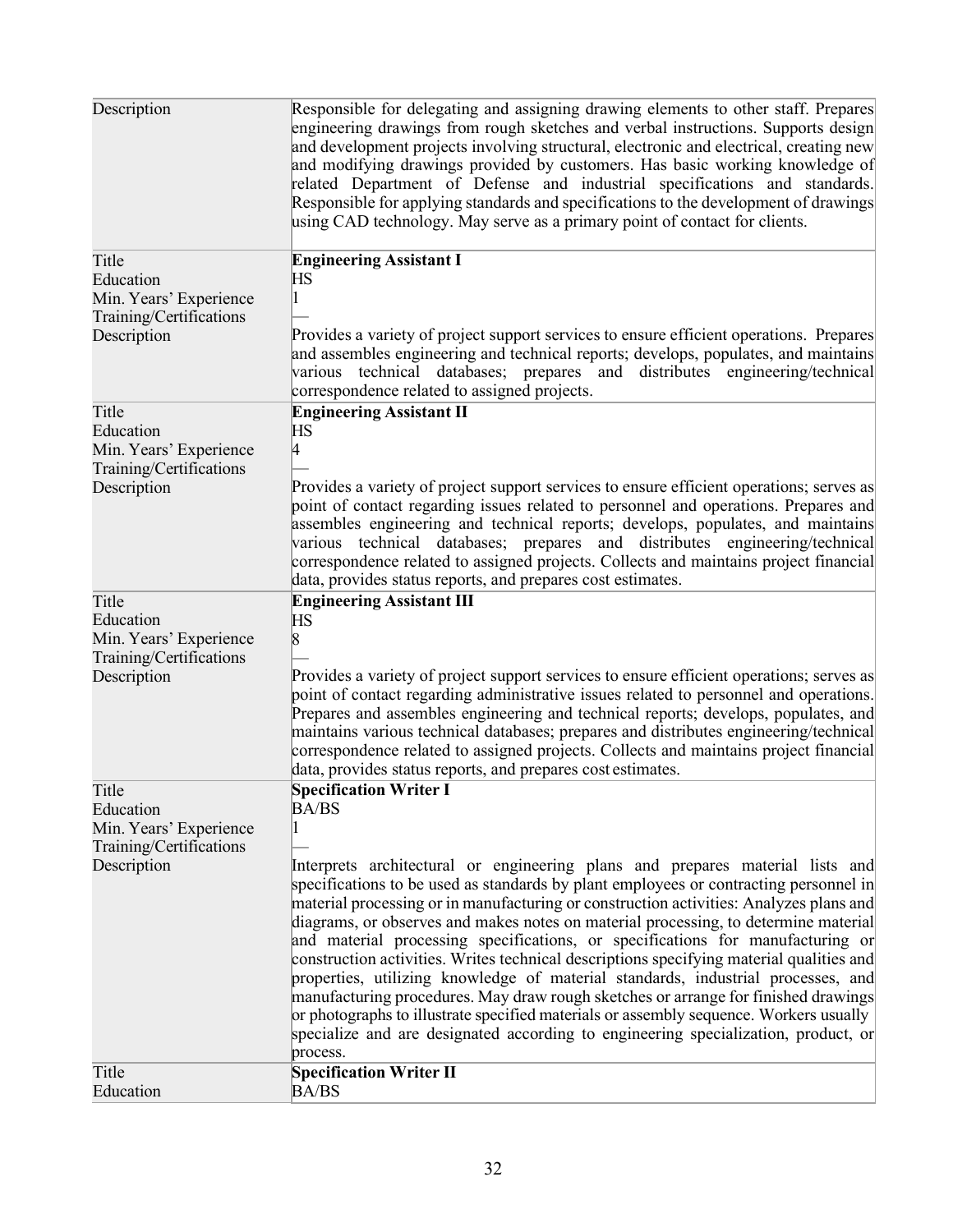| Min. Years' Experience<br>Training/Certifications<br>Description        | 5<br>Interprets architectural or engineering plans and prepares material lists and<br>specifications to be used as standards by plant employees or contracting personnel in<br>material processing or in manufacturing or construction activities: Analyzes plans and<br>diagrams, or observes and makes notes on material processing, to determine material<br>and material processing specifications, or specifications for manufacturing or<br>construction activities. Writes technical descriptions specifying material qualities and<br>properties, utilizing knowledge of material standards, industrial processes, and<br>manufacturing procedures. May draw rough sketches or arrange for finished drawings<br>or photographs to illustrate specified materials or assembly sequence. Workers usually<br>specialize and are designated according to engineering specialization, product, or<br>process.                                                                                                                                                                                                                                                                                                                                                                                                                     |
|-------------------------------------------------------------------------|--------------------------------------------------------------------------------------------------------------------------------------------------------------------------------------------------------------------------------------------------------------------------------------------------------------------------------------------------------------------------------------------------------------------------------------------------------------------------------------------------------------------------------------------------------------------------------------------------------------------------------------------------------------------------------------------------------------------------------------------------------------------------------------------------------------------------------------------------------------------------------------------------------------------------------------------------------------------------------------------------------------------------------------------------------------------------------------------------------------------------------------------------------------------------------------------------------------------------------------------------------------------------------------------------------------------------------------|
| Title<br>Education<br>Min. Years' Experience<br>Training/Certifications | <b>Specification Writer III</b><br><b>BA/BS</b><br>10                                                                                                                                                                                                                                                                                                                                                                                                                                                                                                                                                                                                                                                                                                                                                                                                                                                                                                                                                                                                                                                                                                                                                                                                                                                                                |
| Description                                                             | Interprets architectural or engineering plans and prepares material lists and<br>specifications to be used as standards by plant employees or contracting personnel in<br>material processing or in manufacturing or construction activities: Analyzes plans and<br>diagrams, or observes and makes notes on material processing, to determine material<br>and material processing specifications, or specifications for manufacturing or<br>construction activities. Writes technical descriptions specifying material qualities and<br>properties, utilizing knowledge of material standards, industrial processes, and<br>manufacturing procedures. May draw rough sketches or arrange for finished drawings<br>or photographs to illustrate specified materials or assembly sequence. Workers usually<br>specialize and are designated according to engineering specialization, product, or<br>process.                                                                                                                                                                                                                                                                                                                                                                                                                          |
| Title<br>Education<br>Min. Years' Experience                            | <b>Technical Editor I</b><br>BA/BS                                                                                                                                                                                                                                                                                                                                                                                                                                                                                                                                                                                                                                                                                                                                                                                                                                                                                                                                                                                                                                                                                                                                                                                                                                                                                                   |
| Training/Certifications<br>Description                                  | Directs and coordinates activities of writers engaged in preparing technical, scientific,<br>medical, or other material for publication in conjunction with or independent from<br>manufacturing, research, and related activities: Analyzes developments in specific<br>field to determine need for revisions, corrections, and changes in previously published<br>materials, and development of new material. Confers with customer representatives,<br>vendors, plant executives, or publisher to establish technical specifications, determine<br>specific or general subject material to be developed for publication, and resolve<br>problems concerned with developing and publishing subject material. Assigns staff<br>writer or contracts with specialist in subject area to produce draft of manuscript.<br>Supervises staff writers and delineates standard procedures for gathering data and<br>writing. Reviews draft of manuscript and makes recommendations for changes. May<br>edit and correct final draft to prepare for typesetting. May perform similar duties to<br>those supervised. May select or recommend graphics, such as drawings, diagrams,<br>pictures, and charts to illustrate manuscript. May specialize in particular type of<br>publication, such as manuals, handbooks, articles, or proposals. |
| Title                                                                   | <b>Technical Editor II</b>                                                                                                                                                                                                                                                                                                                                                                                                                                                                                                                                                                                                                                                                                                                                                                                                                                                                                                                                                                                                                                                                                                                                                                                                                                                                                                           |
| Education                                                               | <b>BA/BS</b>                                                                                                                                                                                                                                                                                                                                                                                                                                                                                                                                                                                                                                                                                                                                                                                                                                                                                                                                                                                                                                                                                                                                                                                                                                                                                                                         |
| Min. Years' Experience<br>Training/Certifications<br>Description        | 5<br>Directs and coordinates activities of writers engaged in preparing technical,                                                                                                                                                                                                                                                                                                                                                                                                                                                                                                                                                                                                                                                                                                                                                                                                                                                                                                                                                                                                                                                                                                                                                                                                                                                   |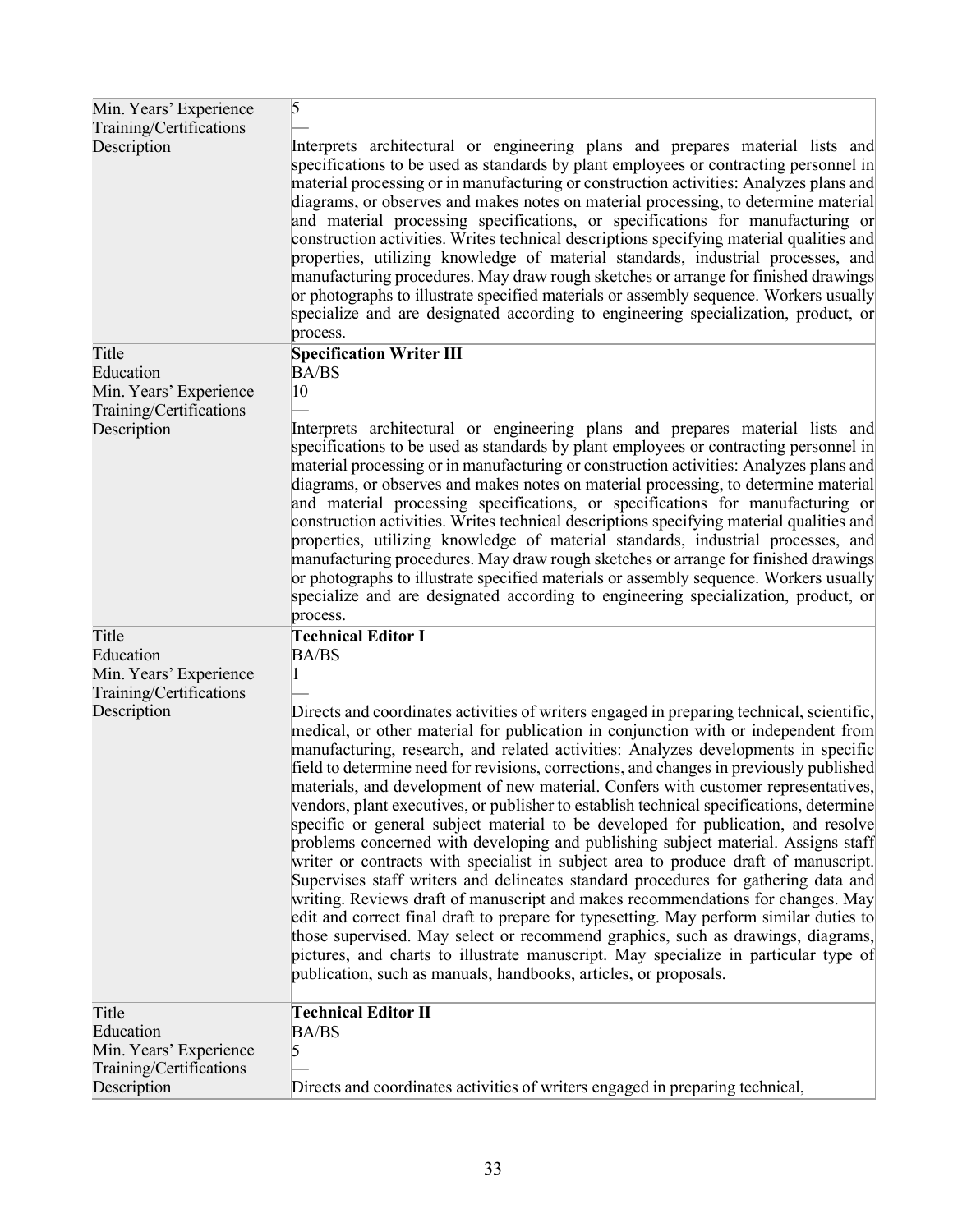| Title<br>Education<br>Min. Years' Experience<br>Training/Certifications<br>Description                                                                                                                                                                                                                                                            | scientific, medical, or other material for publication in conjunction with or<br>independent from manufacturing, research, and related activities: Analyzes<br>developments in specific field to determine need for revisions, corrections, and<br>changes in previously published materials, and development of new material. Confers<br>with customer representatives, vendors, plant executives, or publisher to establish<br>technical specifications, determine specific or general subject material to be developed<br>for publication, and resolve problems concerned with developing and publishing<br>subject material. Assigns staff writer or contracts with specialist in subject area to<br>produce draft of manuscript. Supervises staff writers and delineates standard<br>procedures for gathering data and writing. Reviews draft of manuscript and makes<br>recommendations for changes. May edit and correct final draft to prepare for<br>typesetting. May perform similar duties to those supervised. May select or recommend<br>graphics, such as drawings, diagrams, pictures, and charts to illustrate manuscript.<br>May specialize in particular type of publication, such as manuals, handbooks, articles,<br>or proposals.<br><b>Technical Editor III</b><br><b>BA/BS</b><br>$ 10\rangle$<br>Directs and coordinates activities of writers engaged in preparing technical, scientific,<br>medical, or other material for publication in conjunction with or independent from<br>manufacturing, research, and related activities: Analyzes developments in specific<br>field to determine need for revisions, corrections, and changes in previously published<br>materials, and development of new material. Confers with customer representatives,<br>vendors, plant executives, or publisher to establish technical specifications, determine<br>specific or general subject material to be developed for publication, and resolve<br>problems concerned with developing and publishing subject material. Assigns staff<br>writer or contracts with specialist in subject area to produce draft of manuscript.<br>Supervises staff writers and delineates standard procedures for gathering data and<br>writing. Reviews draft of manuscript and makes recommendations for changes. May<br>edit and correct final draft to prepare for typesetting. May perform similar duties to<br>those supervised. May select or recommend graphics, such as drawings, diagrams,<br>pictures, and charts to illustrate manuscript. May specialize in particular type of<br>publication, such as manuals, handbooks, articles, or proposals. |  |
|---------------------------------------------------------------------------------------------------------------------------------------------------------------------------------------------------------------------------------------------------------------------------------------------------------------------------------------------------|---------------------------------------------------------------------------------------------------------------------------------------------------------------------------------------------------------------------------------------------------------------------------------------------------------------------------------------------------------------------------------------------------------------------------------------------------------------------------------------------------------------------------------------------------------------------------------------------------------------------------------------------------------------------------------------------------------------------------------------------------------------------------------------------------------------------------------------------------------------------------------------------------------------------------------------------------------------------------------------------------------------------------------------------------------------------------------------------------------------------------------------------------------------------------------------------------------------------------------------------------------------------------------------------------------------------------------------------------------------------------------------------------------------------------------------------------------------------------------------------------------------------------------------------------------------------------------------------------------------------------------------------------------------------------------------------------------------------------------------------------------------------------------------------------------------------------------------------------------------------------------------------------------------------------------------------------------------------------------------------------------------------------------------------------------------------------------------------------------------------------------------------------------------------------------------------------------------------------------------------------------------------------------------------------------------------------------------------------------------------------------------------------------------------------------------------------------------------------------------------------------------------------------------------------------------------------------------------------------------------------------------------------------------|--|
| <b>Management and Financial Consulting, Acquisition and Grants Management</b><br><b>Support, and Business Program and Project Management Services; Security Guards</b><br>and Patrol Services; and Professional & Management Development Training<br><b>Technical/Professional Positions</b><br><b>DISAST</b><br>NEW SINS 541611, 561612, 611430, |                                                                                                                                                                                                                                                                                                                                                                                                                                                                                                                                                                                                                                                                                                                                                                                                                                                                                                                                                                                                                                                                                                                                                                                                                                                                                                                                                                                                                                                                                                                                                                                                                                                                                                                                                                                                                                                                                                                                                                                                                                                                                                                                                                                                                                                                                                                                                                                                                                                                                                                                                                                                                                                               |  |
| Title                                                                                                                                                                                                                                                                                                                                             | <b>Analyst I</b>                                                                                                                                                                                                                                                                                                                                                                                                                                                                                                                                                                                                                                                                                                                                                                                                                                                                                                                                                                                                                                                                                                                                                                                                                                                                                                                                                                                                                                                                                                                                                                                                                                                                                                                                                                                                                                                                                                                                                                                                                                                                                                                                                                                                                                                                                                                                                                                                                                                                                                                                                                                                                                              |  |
| Education                                                                                                                                                                                                                                                                                                                                         | <b>BA/BS</b>                                                                                                                                                                                                                                                                                                                                                                                                                                                                                                                                                                                                                                                                                                                                                                                                                                                                                                                                                                                                                                                                                                                                                                                                                                                                                                                                                                                                                                                                                                                                                                                                                                                                                                                                                                                                                                                                                                                                                                                                                                                                                                                                                                                                                                                                                                                                                                                                                                                                                                                                                                                                                                                  |  |
| Min. Years' Experience                                                                                                                                                                                                                                                                                                                            |                                                                                                                                                                                                                                                                                                                                                                                                                                                                                                                                                                                                                                                                                                                                                                                                                                                                                                                                                                                                                                                                                                                                                                                                                                                                                                                                                                                                                                                                                                                                                                                                                                                                                                                                                                                                                                                                                                                                                                                                                                                                                                                                                                                                                                                                                                                                                                                                                                                                                                                                                                                                                                                               |  |
| Training/Certifications                                                                                                                                                                                                                                                                                                                           |                                                                                                                                                                                                                                                                                                                                                                                                                                                                                                                                                                                                                                                                                                                                                                                                                                                                                                                                                                                                                                                                                                                                                                                                                                                                                                                                                                                                                                                                                                                                                                                                                                                                                                                                                                                                                                                                                                                                                                                                                                                                                                                                                                                                                                                                                                                                                                                                                                                                                                                                                                                                                                                               |  |
| Description                                                                                                                                                                                                                                                                                                                                       | Applies developed skills and knowledge of techniques in a specific professional,                                                                                                                                                                                                                                                                                                                                                                                                                                                                                                                                                                                                                                                                                                                                                                                                                                                                                                                                                                                                                                                                                                                                                                                                                                                                                                                                                                                                                                                                                                                                                                                                                                                                                                                                                                                                                                                                                                                                                                                                                                                                                                                                                                                                                                                                                                                                                                                                                                                                                                                                                                              |  |
|                                                                                                                                                                                                                                                                                                                                                   | technical area. Analyzes, evaluates and makes recommendations as part of a team or<br>under supervision of senior personnel. Performs installations, basic troubleshooting,<br>and support functions. Performs at an entry level under close supervision and within<br>well-defined guidelines. May be called to assist with presentations, task planning, and<br>resource coordination.                                                                                                                                                                                                                                                                                                                                                                                                                                                                                                                                                                                                                                                                                                                                                                                                                                                                                                                                                                                                                                                                                                                                                                                                                                                                                                                                                                                                                                                                                                                                                                                                                                                                                                                                                                                                                                                                                                                                                                                                                                                                                                                                                                                                                                                                      |  |
| Title                                                                                                                                                                                                                                                                                                                                             | Analyst II                                                                                                                                                                                                                                                                                                                                                                                                                                                                                                                                                                                                                                                                                                                                                                                                                                                                                                                                                                                                                                                                                                                                                                                                                                                                                                                                                                                                                                                                                                                                                                                                                                                                                                                                                                                                                                                                                                                                                                                                                                                                                                                                                                                                                                                                                                                                                                                                                                                                                                                                                                                                                                                    |  |
| Education                                                                                                                                                                                                                                                                                                                                         | <b>BA/BS</b>                                                                                                                                                                                                                                                                                                                                                                                                                                                                                                                                                                                                                                                                                                                                                                                                                                                                                                                                                                                                                                                                                                                                                                                                                                                                                                                                                                                                                                                                                                                                                                                                                                                                                                                                                                                                                                                                                                                                                                                                                                                                                                                                                                                                                                                                                                                                                                                                                                                                                                                                                                                                                                                  |  |
| Min. Years' Experience                                                                                                                                                                                                                                                                                                                            | 4                                                                                                                                                                                                                                                                                                                                                                                                                                                                                                                                                                                                                                                                                                                                                                                                                                                                                                                                                                                                                                                                                                                                                                                                                                                                                                                                                                                                                                                                                                                                                                                                                                                                                                                                                                                                                                                                                                                                                                                                                                                                                                                                                                                                                                                                                                                                                                                                                                                                                                                                                                                                                                                             |  |
| Training/Certifications                                                                                                                                                                                                                                                                                                                           |                                                                                                                                                                                                                                                                                                                                                                                                                                                                                                                                                                                                                                                                                                                                                                                                                                                                                                                                                                                                                                                                                                                                                                                                                                                                                                                                                                                                                                                                                                                                                                                                                                                                                                                                                                                                                                                                                                                                                                                                                                                                                                                                                                                                                                                                                                                                                                                                                                                                                                                                                                                                                                                               |  |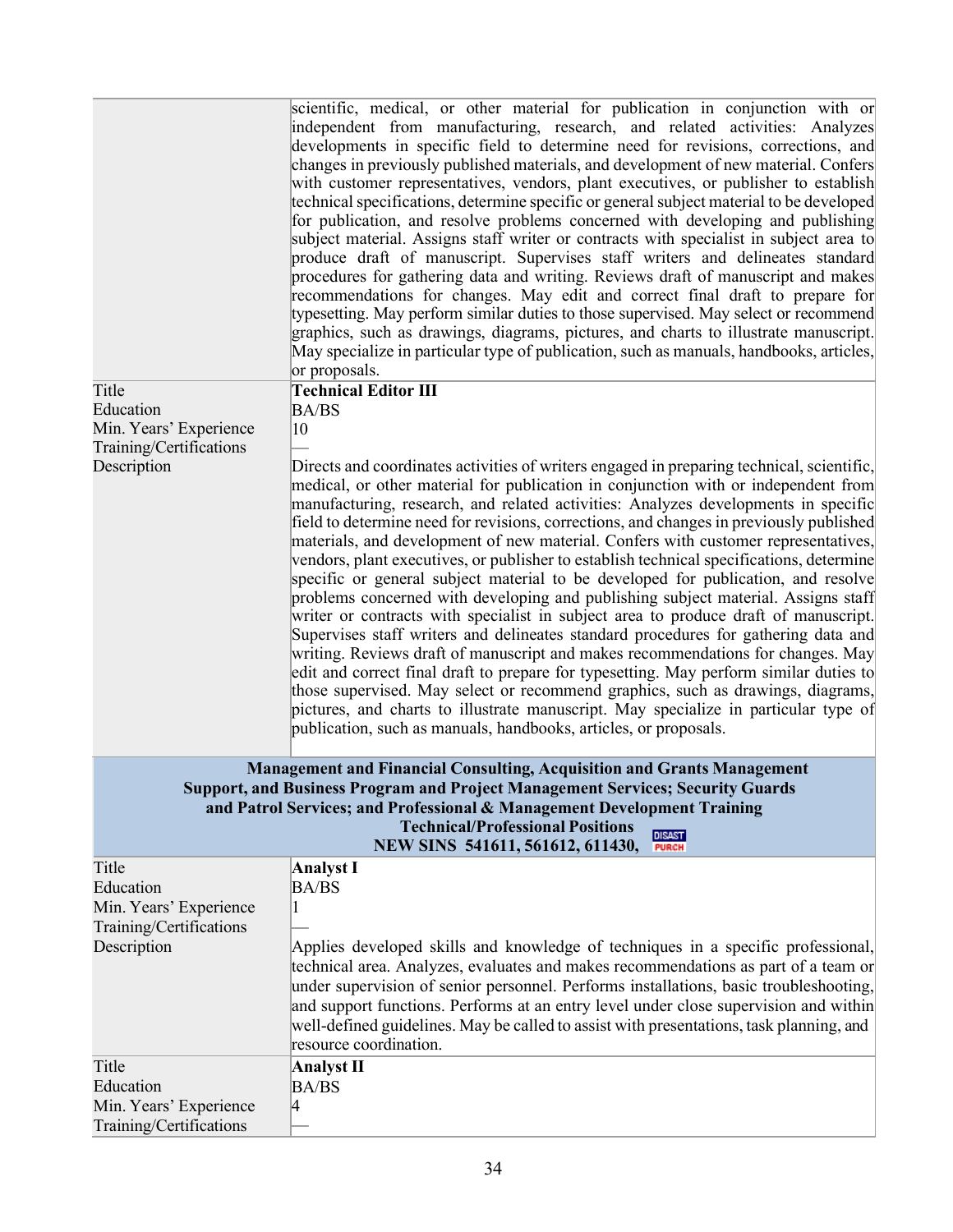| Description             | Applies developed skills and knowledge of techniques in a specific professional,<br>technical area. Under general supervision, performs a variety of assigned tasks<br>including analysis, evaluation, troubleshooting and preparation of procedures and<br>documentation. May be called to assist with presentations, task planning, and resource<br>coordination and/or budget development. Must be able to work<br>independently or under general direction. |
|-------------------------|-----------------------------------------------------------------------------------------------------------------------------------------------------------------------------------------------------------------------------------------------------------------------------------------------------------------------------------------------------------------------------------------------------------------------------------------------------------------|
| Title                   | <b>Consultant I</b>                                                                                                                                                                                                                                                                                                                                                                                                                                             |
| Education               | <b>BA/BS</b>                                                                                                                                                                                                                                                                                                                                                                                                                                                    |
| Min. Years' Experience  | 4                                                                                                                                                                                                                                                                                                                                                                                                                                                               |
| Training/Certifications |                                                                                                                                                                                                                                                                                                                                                                                                                                                                 |
| Description             | Works on medium-sized projects, single-product projects, in an environment where                                                                                                                                                                                                                                                                                                                                                                                |
|                         | design is somewhat complex. Operates under moderate supervision on small to mid-                                                                                                                                                                                                                                                                                                                                                                                |
|                         | sized projects involving single product. Assists senior staff in analyzing the                                                                                                                                                                                                                                                                                                                                                                                  |
|                         | customer's business requirements and project objectives.                                                                                                                                                                                                                                                                                                                                                                                                        |
| Title                   | <b>Consultant II</b>                                                                                                                                                                                                                                                                                                                                                                                                                                            |
| Education               | <b>BA/BS</b>                                                                                                                                                                                                                                                                                                                                                                                                                                                    |
| Min. Years' Experience  | 6                                                                                                                                                                                                                                                                                                                                                                                                                                                               |
| Training/Certifications |                                                                                                                                                                                                                                                                                                                                                                                                                                                                 |
| Description             | Works on medium-to-large-sized projects, single-product projects, in an environment                                                                                                                                                                                                                                                                                                                                                                             |
|                         | where design is moderately complex. Participates in analysis of customer's business                                                                                                                                                                                                                                                                                                                                                                             |
|                         | requirements and project objectives. Provides quality assurance                                                                                                                                                                                                                                                                                                                                                                                                 |
|                         | function.                                                                                                                                                                                                                                                                                                                                                                                                                                                       |
| Title                   | <b>Financial Analyst I</b>                                                                                                                                                                                                                                                                                                                                                                                                                                      |
| Education               | BS                                                                                                                                                                                                                                                                                                                                                                                                                                                              |
| Min. Years' Experience  |                                                                                                                                                                                                                                                                                                                                                                                                                                                                 |
| Training/Certifications |                                                                                                                                                                                                                                                                                                                                                                                                                                                                 |
| Description             | Responsible to support areas such as operations research, information analysis,                                                                                                                                                                                                                                                                                                                                                                                 |
|                         | cost/benefit/budget analysis.                                                                                                                                                                                                                                                                                                                                                                                                                                   |
| Title                   | <b>Financial Analyst II</b>                                                                                                                                                                                                                                                                                                                                                                                                                                     |
| Education               | BS                                                                                                                                                                                                                                                                                                                                                                                                                                                              |
| Min. Years' Experience  | 5                                                                                                                                                                                                                                                                                                                                                                                                                                                               |
| Training/Certifications |                                                                                                                                                                                                                                                                                                                                                                                                                                                                 |
| Description             | Responsible to support areas such as operations research, information analysis,                                                                                                                                                                                                                                                                                                                                                                                 |
|                         | cost/benefit/budget analysis.                                                                                                                                                                                                                                                                                                                                                                                                                                   |
| Title                   | <b>Network Engineer I</b>                                                                                                                                                                                                                                                                                                                                                                                                                                       |
| Education               | <b>BA/BS</b>                                                                                                                                                                                                                                                                                                                                                                                                                                                    |
| Min. Years' Experience  |                                                                                                                                                                                                                                                                                                                                                                                                                                                                 |
| Training/Certifications |                                                                                                                                                                                                                                                                                                                                                                                                                                                                 |
| Description             | Provide troubleshooting and customer service for: Microsoft Windows NT server,                                                                                                                                                                                                                                                                                                                                                                                  |
|                         | workstation, network essential experience, including remote user access, advanced                                                                                                                                                                                                                                                                                                                                                                               |
|                         | MS Office including Word/Excel, PC hardware and Internet/intranet. Must have an                                                                                                                                                                                                                                                                                                                                                                                 |
|                         | understanding of network components, routers, and concepts, and                                                                                                                                                                                                                                                                                                                                                                                                 |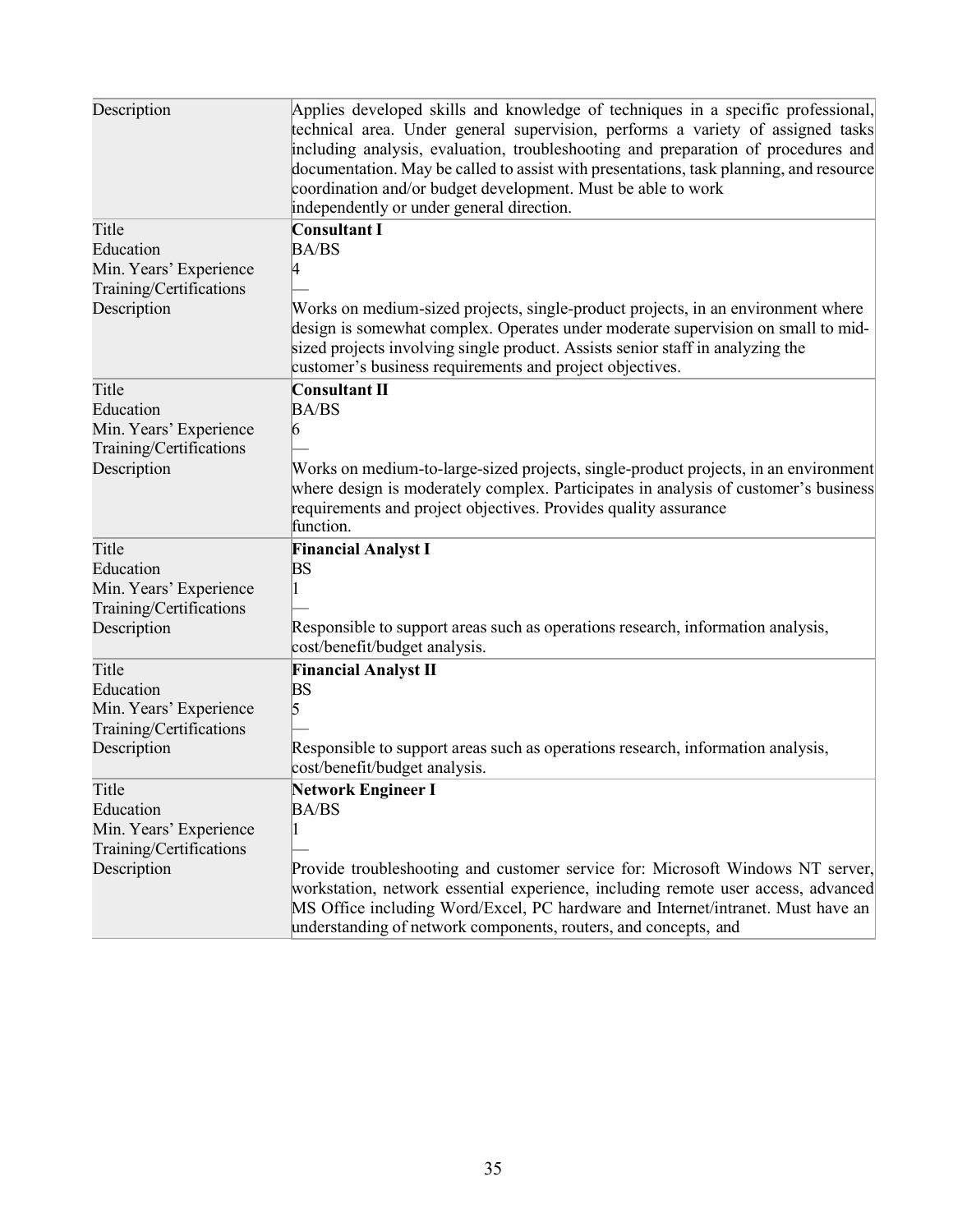|                         | password databases.                                                                                                                                                                                                                                                                                                                                                                                                                                                                                 |
|-------------------------|-----------------------------------------------------------------------------------------------------------------------------------------------------------------------------------------------------------------------------------------------------------------------------------------------------------------------------------------------------------------------------------------------------------------------------------------------------------------------------------------------------|
| Title                   | <b>Network Engineer II</b>                                                                                                                                                                                                                                                                                                                                                                                                                                                                          |
| Education               | <b>BA/BS</b>                                                                                                                                                                                                                                                                                                                                                                                                                                                                                        |
| Min. Years' Experience  | 5                                                                                                                                                                                                                                                                                                                                                                                                                                                                                                   |
| Training/Certifications |                                                                                                                                                                                                                                                                                                                                                                                                                                                                                                     |
| Description             | Provide expert troubleshooting and superior customer service skills and the<br>following technical skills: Microsoft Windows NT 4.0 server, workstation, network<br>essential experience, including remote user access, advanced MS Office including<br>Word/Excel, PC hardware and Internet/intranet. Must have a solid understanding of<br>network components, routers, and concepts, and password databases.                                                                                     |
| Title                   | <b>Policy Analyst I</b>                                                                                                                                                                                                                                                                                                                                                                                                                                                                             |
| Education               | HS                                                                                                                                                                                                                                                                                                                                                                                                                                                                                                  |
| Min. Years' Experience  |                                                                                                                                                                                                                                                                                                                                                                                                                                                                                                     |
| Training/Certifications |                                                                                                                                                                                                                                                                                                                                                                                                                                                                                                     |
| Description             | Assist in providing/supporting operations research, systems analysis, cost/benefit/<br>risk analysis, regulatory impact assessments, technology assessment, providing<br>program support in area of expertise. Possesses knowledge of advances and new<br>and emerging concepts and technologies and international policies and programs.                                                                                                                                                           |
| Title                   | <b>Policy Analyst II</b>                                                                                                                                                                                                                                                                                                                                                                                                                                                                            |
| Education               | HS                                                                                                                                                                                                                                                                                                                                                                                                                                                                                                  |
| Min. Years' Experience  | 5                                                                                                                                                                                                                                                                                                                                                                                                                                                                                                   |
| Training/Certifications |                                                                                                                                                                                                                                                                                                                                                                                                                                                                                                     |
| Description             | Responsible for providing/supporting operations research, systems analysis,<br>cost/benefit/risk analysis, regulatory impact assessments, technology assessment,<br>providing program support in area of expertise. Possesses special expertise and/or<br>knowledge of advances and new and emerging concepts and technologies and<br>policies and programs. Provide progressively more difficult<br>international<br>assignments in engineering processes, theories, design, and technology areas. |
| Title                   | <b>Policy Analyst III</b>                                                                                                                                                                                                                                                                                                                                                                                                                                                                           |
| Education               | <b>HS</b>                                                                                                                                                                                                                                                                                                                                                                                                                                                                                           |
| Min. Years' Experience  | 8                                                                                                                                                                                                                                                                                                                                                                                                                                                                                                   |
| Training/Certifications |                                                                                                                                                                                                                                                                                                                                                                                                                                                                                                     |
| Description             | Responsible for providing/supporting operations research, systems analysis,<br>cost/benefit/risk analysis, regulatory impact assessments, technology assessment,<br>providing program support in area of expertise. Possesses special expertise and/or<br>knowledge of advances and new and emerging concepts and technologies and<br>international policies and programs. Provide progressively more difficult<br>assignments in engineering processes, theories, design, and technology areas.    |
| Title                   | <b>Principle Consultant I</b>                                                                                                                                                                                                                                                                                                                                                                                                                                                                       |
| Education               | BA                                                                                                                                                                                                                                                                                                                                                                                                                                                                                                  |
| Min. Years' Experience  | 10                                                                                                                                                                                                                                                                                                                                                                                                                                                                                                  |
| Training/Certifications |                                                                                                                                                                                                                                                                                                                                                                                                                                                                                                     |
| Description             | Provides overall technical high-level systems direction to the project. Has a                                                                                                                                                                                                                                                                                                                                                                                                                       |
|                         | comprehensive background in engineering processes, theories, design, and<br>technologies. Must have demonstrated senior levels of expertise and be well                                                                                                                                                                                                                                                                                                                                             |
|                         | renowned in the professional community. Possess the ability to integrate diverse                                                                                                                                                                                                                                                                                                                                                                                                                    |
|                         | knowledge areas to solve complex problems in an efficient and unique manner.                                                                                                                                                                                                                                                                                                                                                                                                                        |
|                         | Individual possesses a one-of-a-kind, unique expertise not readily available.                                                                                                                                                                                                                                                                                                                                                                                                                       |
| Title                   | <b>Principle Consultant II</b>                                                                                                                                                                                                                                                                                                                                                                                                                                                                      |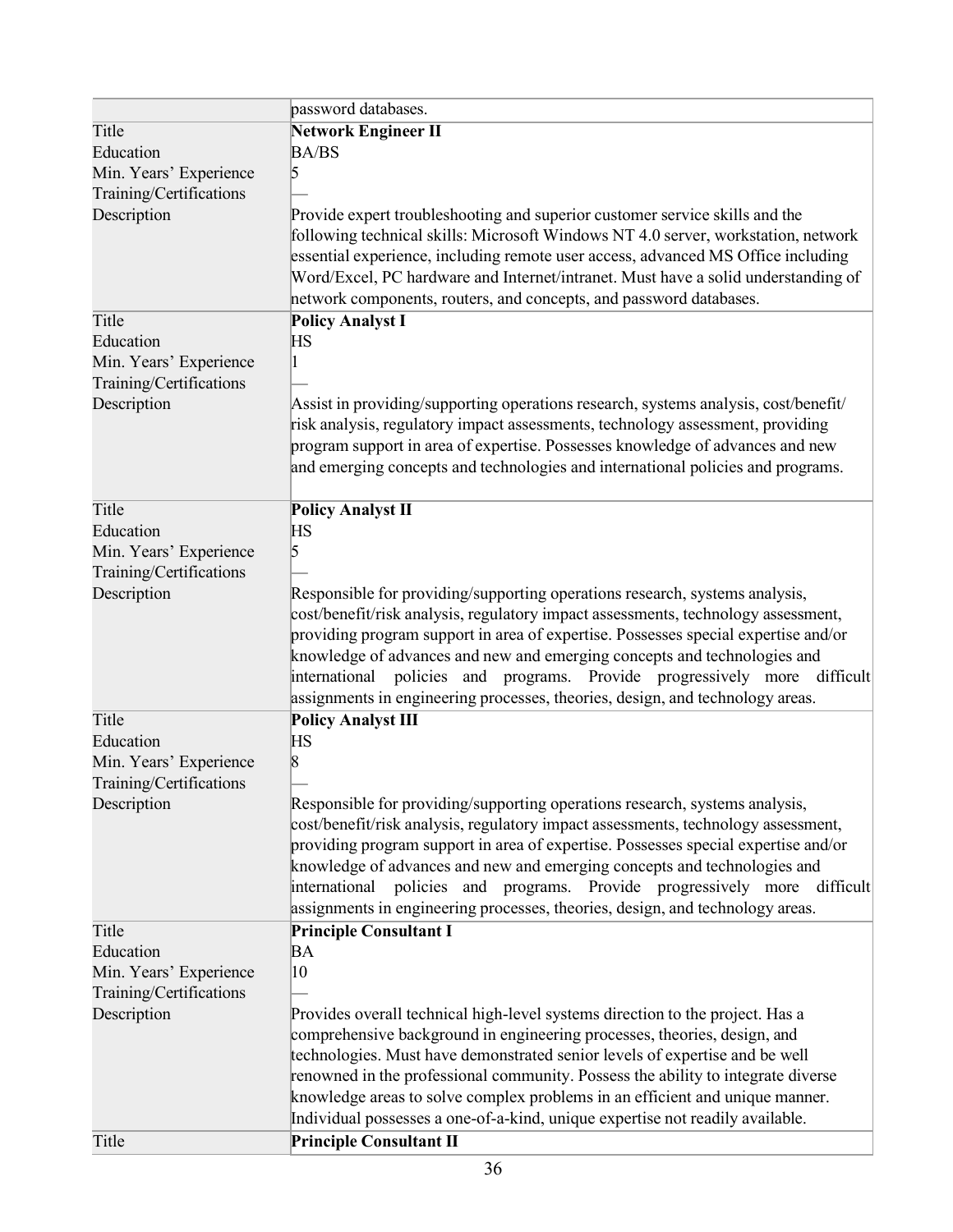| Education<br>Min. Years' Experience<br>Training/Certifications          | ΒA<br>13                                                                                                                                                                                                                                                                                                                                                                                                                                                                                                                                                                                                                    |
|-------------------------------------------------------------------------|-----------------------------------------------------------------------------------------------------------------------------------------------------------------------------------------------------------------------------------------------------------------------------------------------------------------------------------------------------------------------------------------------------------------------------------------------------------------------------------------------------------------------------------------------------------------------------------------------------------------------------|
| Description                                                             | Provides overall technical high-level systems direction to the project. Hasa<br>comprehensive background in engineering processes, theories, design, and<br>technologies. This individual must have achieved a high level of experience and<br>recognition of professional societies in those fields. Must have demonstrated senior<br>levels of expertise and be well renowned in the professional community. Possess the<br>ability to integrate diverse knowledge areas to solve complex problems in an efficient<br>and unique manner. Individual possesses a one-of-a-kind, unique expertise not readily<br>available. |
| Title                                                                   | <b>Principle Consultant III</b>                                                                                                                                                                                                                                                                                                                                                                                                                                                                                                                                                                                             |
| Education                                                               | BA<br>16                                                                                                                                                                                                                                                                                                                                                                                                                                                                                                                                                                                                                    |
| Min. Years' Experience<br>Training/Certifications                       |                                                                                                                                                                                                                                                                                                                                                                                                                                                                                                                                                                                                                             |
| Description                                                             | Provides overall technical high-level systems assistance to the project. Has a<br>comprehensive background in engineering processes, theories, design, and<br>technologies. This individual must have achieved a high level of experience and<br>recognition of professional societies in that field. Must have demonstrated proficiency<br>in the professional community. Possess the ability to solve complex problems in an<br>efficient and unique manner. Individual possesses a one-of-a-kind, unique expertise<br>not readily available.                                                                             |
| Title                                                                   | <b>Project Manager I</b>                                                                                                                                                                                                                                                                                                                                                                                                                                                                                                                                                                                                    |
| Education<br>Min. Years' Experience<br>Training/Certifications          | <b>BA/BS</b><br>5                                                                                                                                                                                                                                                                                                                                                                                                                                                                                                                                                                                                           |
| Description                                                             | Responsible for administration, cost control, staffing, and serving as a liaison with<br>senior staff members of both the client and company personnel. Minimum of five<br>years of project management experience with progressive responsibility and<br>substantial pertinent experience as a minimum in the areas of project management<br>with emphasis on managing a team of technical staff, specialists, and administrative<br>support.                                                                                                                                                                               |
| Title                                                                   | <b>Project Manager II</b>                                                                                                                                                                                                                                                                                                                                                                                                                                                                                                                                                                                                   |
| Education                                                               | <b>BA/BS</b>                                                                                                                                                                                                                                                                                                                                                                                                                                                                                                                                                                                                                |
| Min. Years' Experience<br>Training/Certifications                       | 8                                                                                                                                                                                                                                                                                                                                                                                                                                                                                                                                                                                                                           |
| Description                                                             | Responsible for administration, cost control, staffing, and serving as a liaison with<br>senior staff members of both the client and company personnel. Minimum of eight<br>years of project management experience with progressive responsibility and<br>substantial pertinent experience as a minimum in the areas of project management<br>with emphasis on managing a team of technical staff, specialists, and administrative<br>support.                                                                                                                                                                              |
| Title<br>Education<br>Min. Years' Experience<br>Training/Certifications | <b>Project Manager III</b><br><b>BA/BS</b><br>12                                                                                                                                                                                                                                                                                                                                                                                                                                                                                                                                                                            |
| Description                                                             | Responsible for administration, cost control, staffing, and serving as a liaison with<br>senior staff members of both the client and company personnel. Minimum of twelve<br>years of project management experience with progressive responsibility and<br>substantial pertinent experience as a minimum in the areas of project management                                                                                                                                                                                                                                                                                 |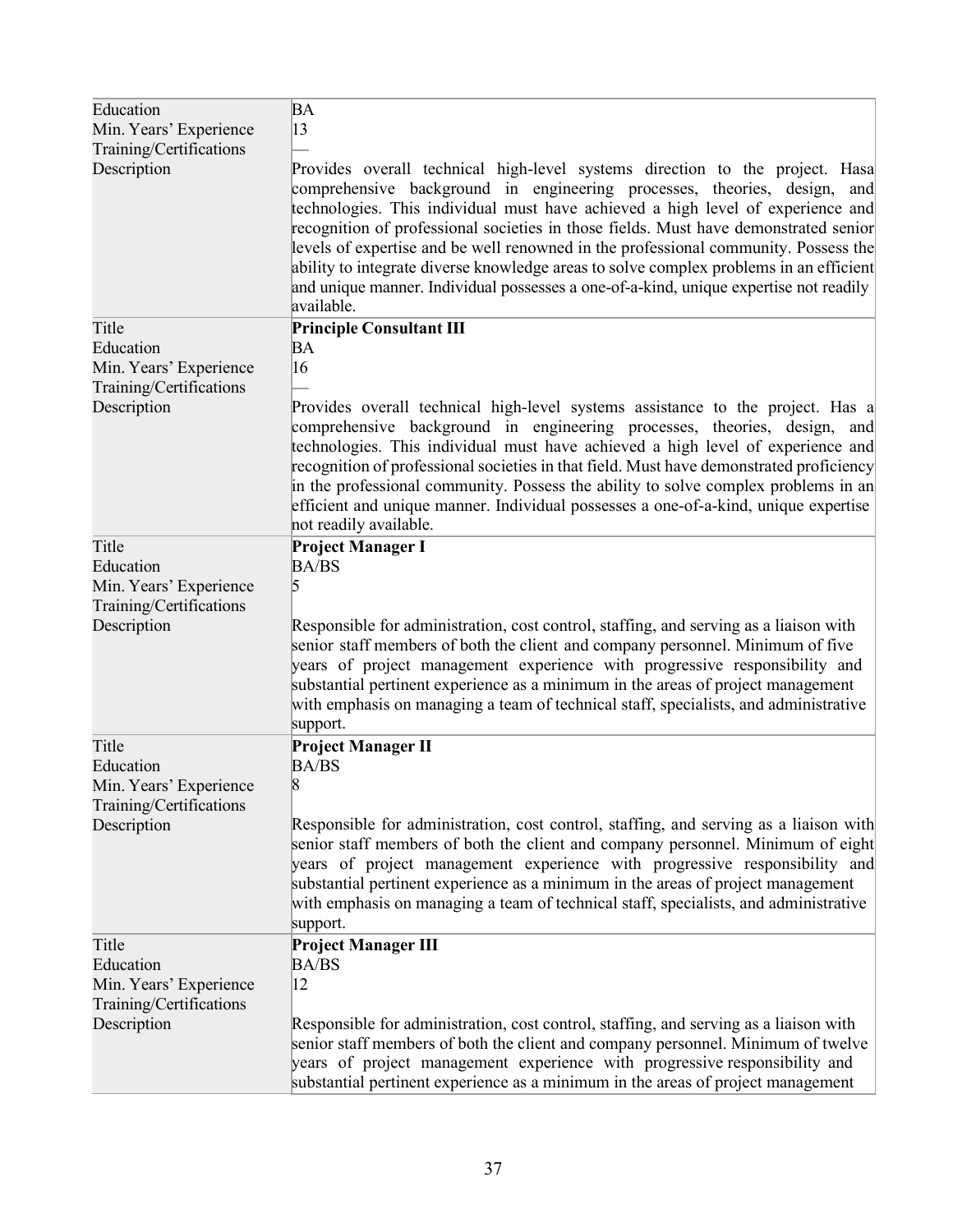|                                        | with emphasis on managing a team of technical staff, specialists, and administrative<br>support.                                                                           |
|----------------------------------------|----------------------------------------------------------------------------------------------------------------------------------------------------------------------------|
| Title                                  | <b>Security Analyst I</b>                                                                                                                                                  |
| Education                              | AΑ                                                                                                                                                                         |
| Min. Years' Experience                 |                                                                                                                                                                            |
| Training/Certifications                |                                                                                                                                                                            |
| Description                            | Responsible for providing/supporting security policy and procedures and providing<br>program support in area of expertise. Provide progressively more difficult            |
|                                        | assignments in security processes and technology areas. Have a general knowledge of<br>safeguards and security operations across complexes.                                |
| Title                                  | <b>Security Analyst II</b>                                                                                                                                                 |
| Education                              | AА                                                                                                                                                                         |
| Min. Years' Experience                 | 5                                                                                                                                                                          |
| Training/Certifications                |                                                                                                                                                                            |
| Description                            | Responsible for providing/supporting security policy and procedures and providing                                                                                          |
|                                        | program support in area of expertise. Possesses special expertise and/or knowledge                                                                                         |
|                                        | of security processes and technology areas. Have a broad knowledge of safeguards                                                                                           |
|                                        | and security operations across complexes.                                                                                                                                  |
| Title                                  | <b>Security Analyst III</b>                                                                                                                                                |
| Education                              | AΑ                                                                                                                                                                         |
| Min. Years' Experience                 | $ 10\rangle$                                                                                                                                                               |
| Training/Certifications                |                                                                                                                                                                            |
| Description                            | Responsible for providing/supporting security policy and procedures and providing<br>program support in area of expertise. Possesses special expertise and/or knowledge of |
|                                        | security processes and technology areas. Have a superior knowledge of                                                                                                      |
|                                        | safeguards and security operations across complexes.                                                                                                                       |
| Title                                  | <b>Security Specialist</b>                                                                                                                                                 |
| Education                              | ΙAΑ                                                                                                                                                                        |
| Min. Years' Experience                 | $ 10\rangle$                                                                                                                                                               |
| Training/Certifications                |                                                                                                                                                                            |
| Description                            | Provide/support domestic and international nuclear safeguards and security; policy                                                                                         |
|                                        | and procedures; management and implementation of domestic safeguards at nuclear                                                                                            |
|                                        | weapons program related facilities; participate with US government agencies and                                                                                            |
|                                        | representatives from foreign nations in furtherance of US nonproliferation goals; and                                                                                      |
|                                        | implementation of international safeguards regime. Have a broad knowledge of                                                                                               |
|                                        | nuclear safeguards operations across nuclear weapons complexes.                                                                                                            |
| Title                                  | <b>Senior Analyst I</b>                                                                                                                                                    |
| Education                              | BS                                                                                                                                                                         |
| Min. Years' Experience                 | 5                                                                                                                                                                          |
| Training/Certifications<br>Description | Applies developed analytical skills and knowledge of techniques in a specific                                                                                              |
|                                        | professional, technical area. Analyzes, evaluates and makes recommendations as part                                                                                        |
|                                        | of a team or is team leader. Responsible for providing/supporting technology                                                                                               |
|                                        | assessment, and providing program support in area of expertise.                                                                                                            |
| Title                                  | <b>Senior Analyst II</b>                                                                                                                                                   |
| Education                              | BS                                                                                                                                                                         |
| Min. Years' Experience                 | 10                                                                                                                                                                         |
| Training/Certifications                |                                                                                                                                                                            |
| Description                            | Responsible for providing/supporting operations research, systems analysis,                                                                                                |
|                                        | cost/benefit/risk analysis, regulatory impact assessments, technology assessment,                                                                                          |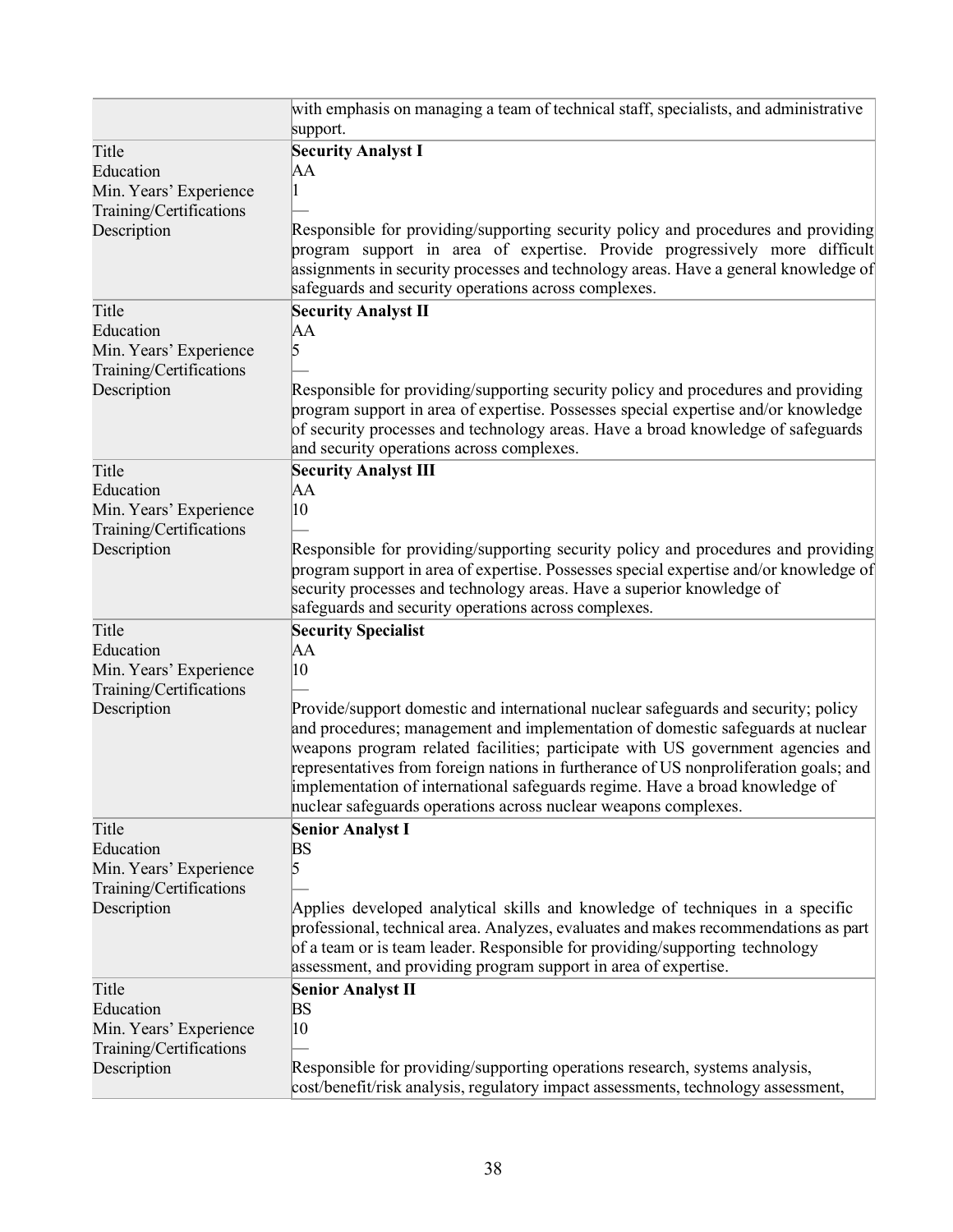|                                                                                        | providing program support in area of expertise. Possesses special expertise and/or<br>knowledge of advances and new and emerging concepts and technologies and<br>international policies and programs. Provide progressively more difficult<br>assignments in engineering processes, theories, design, and technology areas.                                                                                                                                                                                                                                                                                                                                                                                                                                                                                                                                                                                                                                                                                                                                                                            |
|----------------------------------------------------------------------------------------|---------------------------------------------------------------------------------------------------------------------------------------------------------------------------------------------------------------------------------------------------------------------------------------------------------------------------------------------------------------------------------------------------------------------------------------------------------------------------------------------------------------------------------------------------------------------------------------------------------------------------------------------------------------------------------------------------------------------------------------------------------------------------------------------------------------------------------------------------------------------------------------------------------------------------------------------------------------------------------------------------------------------------------------------------------------------------------------------------------|
| Title<br>Education<br>Min. Years' Experience<br>Training/Certifications<br>Description | <b>Senior Consultant I</b><br>BA<br>12<br>Applies subject matter knowledge to high level functional and process analysis,                                                                                                                                                                                                                                                                                                                                                                                                                                                                                                                                                                                                                                                                                                                                                                                                                                                                                                                                                                               |
| Title<br>Education                                                                     | design, development, integration, documentation, and implementation. Resolves<br>problems that require a thorough knowledge of the related technical subject matter.<br><b>Senior Consultant II</b><br>BA                                                                                                                                                                                                                                                                                                                                                                                                                                                                                                                                                                                                                                                                                                                                                                                                                                                                                               |
| Min. Years' Experience<br>Training/Certifications                                      | $\vert$ 15                                                                                                                                                                                                                                                                                                                                                                                                                                                                                                                                                                                                                                                                                                                                                                                                                                                                                                                                                                                                                                                                                              |
| Description                                                                            | Applies subject matter knowledge to high level functional and process analysis,<br>design, development, integration, documentation, and implementation. Resolves<br>problems that require a thorough knowledge of the related technical subject matter.<br>Applies principles and methods of the subject matter area to difficult problems in<br>technical areas to arrive at solutions. Acknowledged as an expert in the specific field<br>of study.                                                                                                                                                                                                                                                                                                                                                                                                                                                                                                                                                                                                                                                   |
| Title<br>Education<br>Min. Years' Experience<br>Training/Certifications<br>Description | <b>Senior Security Specialist I</b><br><b>BA/BS</b><br>$ 10\rangle$<br>Q Clearance<br>Provide/support domestic and international nuclear safeguards and security;<br>Material Control and Accountability (MC&A) policy and procedures; management<br>and implementation of domestic safeguards at nuclear weapons program related<br>facilities; participate with US government agencies and representatives from foreign<br>nations in furtherance of US nonproliferation goals; and implementation of<br>international safeguards regime. Have a broad knowledge of nuclear safeguards<br>operations across nuclear weapons complexes.                                                                                                                                                                                                                                                                                                                                                                                                                                                                |
| Title<br>Education<br>Min. Years' Experience<br>Training/Certifications<br>Description | <b>Senior Security Specialist II</b><br><b>BA/BS</b><br>13<br>Q Clearance<br>Provide a broad knowledge and experience in the protection of classified matter,<br>computer systems, special nuclear materials, and safeguarding of property and<br>assets. In addition, provide specific technical expertise and be considered a subject<br>matter expert in at least one of the following technical disciplines:<br>• Protection Program Management: analysis of management systems, organizational<br>development and planning, budget analysis, contract oversight, and surveys and<br>inspections.<br>• Physical Security Systems: engineering, design, testing.<br>• Vulnerability Assessments: computerized methodologies, field conduct and<br>headquarters validation/verification, upgrades analysis, radiological sabotage<br>assessment, and system performance testing.<br>· Protective Force: management, planning, training, deployment, and performance<br>testing.<br>Information Security: computer security, document control and accountability,<br>TSCM, OPSEC, Counterintelligence. |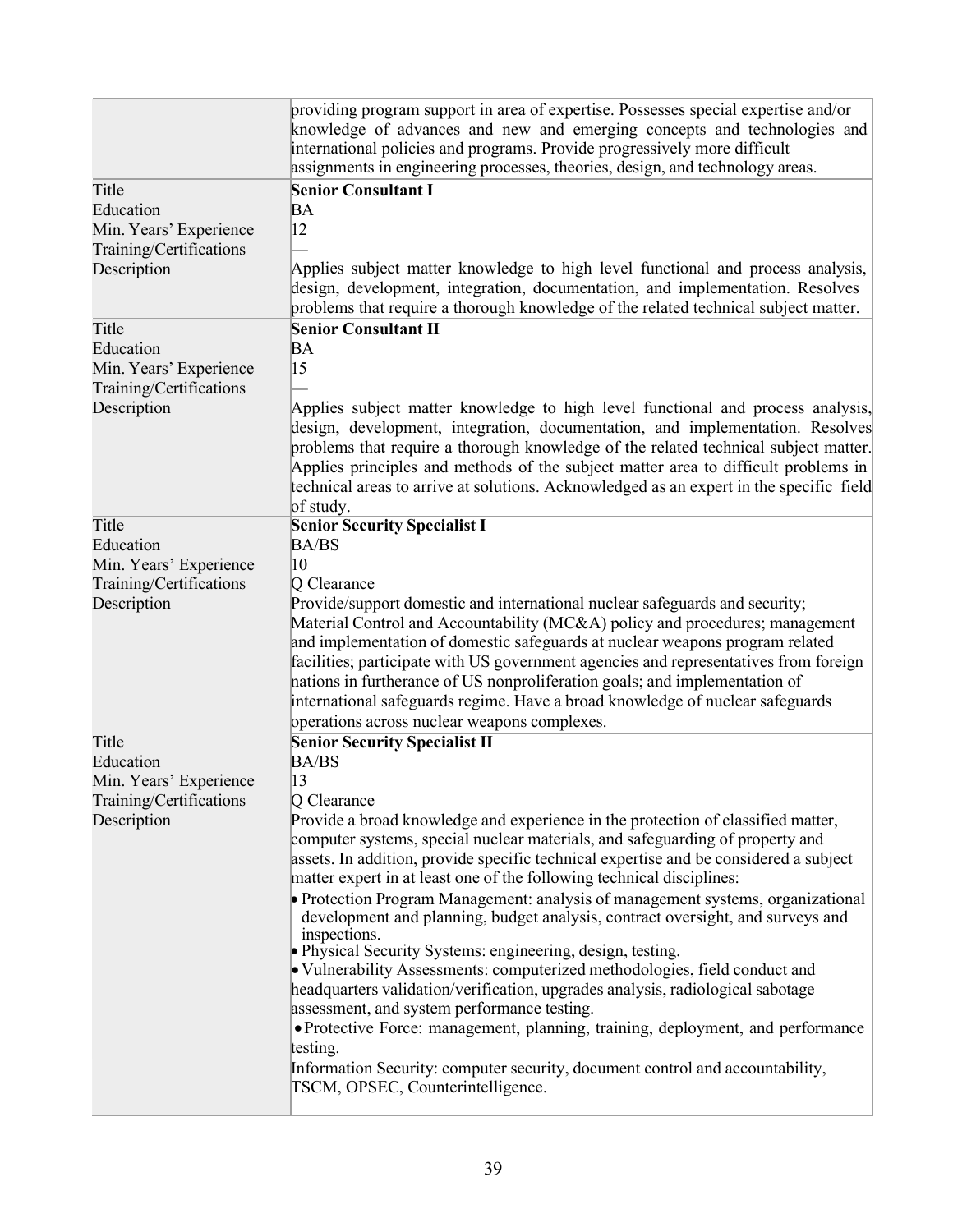| Title                                             | <b>Technical Analyst I</b>                                                                                                                                                                                                                                                                                                                                                                                                                                                                  |
|---------------------------------------------------|---------------------------------------------------------------------------------------------------------------------------------------------------------------------------------------------------------------------------------------------------------------------------------------------------------------------------------------------------------------------------------------------------------------------------------------------------------------------------------------------|
| Education                                         | BS                                                                                                                                                                                                                                                                                                                                                                                                                                                                                          |
| Min. Years' Experience                            |                                                                                                                                                                                                                                                                                                                                                                                                                                                                                             |
| Training/Certifications                           |                                                                                                                                                                                                                                                                                                                                                                                                                                                                                             |
| Description                                       | Responsible for providing/supporting program development, system development<br>and demonstration, or programmatic/project management responsibilities for such<br>activities; program planning and implementation; systems analysis and modeling;<br>regulatory impact assessments.<br>Provide progressively more<br>difficult<br>and<br>assignments in technical processes and technology areas. Have a general knowledge<br>of area of technical expertise.                              |
| Title                                             | <b>Technical Analyst II</b>                                                                                                                                                                                                                                                                                                                                                                                                                                                                 |
| Education                                         | BS                                                                                                                                                                                                                                                                                                                                                                                                                                                                                          |
| Min. Years' Experience                            | 5                                                                                                                                                                                                                                                                                                                                                                                                                                                                                           |
| Training/Certifications                           |                                                                                                                                                                                                                                                                                                                                                                                                                                                                                             |
| Description                                       | Responsible for providing/supporting program development, system development<br>and demonstration, or programmatic/project management responsibilities for such<br>activities; program planning and implementation; systems analysis and modeling;<br>and regulatory impact assessments. Possesses special expertise and/or knowledge of<br>advances and new and emerging concepts and technologies and programs. Provide<br>progressively more difficult assignments in area of expertise. |
| Title                                             | <b>Technical Analyst III</b>                                                                                                                                                                                                                                                                                                                                                                                                                                                                |
| Education                                         | BS                                                                                                                                                                                                                                                                                                                                                                                                                                                                                          |
| Min. Years' Experience                            | 10                                                                                                                                                                                                                                                                                                                                                                                                                                                                                          |
| Training/Certifications                           |                                                                                                                                                                                                                                                                                                                                                                                                                                                                                             |
| Description                                       | Responsible for providing/supporting program development, system development<br>and demonstration, or programmatic/project management responsibilities for such<br>activities; program planning and implementation; system analysis and modeling;<br>and regulatory impact assessments. Possesses special expertise and/or knowledge of<br>advances and new and emerging concepts and technologies and programs. Provides<br>progressively more difficult assignments in area of expertise. |
| Title                                             | <b>Administrative Assistant I</b>                                                                                                                                                                                                                                                                                                                                                                                                                                                           |
| Education                                         | HS                                                                                                                                                                                                                                                                                                                                                                                                                                                                                          |
| Min. Years' Experience                            |                                                                                                                                                                                                                                                                                                                                                                                                                                                                                             |
| Training/Certifications                           |                                                                                                                                                                                                                                                                                                                                                                                                                                                                                             |
| Description                                       | Provides a variety of administrative and staff support services to ensure efficient                                                                                                                                                                                                                                                                                                                                                                                                         |
|                                                   | operations. Prepares and assembles engineering and technical reports; develops,                                                                                                                                                                                                                                                                                                                                                                                                             |
|                                                   | populates, and maintains various technical databases; prepares and distributes                                                                                                                                                                                                                                                                                                                                                                                                              |
|                                                   | engineering/technical correspondence related to assigned projects.                                                                                                                                                                                                                                                                                                                                                                                                                          |
| Title                                             | <b>Administrative Assistant II</b>                                                                                                                                                                                                                                                                                                                                                                                                                                                          |
| Education                                         | HS                                                                                                                                                                                                                                                                                                                                                                                                                                                                                          |
| Min. Years' Experience<br>Training/Certifications | 4                                                                                                                                                                                                                                                                                                                                                                                                                                                                                           |
| Description                                       | Provides a variety of administrative and staff support services to ensure efficient                                                                                                                                                                                                                                                                                                                                                                                                         |
|                                                   | operations; serves as point of contact regarding administrative issues related to                                                                                                                                                                                                                                                                                                                                                                                                           |
|                                                   | personnel and operations. Prepares and assembles engineering and technical reports;                                                                                                                                                                                                                                                                                                                                                                                                         |
|                                                   | develops, populates, and maintains various technical databases; prepares and                                                                                                                                                                                                                                                                                                                                                                                                                |
|                                                   | distributes engineering/technical correspondence related to assigned projects.                                                                                                                                                                                                                                                                                                                                                                                                              |
|                                                   | Collects and maintains project financial data, provides status reports, prepares cost                                                                                                                                                                                                                                                                                                                                                                                                       |
|                                                   | estimates and assists in the preparation of invoices.                                                                                                                                                                                                                                                                                                                                                                                                                                       |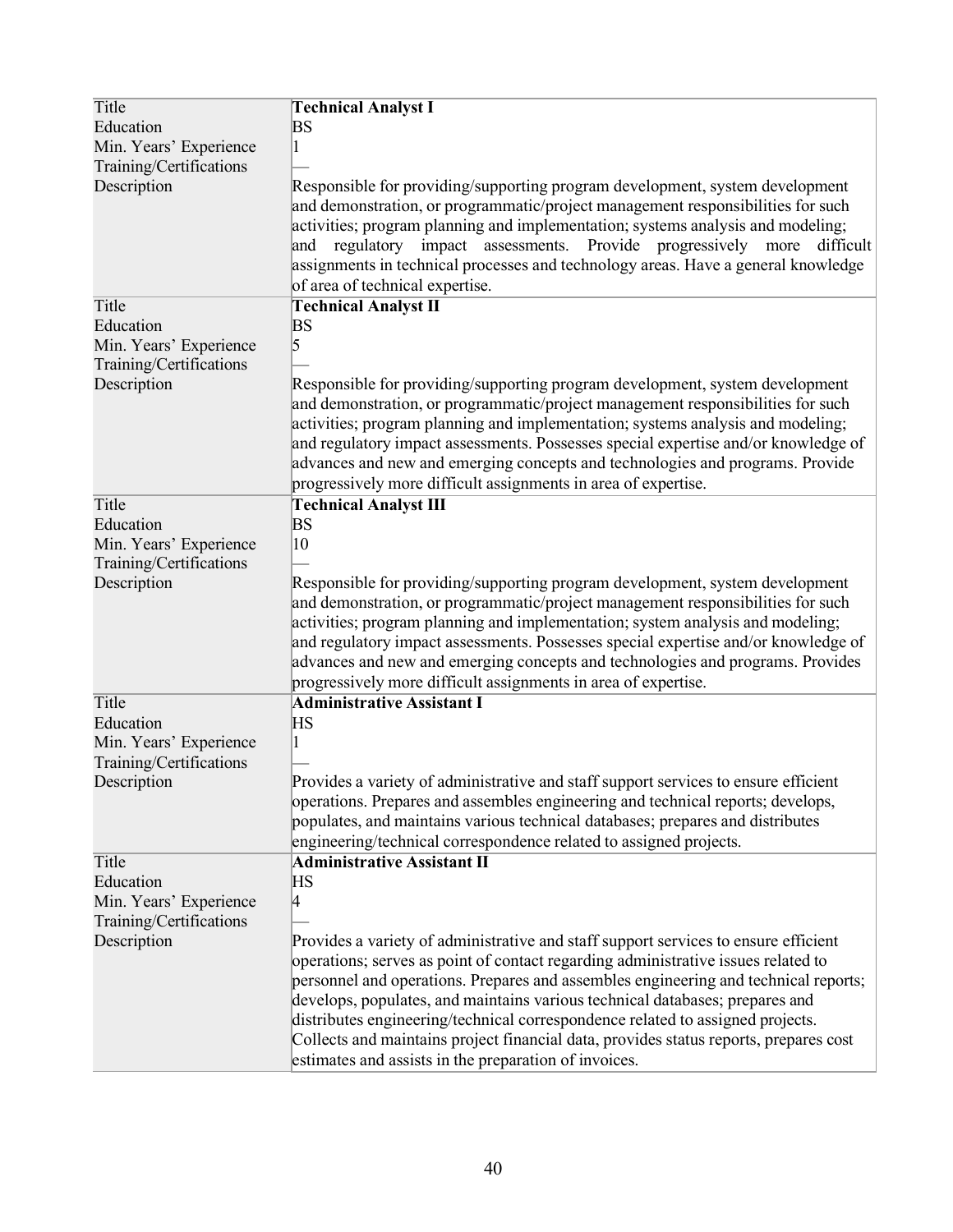| Title                   | <b>Administrative Assistant III</b>                                                                                                                                                                                                                                                                                                                                                                                                                                                                                                                                                 |
|-------------------------|-------------------------------------------------------------------------------------------------------------------------------------------------------------------------------------------------------------------------------------------------------------------------------------------------------------------------------------------------------------------------------------------------------------------------------------------------------------------------------------------------------------------------------------------------------------------------------------|
| Education               | HS                                                                                                                                                                                                                                                                                                                                                                                                                                                                                                                                                                                  |
| Min. Years' Experience  | 8                                                                                                                                                                                                                                                                                                                                                                                                                                                                                                                                                                                   |
| Training/Certifications |                                                                                                                                                                                                                                                                                                                                                                                                                                                                                                                                                                                     |
| Description             | Provides a variety of administrative and staff support services to ensure efficient<br>operations; serves as point of contact regarding administrative issues related to<br>personnel and operations. Prepares and assembles engineering and technical reports;<br>develops, populates, and maintains various technical databases; prepares and<br>distributes engineering/technical correspondence related to assigned projects. Collects<br>and maintains project financial data, provides status reports, prepares cost<br>estimates and assists in the preparation of invoices. |
| Title                   | <b>Administrative Specialist I</b>                                                                                                                                                                                                                                                                                                                                                                                                                                                                                                                                                  |
| Education               | <b>HS</b>                                                                                                                                                                                                                                                                                                                                                                                                                                                                                                                                                                           |
| Min. Years' Experience  |                                                                                                                                                                                                                                                                                                                                                                                                                                                                                                                                                                                     |
| Training/Certifications |                                                                                                                                                                                                                                                                                                                                                                                                                                                                                                                                                                                     |
| Description             | Responsible for interfacing and supporting organizational needs. Experience with<br>personal computers and current work process, processing travel orders and<br>arrangements, scheduling and data entry. Familiarity with off-the shelf software<br>packages such as word processing, spreadsheets, communications. Experience in<br>Local Area Network environments, scheduling and calendar software, spreadsheets,<br>records management and electronic mail.                                                                                                                   |
| Title                   | <b>Administrative Specialist II</b>                                                                                                                                                                                                                                                                                                                                                                                                                                                                                                                                                 |
| Education               | HS                                                                                                                                                                                                                                                                                                                                                                                                                                                                                                                                                                                  |
| Min. Years' Experience  | 5                                                                                                                                                                                                                                                                                                                                                                                                                                                                                                                                                                                   |
| Training/Certifications |                                                                                                                                                                                                                                                                                                                                                                                                                                                                                                                                                                                     |
| Description             | Responsible for interfacing and supporting organizational needs. Experience with<br>personal computers and current word process, processing travel orders and<br>arrangements, scheduling and data entry. Familiarity with off-the shelf software<br>packages such as word processing, spreadsheets, communications. Experience in<br>Local Area Network environments, scheduling and calendar software, spreadsheets,<br>records management and electronic mail.                                                                                                                   |
| Title                   | <b>Administrative Specialist III</b>                                                                                                                                                                                                                                                                                                                                                                                                                                                                                                                                                |
| Education               | <b>HS</b>                                                                                                                                                                                                                                                                                                                                                                                                                                                                                                                                                                           |
| Min. Years' Experience  | 8                                                                                                                                                                                                                                                                                                                                                                                                                                                                                                                                                                                   |
| Training/Certifications |                                                                                                                                                                                                                                                                                                                                                                                                                                                                                                                                                                                     |
| Description             | Responsible for interfacing and supporting organizational needs. Experience with<br>personal computers and current word process, processing travel orders and<br>arrangements, scheduling and data entry. Familiarity with off-the shelf software<br>packages such as word processing, spreadsheets, communications. Experience in<br>Local Area Network environments, scheduling and calendar software, spreadsheets,<br>records management and electronic mail.                                                                                                                   |
| Title                   | <b>Senior Administrative Specialist I</b>                                                                                                                                                                                                                                                                                                                                                                                                                                                                                                                                           |
| Education               | HS                                                                                                                                                                                                                                                                                                                                                                                                                                                                                                                                                                                  |
| Min. Years' Experience  | 10                                                                                                                                                                                                                                                                                                                                                                                                                                                                                                                                                                                  |
| Training/Certifications |                                                                                                                                                                                                                                                                                                                                                                                                                                                                                                                                                                                     |
| Description             | Responsible for performing and expediting administrative and support-type tasks for<br>multi-person organization with diverse activities. Experience shall also include<br>personal computers, with widely used state-of-the-art word processing, data entry and<br>graphics; familiarity with automated record keeping<br>computerized<br>computerized programs. Demonstrated ability to produce graphic productions                                                                                                                                                               |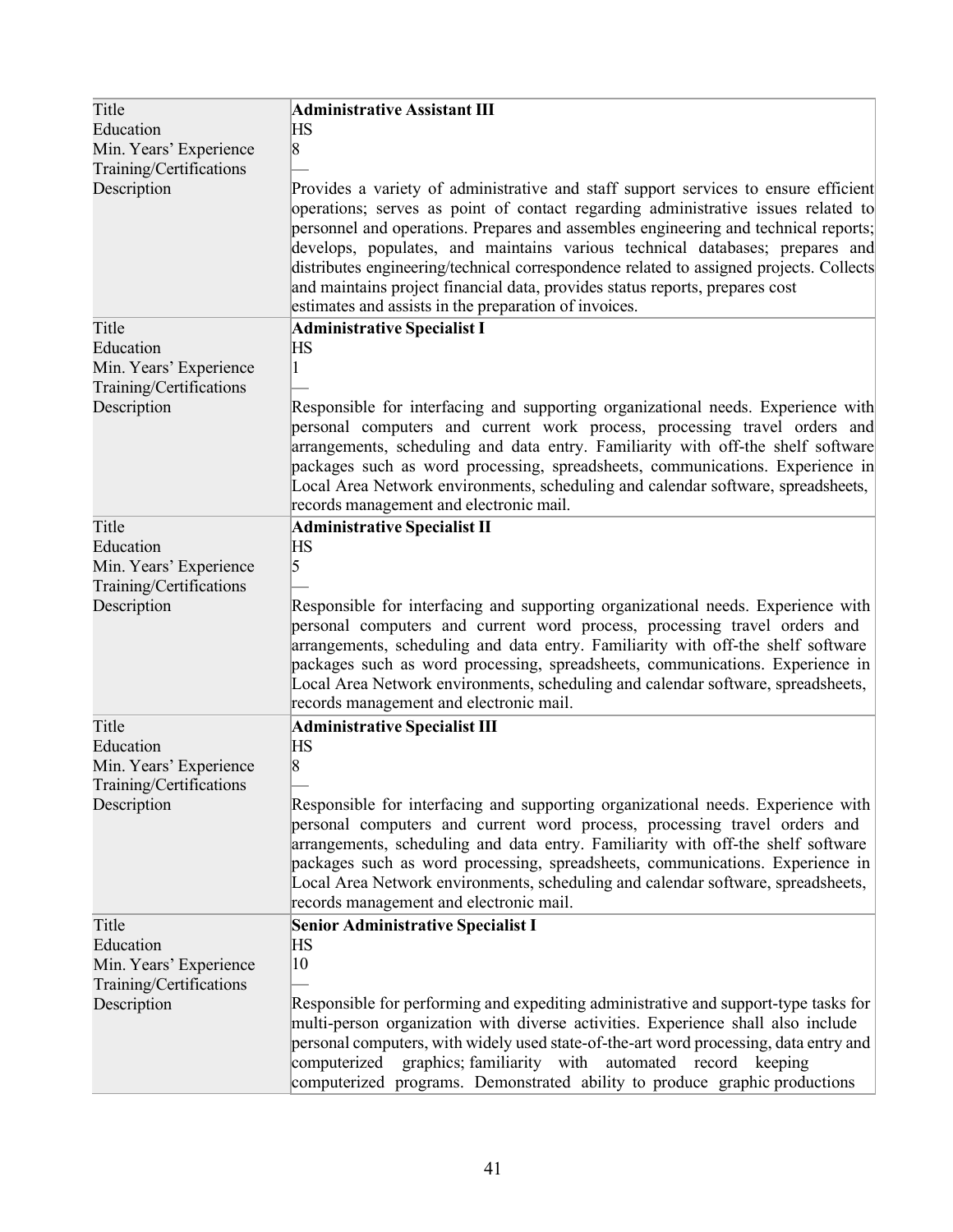|                                                                                        | related to briefings, presentation and displays. Minimum three years' experience in<br>Local Area Network environment, scheduling and calendar software, spreadsheets,<br>records management and electronic mail.                                                                                                                                                                                                                                                                                                                                                                                                                                                                                                                                        |
|----------------------------------------------------------------------------------------|----------------------------------------------------------------------------------------------------------------------------------------------------------------------------------------------------------------------------------------------------------------------------------------------------------------------------------------------------------------------------------------------------------------------------------------------------------------------------------------------------------------------------------------------------------------------------------------------------------------------------------------------------------------------------------------------------------------------------------------------------------|
| Title<br>Education<br>Min. Years' Experience<br>Training/Certifications<br>Description | Senior Administrative Specialist II<br>ΗS<br>12<br>Responsible for performing and expediting administrative and support-type tasks for<br>multi-person organization with diverse activities. Experience shall also include<br>personal computers, with widely used state-of-the-art word processing, data entry and<br>computerized graphics; familiarity with automated record keeping computerized<br>programs. Demonstrated ability to produce graphic productions related to briefings,<br>presentation and displays. Minimum three years' experience in Local Area Network<br>environment, scheduling and calendar software, spreadsheets, records management<br>and electronic mail.                                                               |
| Title<br>Education<br>Min. Years' Experience<br>Training/Certifications<br>Description | Senior Administrative Specialist III<br><b>BA/BS</b><br>$ 10\rangle$<br>Responsible for performing and expediting administrative and support-type tasks<br>for multi-person organization with diverse activities. Experience shall also<br>include personal computers, with widely used state-of-the-art word processing, data<br>entry and computerized graphics; familiarity with automated record keeping<br>computerized programs. Demonstrated ability to produce graphic productions<br>related to briefings, presentation and displays. Minimum three years' experience in<br>Local Area Network environment, scheduling and calendar software, spreadsheets,<br>records management and electronic mail.                                          |
|                                                                                        | <b>Environmental Consulting Services / Environmental Remediation Services</b><br><b>Technical/Professional Positions</b><br><b>DISAST</b><br>NEW SINS 541620, 562910REM, PURCH                                                                                                                                                                                                                                                                                                                                                                                                                                                                                                                                                                           |
| Title<br>Education<br>Min. Years' Experience<br>Training/Certifications<br>Description | <b>Environmental Analyst I</b><br><b>BA/BS</b><br>1<br>Applies developed skills and knowledge of techniques in a specific professional<br>technical area. Responsible for providing/supporting program development, system<br>demonstration,<br>development<br>and<br><b>or</b><br>programmatic/project<br>management<br>responsibilities for such activities; program planning and implementation; systems<br>analysis and modeling; and regulatory impact assessments. Analyzes, evaluates and<br>makes recommendations as part of a team or under supervision of senior personnel.<br>Performs installations, basic troubleshooting, and support functions. Performs at an<br>entry level under close supervision and within well-defined guidelines. |
| Title<br>Education<br>Min. Years' Experience<br>Training/Certifications<br>Description | <b>Environmental Analyst II</b><br><b>BA/BS</b><br>5<br>Applies developed skills and knowledge of techniques in a specific professional,<br>technical area. Responsible for providing/supporting program development, system                                                                                                                                                                                                                                                                                                                                                                                                                                                                                                                             |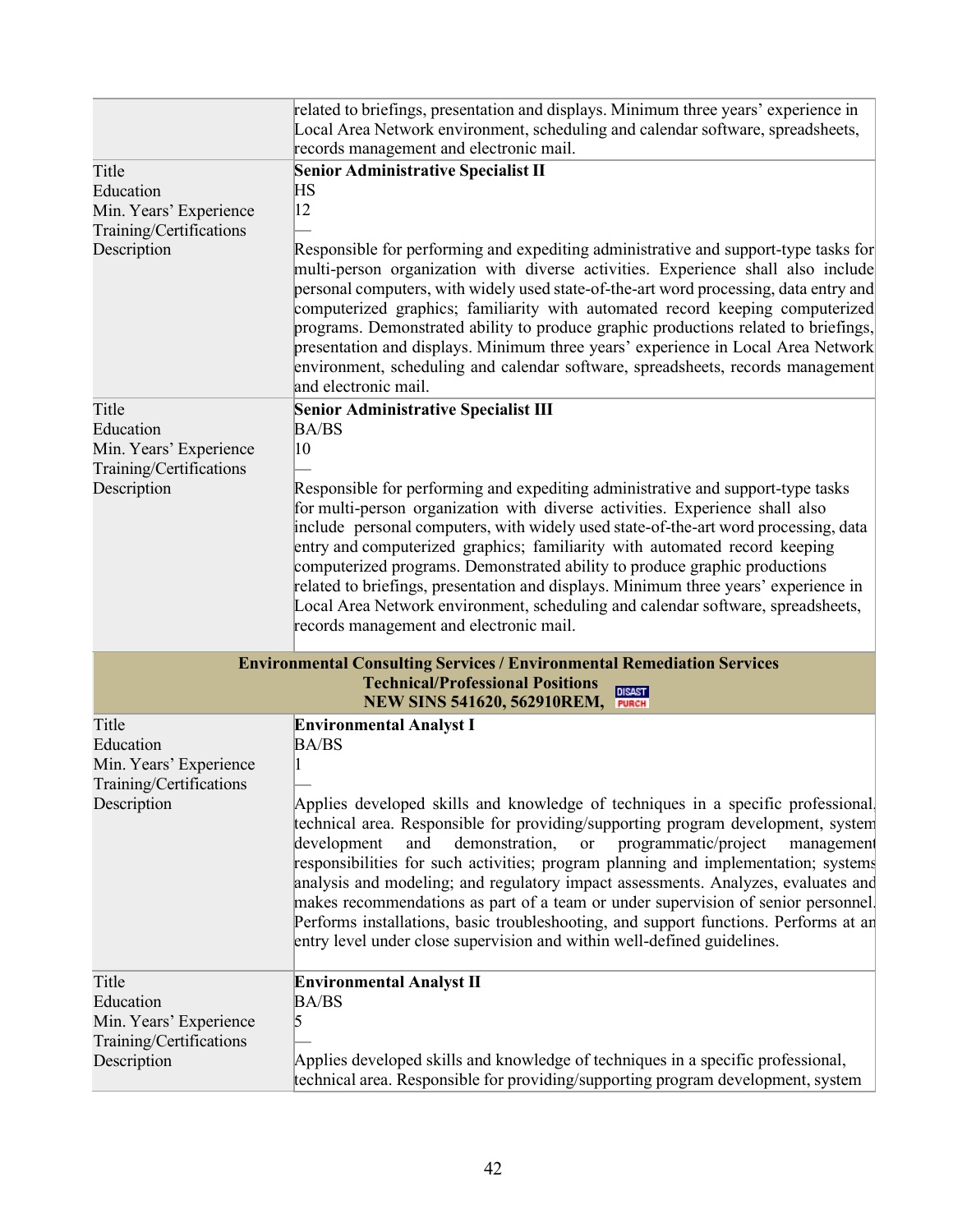|                                                                                        | development<br>demonstration,<br>programmatic/project<br>and<br><b>or</b><br>management<br>responsibilities for such activities; program planning and implementation; systems<br>analysis and modeling; and regulatory impact assessments. Under general<br>supervision, performs a variety of assigned tasks including analysis, evaluation,<br>troubleshooting and preparation of procedures and documentation. May be called to<br>assist with presentations, task planning, and resource coordination and/or budget<br>development. Must be able to work independently or under general direction.                                                                                                                                                                                                                                                                                                                                                     |
|----------------------------------------------------------------------------------------|------------------------------------------------------------------------------------------------------------------------------------------------------------------------------------------------------------------------------------------------------------------------------------------------------------------------------------------------------------------------------------------------------------------------------------------------------------------------------------------------------------------------------------------------------------------------------------------------------------------------------------------------------------------------------------------------------------------------------------------------------------------------------------------------------------------------------------------------------------------------------------------------------------------------------------------------------------|
| Title<br>Education<br>Min. Years' Experience<br>Training/Certifications<br>Description | <b>Environmental Analyst III</b><br><b>BA/BS</b><br>10<br>Provides the highest level of analytical expertise; applies advanced comprehensive<br>knowledge of methodologies, theoretical concepts, principles, and practices in<br>specific professional, scientific, or technical disciplines; conducts and directs<br>complex projects; and performs in a professional position requiring an in-depth<br>knowledge. Responsible for providing/supporting program development, system<br>and<br>demonstration, or programmatic/project<br>development<br>management<br>responsibilities for such activities; program planning and implementation; systems<br>analysis and modeling; and regulatory impact assessments. Responsible for<br>ensuring compliance with technological standards throughout the project and<br>operates with considerable latitude for un-reviewed actions or decisions. May serve<br>as a primary point of contact for clients. |
| Title<br>Education<br>Min. Years' Experience<br>Training/Certifications<br>Description | <b>Environmental Assistant I</b><br>ΗS<br>Technical professional who assists in highly specialized and technical tasks<br>environmental<br>services processes,<br>associated<br>with<br>theories, design,<br>and<br>technologies. Performs work under the direction of a senior staff member.                                                                                                                                                                                                                                                                                                                                                                                                                                                                                                                                                                                                                                                              |
| Title<br>Education<br>Min. Years' Experience<br>Training/Certifications<br>Description | <b>Environmental Assistant II</b><br>ΗS<br>5<br>Technical professional who assists in highly specialized and technical tasks<br>associated with environmental<br>services processes,<br>theories, design,<br>and<br>technologies.                                                                                                                                                                                                                                                                                                                                                                                                                                                                                                                                                                                                                                                                                                                          |
| Title<br>Education<br>Min. Years' Experience<br>Training/Certifications<br>Description | <b>Environmental Assistant III</b><br><b>HS</b><br>10<br>Technical professional who assists and performs highly specialized and technical<br>tasks associated with Environmental Engineering processes, theories, design, and<br>technologies. May serve as a technical assistant to a project or to a number of<br>projects relevant to their areas of environmental services and technical expertise.                                                                                                                                                                                                                                                                                                                                                                                                                                                                                                                                                    |
| Title<br>Education<br>Min. Years' Experience<br>Training/Certifications<br>Description | <b>Environmental Engineer I</b><br><b>BA/BS</b><br>Participates in the Environmental Engineering design, testing, and documentation                                                                                                                                                                                                                                                                                                                                                                                                                                                                                                                                                                                                                                                                                                                                                                                                                        |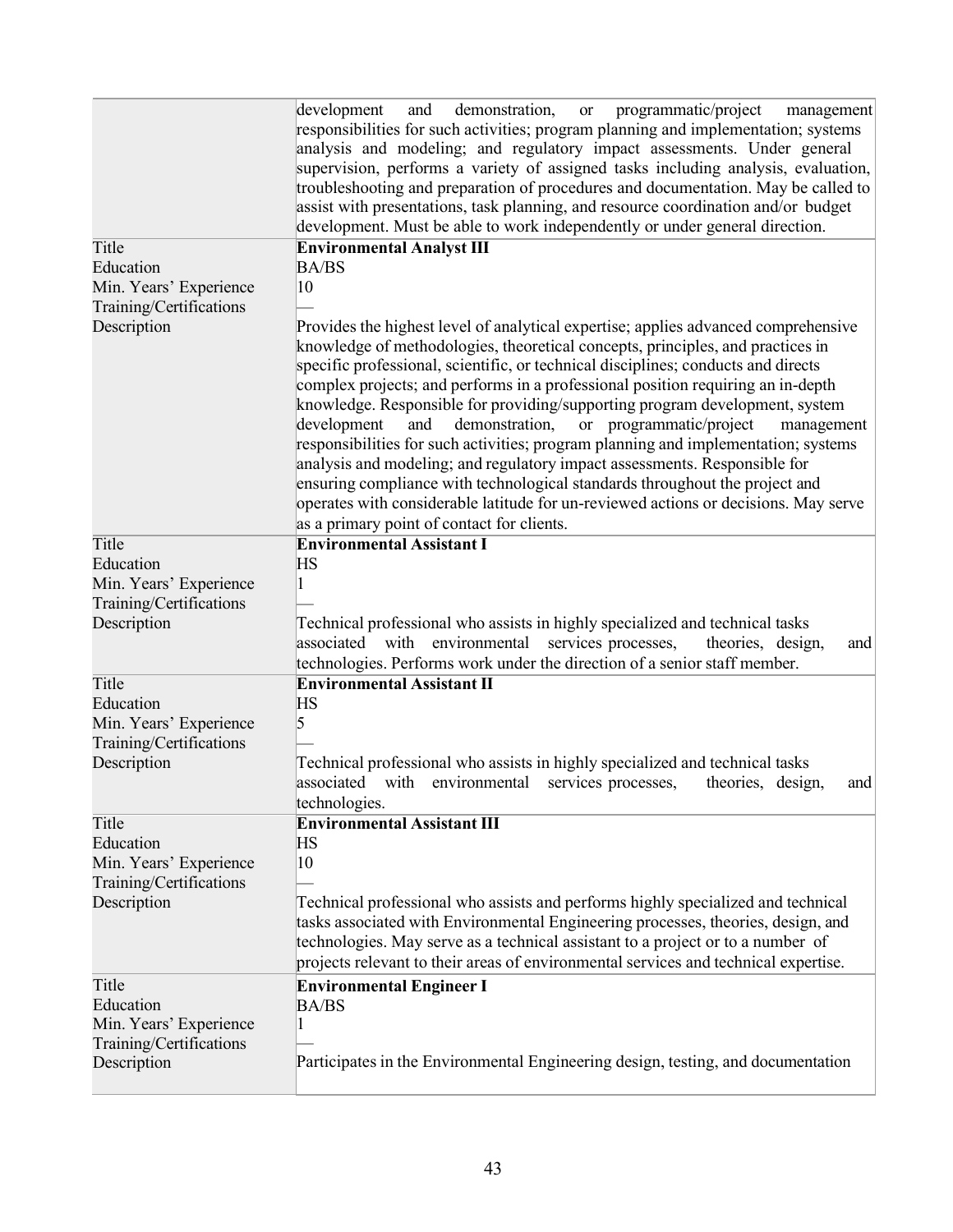| Title<br>Education<br>Min. Years' Experience<br>Training/Certifications<br>Description | of various technical systems under general supervision; provides technical support<br>and subject matter expertise as requested; and may serve as a technical team leader.<br>Engineers and designs various systems; provides technical support to users.<br>Reviews and provides updates to technical documentation; develops test plans<br>according to various specification documents; analyzes research and development<br>plans; and conducts tests and evaluations of software systems.<br><b>Environmental Engineer II</b><br><b>BA/BS</b><br>4<br>EIT<br>Conducts the Environmental Engineering design, testing, and documentation of<br>various technical systems; provides technical support and subject matter expertise as<br>requested; may serve as a technical team or task leader. Engineers and designs various<br>systems; performs engineering analyses for various systems; develops test plans<br>according to various specifications; performs on-site system testing at client locations<br>and reports test results to client; and identifies and documents functional<br>requirements of clients.                                                                                                                                                                                                                                                                                                                                                                                                                                                                |
|----------------------------------------------------------------------------------------|--------------------------------------------------------------------------------------------------------------------------------------------------------------------------------------------------------------------------------------------------------------------------------------------------------------------------------------------------------------------------------------------------------------------------------------------------------------------------------------------------------------------------------------------------------------------------------------------------------------------------------------------------------------------------------------------------------------------------------------------------------------------------------------------------------------------------------------------------------------------------------------------------------------------------------------------------------------------------------------------------------------------------------------------------------------------------------------------------------------------------------------------------------------------------------------------------------------------------------------------------------------------------------------------------------------------------------------------------------------------------------------------------------------------------------------------------------------------------------------------------------------------------------------------------------------------------------------------|
| Title<br>Education<br>Min. Years' Experience<br>Training/Certifications<br>Description | <b>Environmental Engineer III</b><br><b>BA/BS</b><br>8<br>Professional Registration<br>Conducts the Environmental Engineering design, testing, and documentation of<br>various technical systems at a highly technical level; provides technical support and<br>subject matter expertise as requested. Engineers and designs various complex<br>systems; performs highly technical engineering analyses for various systems;<br>provides technical support to users; develops test procedures and plans according to<br>various specification documents; performs on-site system testing at client locations;<br>analyzes and evaluates test results and provides impact assessments and design<br>recommendations to client. Conducts on-site system testing at client locations;<br>analyzes and evaluates test results and provides impact assessments and design<br>recommendations to client; identifies, documents, and evaluates functional<br>requirements of clients; provides subject matter expertise for assigned areas; analyzes<br>engineering designs to ensure equipment compatibility and proper performance;<br>integrates and designs software systems; reviews, writes, and provides updates to<br>technical documentation; identifies and assists with documentation of functional<br>requirements for assigned projects; analyzes research and development plans;<br>conducts research for system-related information as directed; and participates in<br>design reviews, technical meetings, and briefings. May serve as a primary point of<br>contact for clients. |
| Title<br>Education<br>Min. Years' Experience<br>Training/Certifications<br>Description | <b>Environmental Manager I</b><br><b>BA/BS</b><br>5<br>Responsible for administration, cost control, staffing, and serving as a liaison with<br>senior staff members of both the client and company personnel. Minimum of five<br>years of project management experience with progressive responsibility and<br>substantial pertinent experience as a minimum in the areas of project management<br>with emphasis on managing a team of technical staff, specialists, and<br>administrative support.                                                                                                                                                                                                                                                                                                                                                                                                                                                                                                                                                                                                                                                                                                                                                                                                                                                                                                                                                                                                                                                                                       |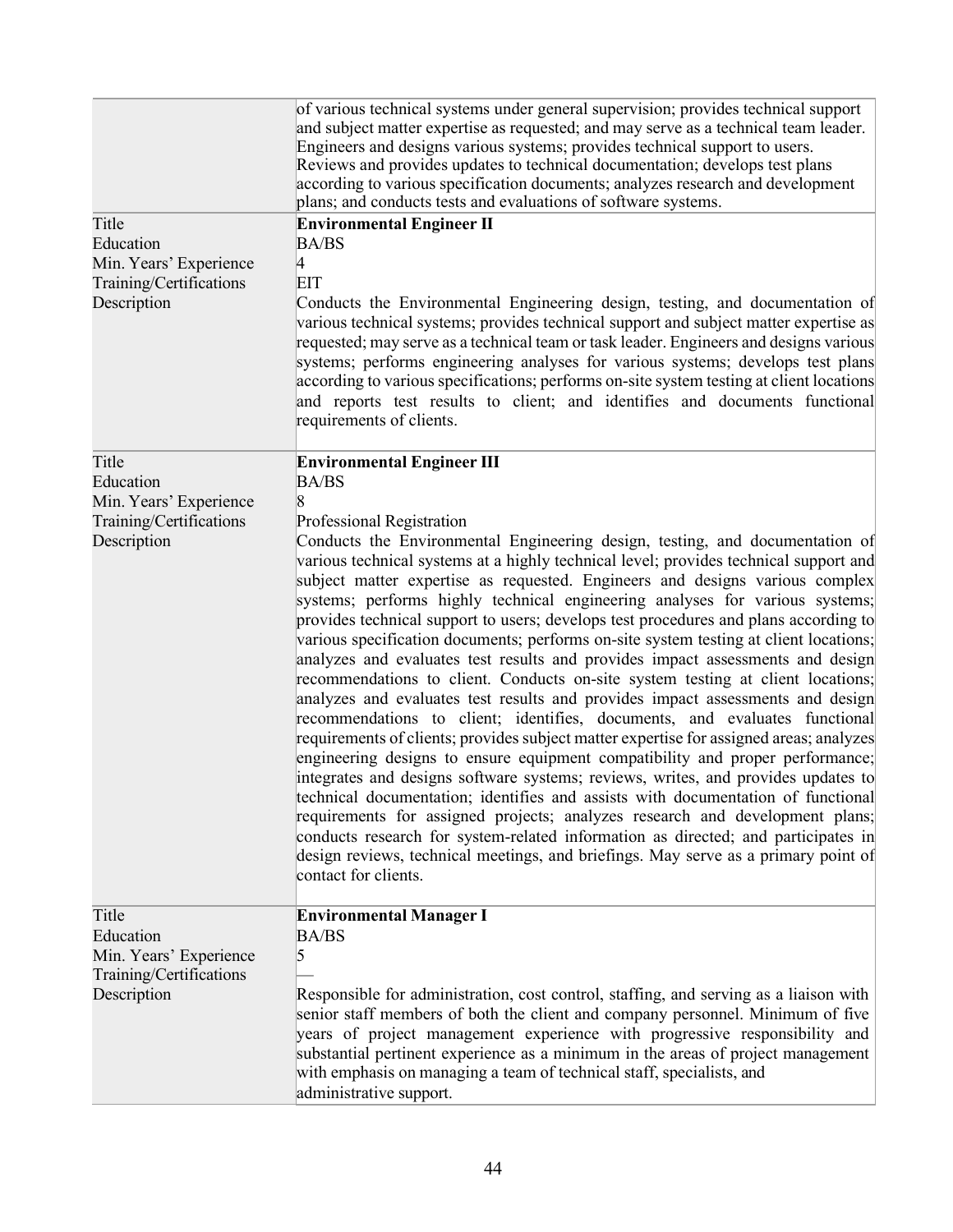| Title<br>Education<br>Min. Years' Experience                                           | <b>Environmental Manager II</b><br><b>BA/BS</b><br>8                                                                                                                                                                                                                                                                                                                                                                                           |
|----------------------------------------------------------------------------------------|------------------------------------------------------------------------------------------------------------------------------------------------------------------------------------------------------------------------------------------------------------------------------------------------------------------------------------------------------------------------------------------------------------------------------------------------|
| Training/Certifications<br>Description                                                 | Responsible for administration, cost control, staffing, and serving as a liaison with<br>senior staff members of both the client and company personnel. Minimum of eight<br>years of project management experience with progressive responsibility and<br>substantial pertinent experience as a minimum in the areas of project management<br>with emphasis on managing a team of technical staff, specialists, and<br>administrative support. |
| Title<br>Education<br>Min. Years' Experience<br>Training/Certifications<br>Description | <b>Environmental Manager III</b><br><b>BA/BS</b><br>12<br>Responsible for administration, cost control, staffing, and serving as a liaison with<br>senior staff members of both the client and company personnel. Minimum of twelve<br>years of project management experience with progressive responsibility and<br>substantial pertinent experience as a minimum in the areas of project management                                          |
| Title<br>Education                                                                     | with emphasis on managing a team of technical staff, specialists, and<br>administrative support.<br><b>Environmental Scientist I</b><br>AΑ                                                                                                                                                                                                                                                                                                     |
| Min. Years' Experience<br>Training/Certifications<br>Description                       | 1<br>Assists the project team. Works with engineers and scientists in planning engineering<br>processes, theories, design, and technologies. Assists in field service investigations<br>and remediation activities. Participates in meetings and panels.                                                                                                                                                                                       |
| Title<br>Education<br>Min. Years' Experience<br>Training/Certifications<br>Description | <b>Environmental Scientist II</b><br>AΑ<br><b>OSHA 40-hour Training</b><br>Serves as technological resource to project team. Works with engineers and scientists<br>in planning engineering processes, theories, design, and technologies. Assists in field<br>service investigations and remediation activities. Participates in<br>meetings and panels.                                                                                      |
| Title<br>Education<br>Min. Years' Experience<br>Training/Certifications<br>Description | <b>Environmental Scientist III</b><br>AΑ<br>10<br><b>OSHA 40-hour Training</b><br>Serves as technological resource to project team. Works with engineers and scientists<br>in planning engineering processes, theories, design, and technologies. Identifies<br>relevant technology and procedures. Assists in field service<br>investigations and remediation activities. Participates in meetings and panels.                                |
| Title<br>Education<br>Min. Years' Experience<br>Training/Certifications<br>Description | <b>Environmental Software Developer I</b><br>BA/BS<br>1<br>Provide troubleshooting and customer service for current version of Microsoft<br>Windows NT server, workstation, network essential experience, including remote<br>user access, advanced MS Office including Word/Excel, PC hardware and<br>Internet/intranet.                                                                                                                      |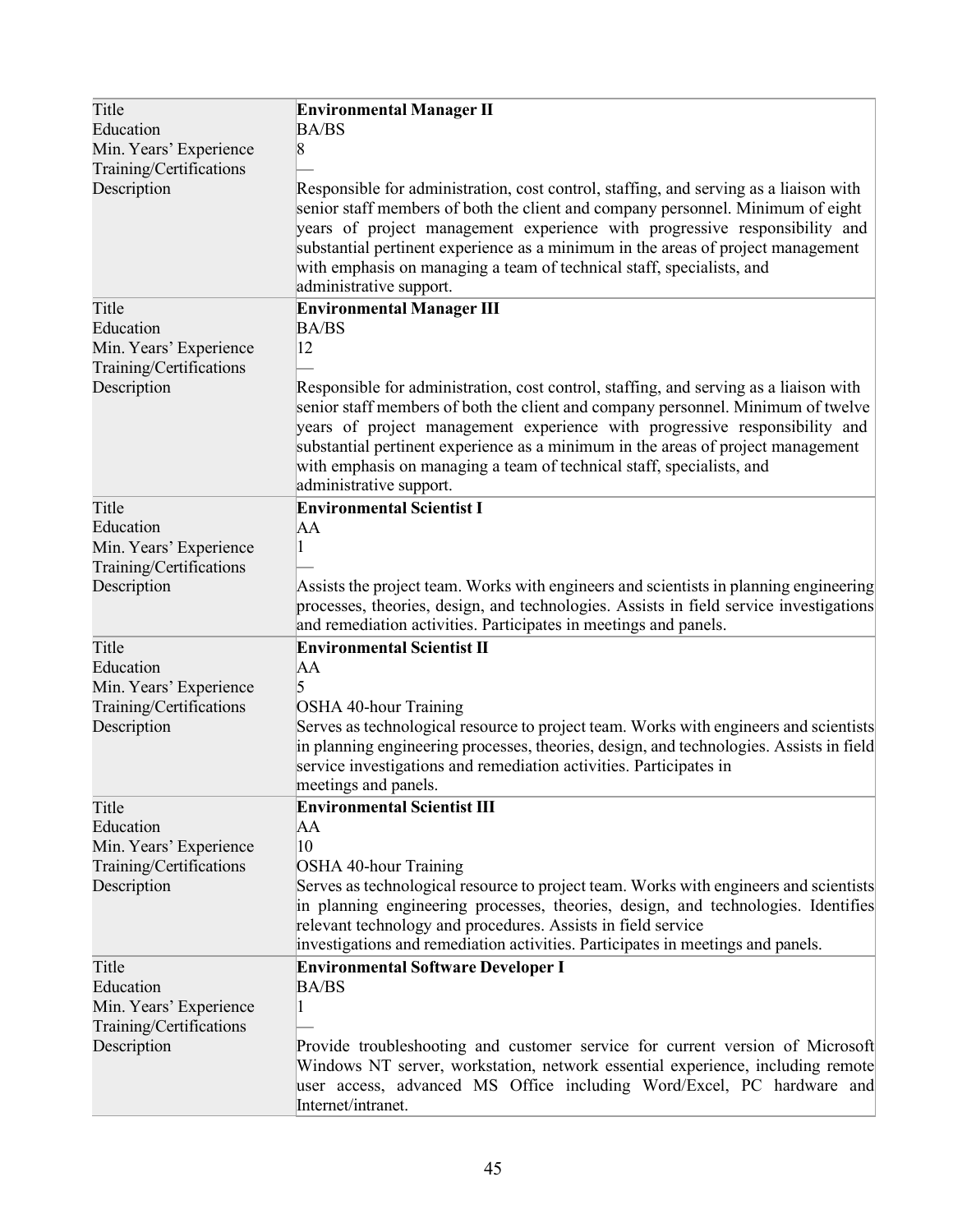|                                                                                        | Must have an understanding of network components, routers, and concepts, and<br>password databases.                                                                                                                                                                                                                                                                                                                                                                                                                                                                                                                                              |
|----------------------------------------------------------------------------------------|--------------------------------------------------------------------------------------------------------------------------------------------------------------------------------------------------------------------------------------------------------------------------------------------------------------------------------------------------------------------------------------------------------------------------------------------------------------------------------------------------------------------------------------------------------------------------------------------------------------------------------------------------|
| Title<br>Education<br>Min. Years' Experience<br>Training/Certifications<br>Description | <b>Environmental Software Developer II</b><br><b>BA/BS</b><br>5<br>Provide expert troubleshooting and superior customer service skills and the following<br>technical skills: current version of Microsoft Windows NT server, workstation,<br>network essential experience, including remote user access, advanced MS Office<br>including Word/Excel, PC hardware and Internet/intranet. Must have a solid<br>understanding of network components, routers, and concepts, and password<br>databases.                                                                                                                                             |
| Title<br>Education<br>Min. Years' Experience<br>Training/Certifications<br>Description | <b>Principal Environmental Engineer I</b><br><b>BA/BS</b><br>10<br>PE<br>Senior technical professional who performs highly specialized and technical tasks<br>associated with most current technologies. May serve as a technical consultant to<br>a project or to a number of projects relevant to their areas of Environmental<br>Engineering and technical expertise. Maintains current knowledge of relevant<br>engineering processes, theories, design, and technologies. Possesses advanced<br>knowledge of the principles, methods, and techniques used in the area of technical<br>expertise. May serve as a program or project manager. |
| Title<br>Education<br>Min. Years' Experience<br>Training/Certifications<br>Description | <b>Principal Environmental Engineer II</b><br><b>BA/BS</b><br>15<br>PE<br>Senior technical/Environmental Engineering professional who acts as an adviser in<br>complex and critical client projects. Provides expert advice to projects. May serve as<br>technical manager for large programs and projects.                                                                                                                                                                                                                                                                                                                                      |
| Title<br>Education<br>Min. Years' Experience<br>Training/Certifications<br>Description | <b>Principal Environmental Engineer III</b><br>BA/BS<br>20<br>PE<br>Senior technical/Environmental Engineering professional who acts as an adviser in<br>complex and critical client projects. Provides expert scholarly advice to projects.<br>May have attained highest levels within military, government and/or industry. May<br>serve as technical manager for large programs.                                                                                                                                                                                                                                                              |
| Title<br>Education<br>Min. Years' Experience<br>Training/Certifications<br>Description | Program Analyst I<br><b>BA/BS</b><br>5<br>Responsible for providing/supporting technology assessment, and providing<br>program support in area of expertise. Provide progressively more difficult<br>assignments in engineering processes, theories, design, and technology areas.                                                                                                                                                                                                                                                                                                                                                               |
| Title<br>Education<br>Min. Years' Experience                                           | <b>Program Analyst II</b><br><b>BA/BS</b><br>10                                                                                                                                                                                                                                                                                                                                                                                                                                                                                                                                                                                                  |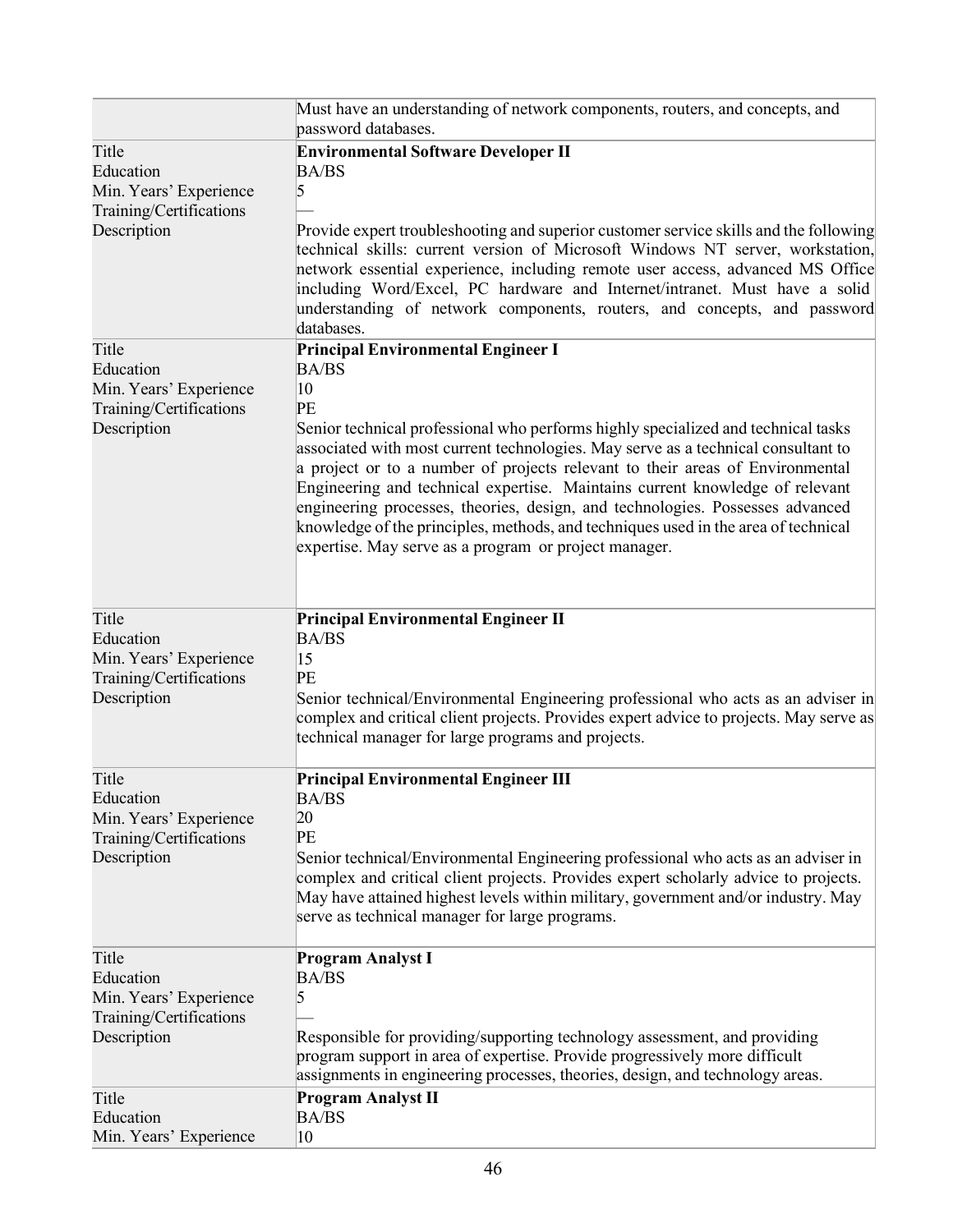| Training/Certifications                           |                                                                                                                                                                                                                                                                                                                                                                                                                                                                                                  |
|---------------------------------------------------|--------------------------------------------------------------------------------------------------------------------------------------------------------------------------------------------------------------------------------------------------------------------------------------------------------------------------------------------------------------------------------------------------------------------------------------------------------------------------------------------------|
| Description                                       | Responsible for providing/supporting operations research, systems analysis,<br>cost/benefit/risk analysis, regulatory impact assessments, technology assessment,<br>providing program support in area of expertise. Possesses special expertise and/or<br>knowledge of advances and new and emerging concepts and technologies and<br>international policies and programs. Provide progressively more difficult<br>assignments in engineering processes, theories, design, and technology areas. |
| Title                                             | <b>Program Analyst III</b>                                                                                                                                                                                                                                                                                                                                                                                                                                                                       |
| Education<br>Min. Years' Experience               | <b>BA/BS</b><br>15                                                                                                                                                                                                                                                                                                                                                                                                                                                                               |
| Training/Certifications                           |                                                                                                                                                                                                                                                                                                                                                                                                                                                                                                  |
| Description                                       | Responsible for providing/supporting operations research, systems analysis,<br>cost/benefit/risk analysis, regulatory impact assessments, technology assessment,<br>providing program support in area of expertise. Possesses special expertise and/or<br>knowledge of advances and new and emerging concepts and technologies and<br>international policies and programs. Provide progressively more difficult<br>assignments in engineering processes, theories, design, and technology areas. |
| Title                                             | <b>Technical Expert I</b>                                                                                                                                                                                                                                                                                                                                                                                                                                                                        |
| Education<br>Min. Years' Experience               | <b>BA/BS</b><br>$ 10\rangle$                                                                                                                                                                                                                                                                                                                                                                                                                                                                     |
| Training/Certifications                           |                                                                                                                                                                                                                                                                                                                                                                                                                                                                                                  |
| Description                                       | Senior technical professional that performs highly specialized, technical tasks<br>associated with the most current technologies. Maintains current knowledge of a<br>specialized area, and possesses advanced knowledge of the principles, methods, and<br>techniques used in the area of their technical expertise.                                                                                                                                                                            |
|                                                   |                                                                                                                                                                                                                                                                                                                                                                                                                                                                                                  |
| Title                                             | <b>Technical Expert II</b>                                                                                                                                                                                                                                                                                                                                                                                                                                                                       |
| Education                                         | <b>BA/BS</b>                                                                                                                                                                                                                                                                                                                                                                                                                                                                                     |
| Min. Years' Experience<br>Training/Certifications | 15                                                                                                                                                                                                                                                                                                                                                                                                                                                                                               |
| Description                                       | Senior technical/Environmental Engineering professional who, by virtue of academic<br>training and specialized experience, is recognized as an expert in a specific<br>technical/scientific field or subject matter. Provides expert scholarly advice and<br>technical services in a specific field or subject matter.                                                                                                                                                                           |
| Title                                             | <b>Administrative Assistant I</b>                                                                                                                                                                                                                                                                                                                                                                                                                                                                |
| Education                                         | HS                                                                                                                                                                                                                                                                                                                                                                                                                                                                                               |
| Min. Years' Experience                            |                                                                                                                                                                                                                                                                                                                                                                                                                                                                                                  |
| Training/Certifications<br>Description            | Provides a variety of administrative and staff support services to ensure efficient<br>operations. Prepares and assembles engineering and technical reports; develops,<br>populates, and maintains various technical databases; prepares and distributes<br>engineering/technical correspondence related to assigned projects.                                                                                                                                                                   |
| Title                                             | <b>Administrative Assistant II</b>                                                                                                                                                                                                                                                                                                                                                                                                                                                               |
| Education                                         | ΗS                                                                                                                                                                                                                                                                                                                                                                                                                                                                                               |
| Min. Years' Experience<br>Training/Certifications | 4                                                                                                                                                                                                                                                                                                                                                                                                                                                                                                |
| Description                                       | Provides a variety of administrative and staff support services to ensure efficient                                                                                                                                                                                                                                                                                                                                                                                                              |
|                                                   | operations; serves as point of contact regarding administrative issues related to<br>personnel and operations. Prepares and assembles engineering and technical<br>reports; develops, populates, and maintains various technical databases; prepares                                                                                                                                                                                                                                             |